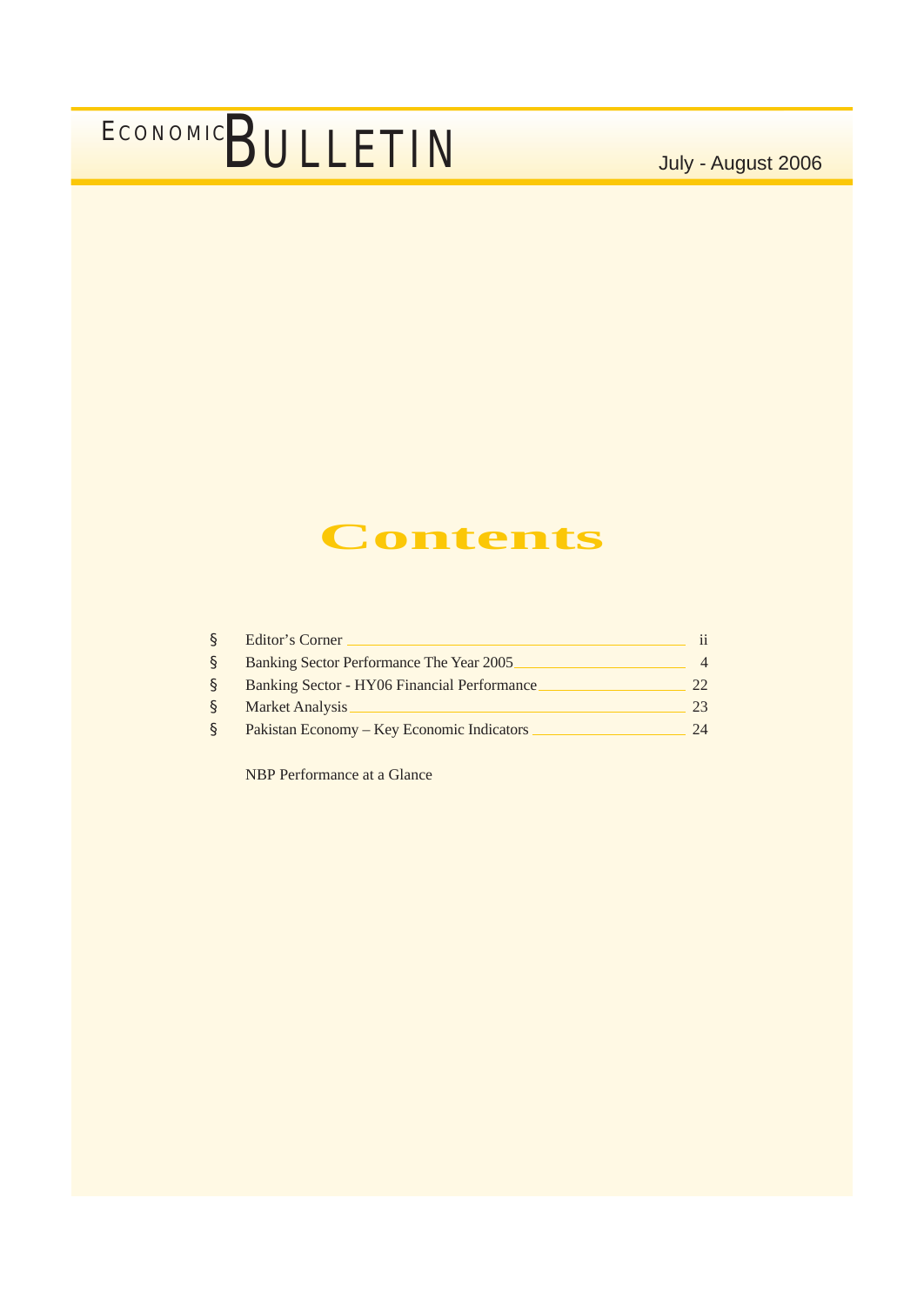### BULLETIN July - August 2006 **ECONOMIC**

### **Editor's Corner**

#### Dear Readers,

Commercial banks operating in Pakistan have been under criticism in the recent past on account of widening interest spread. Depositors feel that they are being denied their due share from the huge profits that the banks have earned in the recent past. Banks, however, are of the viewpoint that they are offering market related returns on time deposits, better services, diversified products to their clients and very low service charges relative to banks internationally. It is primarily the preponderance of zero or low yield current and saving deposits which has been responsible for the low return on all deposits. The combined share of such deposits is around 68 percent of the total deposits. Banks feel that depositors have the choice to keep their deposits in any of the long term schemes which offer better returns, but for cultural and convenience reasons do not generally want to make a switch.

The financial system of any country, is an undeniable determinant of its economic growth, as it provides an efficient channel that routes funds from surplus sectors in the economy towards deficit ones. Bank spreads, defined as the difference between the lending and deposit interest rates, cannot be sustained over a longer period since ultimately, to sustain their core business i.e. lending, banks will have to come up with schemes to build up their deposit base which invariably would mean higher rates.

Literature has shown that the factors contributing to the bank spread, include among others, the operational efficiency, the regulatory environment, the degree of banking competition, the degree of risk, the market structure and the macroeconomic environment among others.

Domestically, we see that the financial sector reforms have changed the sector's outlook. Significant structural changes have taken place in the industry, which has changed the nature of banks' lending and deposit taking activities. There has been a shift in terms of both, outreach and diversification of banking services. New products have been introduced by the banks and now there is greater competition, which has enabled customers to avail banking services at more competitive rates. Customers have high expectations and many alternatives from which to choose.

Banks are no longer making significant provisioning against non-performing loans or facing an unfavourable tax structure which used to increase the operating expenses and consequently banks had to raise the spread to remain profitable. Recent years have seen an improvement in the asset quality and profitability of the banks.

It is significant to note that in the year 1999 for example, the aggregate costs of carrying NPL (4.75%) and the intermediation cost (4.5%) was 9.25%. This, because of efficiencies created and NPLs reduced, is currently 4.75%.

The State Bank's second quarterly report for 2005-06 states, 'the dynamics of banking spread has also changed and therefore, the rising spread may not necessarily be depicting the operating inefficiencies in the sector, rather it may be reflecting the shift in the structure of deposits and advances portfolio.

The maturity profile of deposits as mentioned above is largely made up of shorter tenure current and saving deposits. The structure of loan portfolio has witnessed significant changes in terms of clientele and the nature of loans. Banks have been lending to new sectors, like consumer loans and small & medium enterprises, and as these are relatively riskier in nature the yield on such advances are higher. At end December 2005, 50.9 percent of the total bank deposits were placed at rate between 0 to 1 percent followed by 27.8 percent deposits placed at the rate between 1 to 4 percent. On the other hand, 44.5 percent of total bank advances were placed at the rate between 9 to 12 percent. This distribution of returns against deposits and advances is itself an indication of higher spread.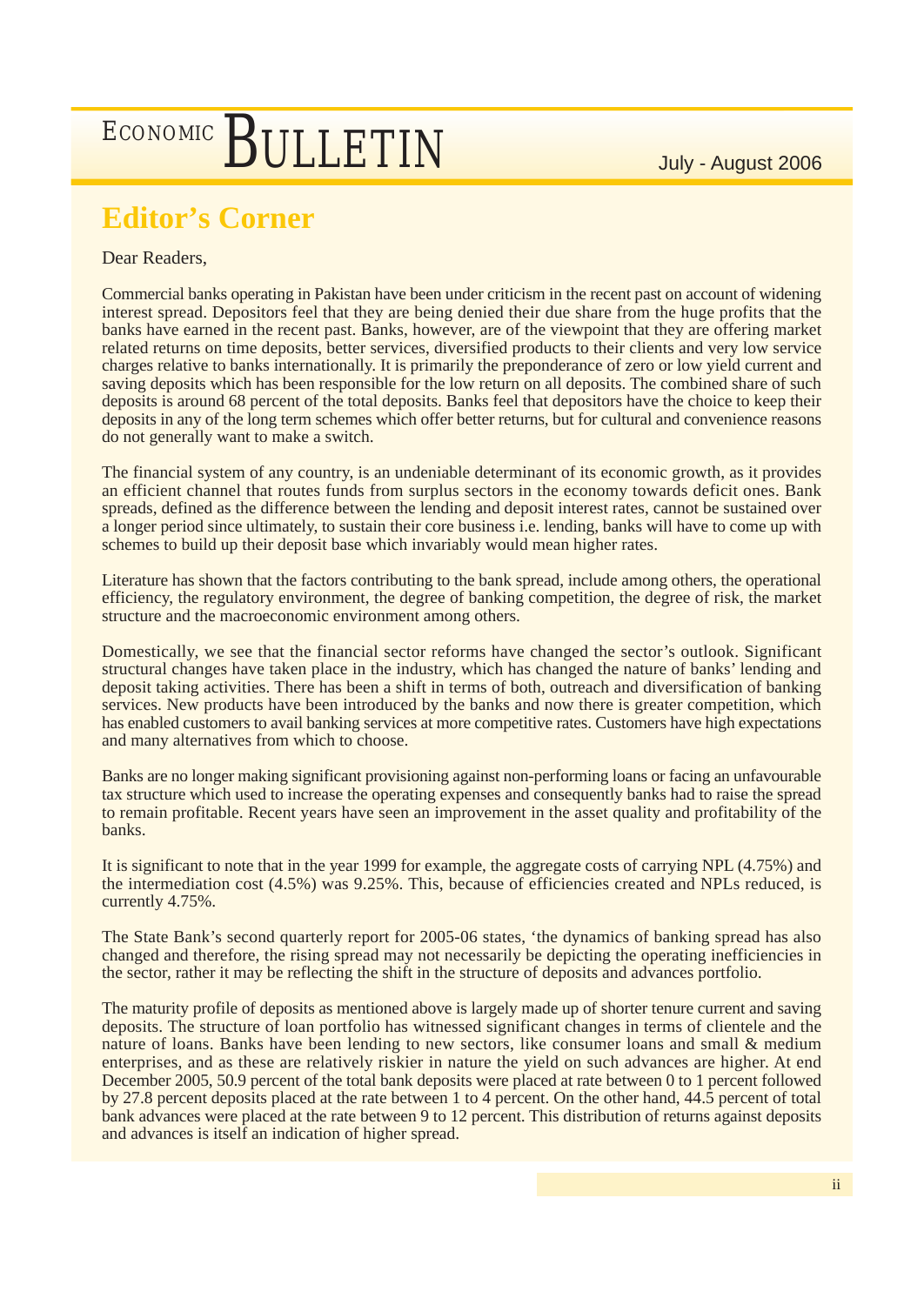While banks' profitability has significantly enhanced, in the changed banking scenario, banks have to customize their operations to remain competitive, especially in the light of the growth expected in the mutual fund industry. There is increased competition for market share, due to expanding business activities of the private banks, strict regulatory requirements, increased minimum paid up capital requirements, implementation of Basel II, modernisation of core systems, increased automation and upgradation of IT, new products –– all have a significant impact on banks' resources. All these requirements place pressures on banks' resources, as they have to be catered for the success of the 21st century bank.

Depositors could earn better returns if they diversify their deposits from current/savings into term deposits of various maturities. One feels that banks too have realized that they have to share more of their earnings with the depositors. This is evident by the figures quoted by the State Bank "Quarterly Performance Review of the Banking System, March 2006".

It is evident by an increase of 145 bps in the weighted average deposit rates since CY04. During the quarter Jan-Mar '06, these rates increased by another 20 bps. The rising rates have also had positive impact on the share of fixed deposits, which increased to 27 percent, from 18 percent in CY04 and 26 percent in CY05. The rates are expected to increase further given the growing liquidity strains, and the resultant stiff competition for funds. This would help further increase the share of fixed deposits in the total deposits of the banking system.

This is an encouraging development for the depositors who have long been demanding for better returns. With banks facing increased pressures on their earnings as they adapt to the changing banking scenario, any improvement in returns that they can accommodate would be welcome by the depositors.

Ayesha Mahn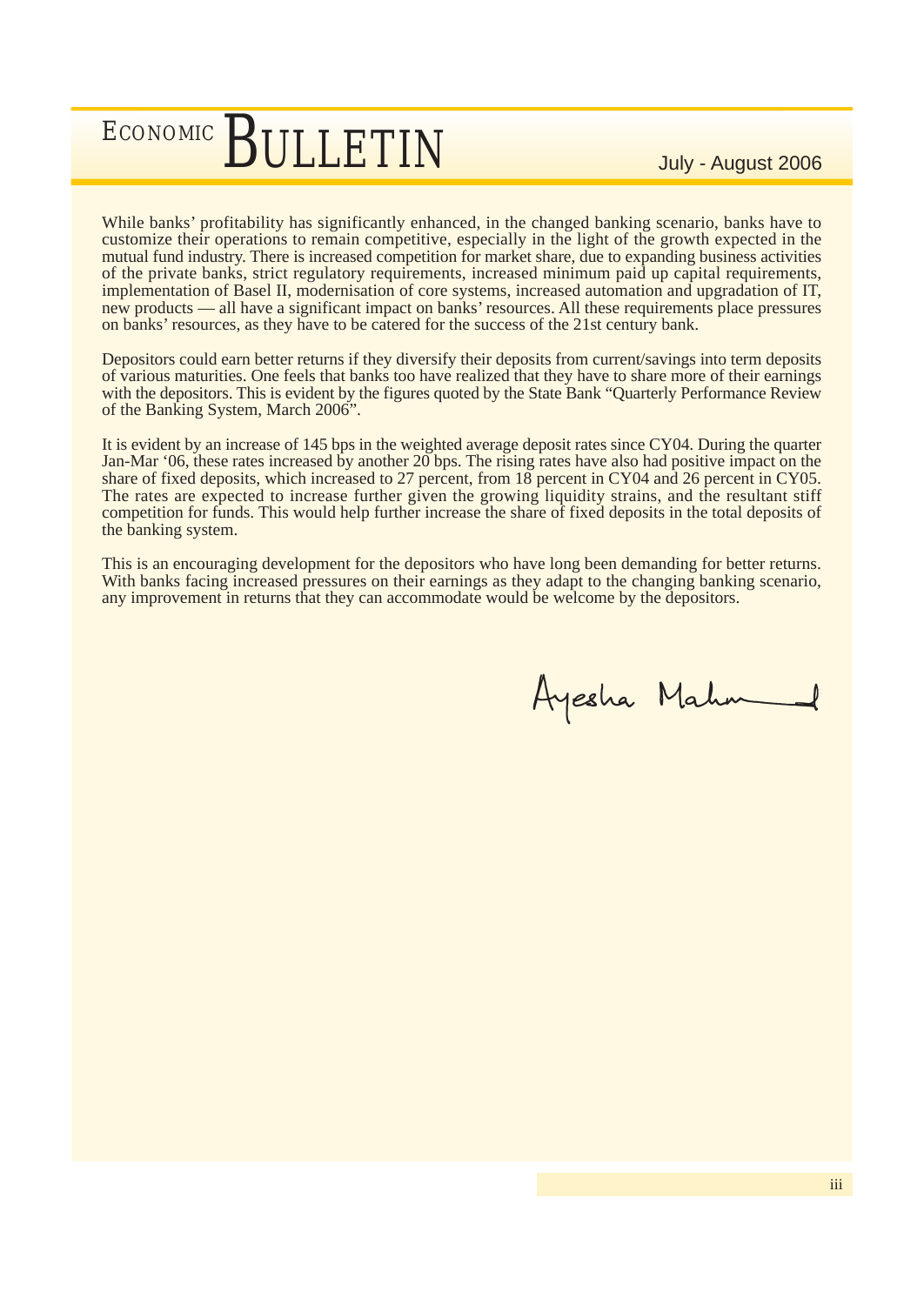### **Banking Sector Performance - The Year 2005**

Banks to adopt Basel II

Introduction o Basic Banking **Account** facility

Banks' lending rises

Banking Sector Performance is an annual feature of our Bulletin, based on data from the Annual Accounts of the banks. This paper covers their performance for the year 2005. The banks have been grouped into three different categories - major banks, private and the two provincial banks, and the foreign banks operating in Pakistan. The performance of these banks has been evaluated by studying the different financial indicators.

Reforms/ restructuring of banks

During the last decade, the banking sector has gone through a number of changes. The reforms have been implemented in the context of a broader macroeconomic stabilization and structural agenda, providing an essential foundation to financial sector recovery. A major achievement of the reform process has been the transformation of a predominantly state owned and weak banking sector into a healthier, market based system, owned primarily by the private sector. This has been facilitated by the restructuring of major banks, ongoing consolidation of the sector, strengthening of regulatory capacity, and improvements in transparency, corporate governance and credit culture.

Amendments in PR, paid up capital raised

changes were witnessed in the banking sector; Prudential Regulations were developed for agricultural financing, amendments were made to the Prudential Regulations for Corporate and Commercial Banking and SME financing. To strengthen the solvency of individual banks/ DFIs, the State Bank raised the minimum paid up capital as well as Capital Adequacy Ratio based on Risk Weighted Assets. The existing minimum paid up capital requirement for locally incorporated banks/DFIs has been raised to Rs6 billion to be achieved in a phased manner by 2009.

During the year, some major developments/

The branches of foreign banks operating in Pakistan are also required to increase their assigned capital to Rs6 billion, within the timelines prescribed for the locally incorporated banks/DFIs. However, those branches of foreign banks whose head office holds a minimum paid

up capital of US\$100 million and have a CAR of 9 percent can be allowed to continue to maintain the minimum assigned capital of Rs2 billion.

The State Bank of Pakistan has been emphasising upon banks to adopt Basel II. Banks are operating in an environment where there is intense competition, significant losses and strict regulatory requirements, which has made it essential for them to evaluate their risk management practices. Adoption of Basel II by banks would result in a better understanding of credit risk management. Compliance with the Basel II Accord requires financial institutions to identify, generate, track and report on risk related data.

State Bank has given the commercial banks a time frame for adoption of the different approaches towards implementing Basel II. Now each bank is required to formulate its internal plans specifying the approach they are willing to adopt and the plans for moving to the particular approach.

Last year, the State Bank of Pakistan asked all commercial banks to introduce Basic Banking Accounts facility, so providing basic banking convenience to the low income segments of society. Such accounts have low minimum initial deposit (Rs1000), no limit on minimum balance, no fee for maintaining this account, maximum two deposit transactions and two chequing withdrawals allowed free of charge per month, unlimited free of charge ATM withdrawals, are some of the main features.

An improved macroeconomic environment domestically has supported the financial sector reform process. As investors confidence in the economy has strengthened, demand for credit by the private sector has grown. Corporate and consumer sectors remained the major beneficiaries of the growth in loans. While interest rates had started to rise early in the year to contain inflationary pressures, it did not significantly dampen the market's appetite for credit. Banks' enhanced and diversified their lending portfolios taking advantage of the improving mark up rates.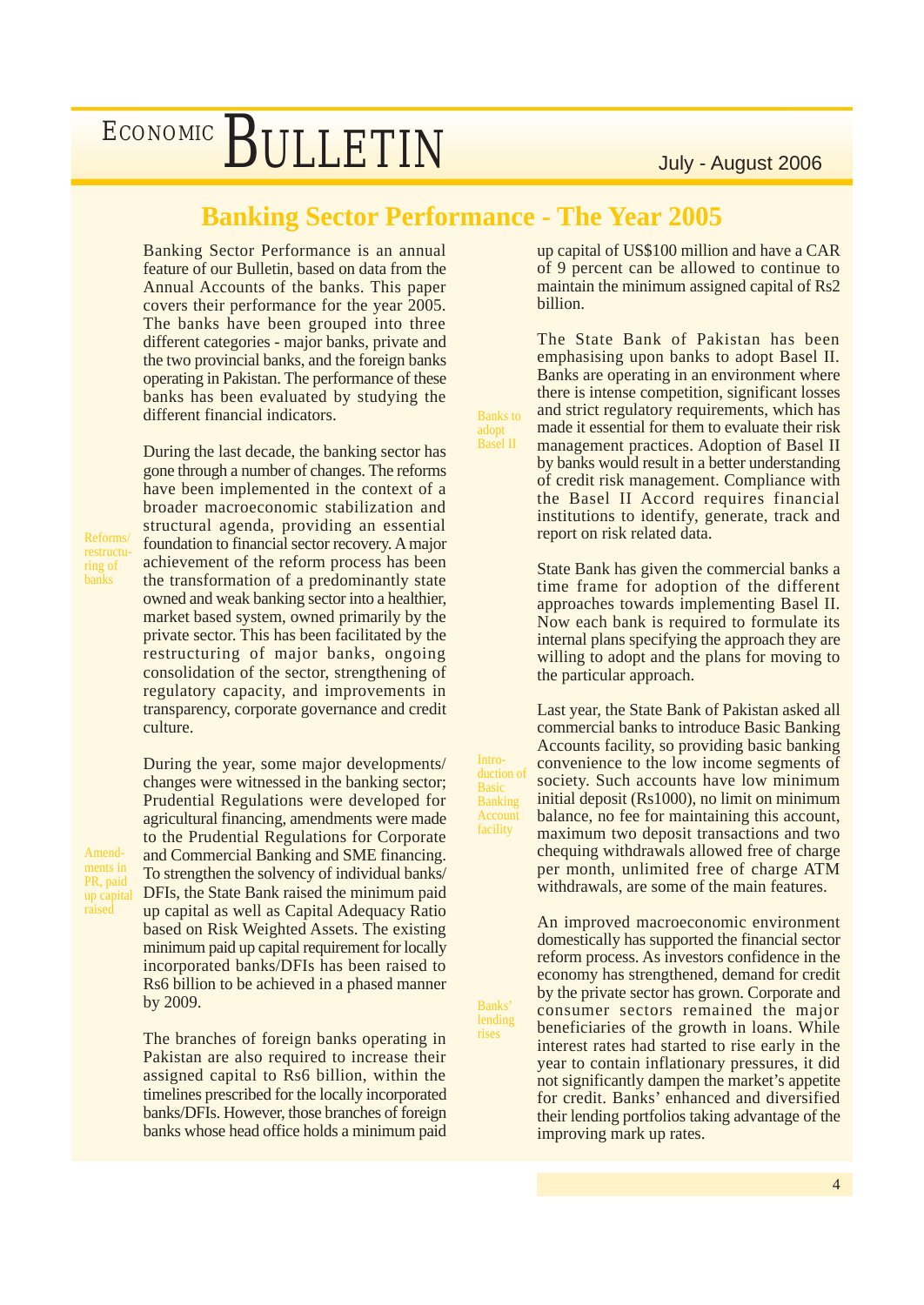Banks perform have performed well. There has been an exceptional growth in profitability, higher lending supported by growth in the deposit base, significant investment in infrastructure, and human resources, substantially improved capital adequacy ratios, better risk management practices, adoption of good corporate governance and accountability being vigorously enforced by the State Bank of Pakistan.

During the year 2005, the commercial banks operating in Pakistan, both local and foreign

Banks profitability shows significant growth A review of the key performance indicators shows that in terms of profitability, 2005 proved to be an exceptional year for the banking industry. Increased business activities, especially branching into consumer financing, tightening of monetary policy by the State Bank of Pakistan to curb inflationary pressures, led to a gradual rise in benchmark rates during the year. Improved interest margins, accompanied by continued credit growth to the private sector, and an increase in the nonmark up revenues were factors responsible for the enhanced profitability of the banking sector.

Major banks' cumulative profits *(BT)* jumped by Rs31.5 billion to Rs60.2 billion, more than double the figure of the preceding year. National Bank of Pakistan (NBP) recorded the highest profit at Rs19.1 billion, while MCB showed a significant jump of Rs9 billion to reach Rs13 billion. Habib Bank Ltd (HBL) recorded a pre-tax profit of Rs13.8 billion, while ABL showed a phenomenal rise of more than eight times.

The cumulative profit *(BT)* of private banks grew by Rs7.6 billion in absolute terms or by 47.3 percent in 2005 to Rs23.6 billion. This was mainly attributable to enhanced profits accruing from Faysal Bank (Rs3.96 billion), Union Bank (Rs2.7 billion), Bank of Punjab (Rs3.2 billion), Bank Al-Falah (Rs2.56 billion) and Bank Al-Habib (Rs2.02 billion). KASB Bank and Crescent Commercial recorded losses, the later for the second consecutive year. Saudi Pak showed a substantial decline of 71.8 percent in their profits to Rs140 million.

In the foreign banks category, three banks were responsible for the Rs4.3 billion rise in group's profits. Standard Chartered's profits rose by 57 percent to Rs5.4 billion in 2005, Citibank's grew by 48.6 percent to Rs2.6 billion, followed by ABN Amro, whose profits jumped by 91 percent to Rs2.2 billion.

In this category, Deutsche Bank recorded the highest loss of Rs126 million. Against a profit of Rs15 million in 2004, American Express recorded a loss of Rs27 million last year, while Oman International has recorded a loss for two consecutive years. All these banks have high cost income ratios.

Some banks show loss

RoA and RoE improves

> Top 17 banks

Profitability as measured by RoA and RoE has improved considerably for the vast majority of banks. The accompanying tables give a detailed picture for all banks. There has been a substantial increase in RoE for the large banks. A mixed picture emerges for the private banks. In this category, there are banks like Crescent Bank and KASB which have shown a negative RoE. Similarly, in the foreign banks category, while ABN Amro, Standard Chartered and Citibank have recorded increases, American Express, Oman International and Rupali Bank show negative RoE. RoA shows comparative efficiency of banks in asset management and is an important indicator of profitability. In 2005, RoA of large banks shows further improvement, while the ratio has not shown much change for the private and foreign banks.

The following Table shows that 17 banks, comprising of the 5 major, 3 foreign and 9 private banks have a 90 percent share in the assets and deposits of the banking sector, while a higher 98 percent share in the profits. NBP has the distinction of being on the top with respect to all three indicators. HBL is placed 2nd for the three indicators - assets, deposits and profit. After privatisation, UBL and ABL are showing good performance and there has been a complete turnaround as seen by the profits declared by these two banks. UBL closely follows HBL, but in terms of profits it has been overtaken by MCB Bank. Standard Chartered's profits exceed those of all private banks.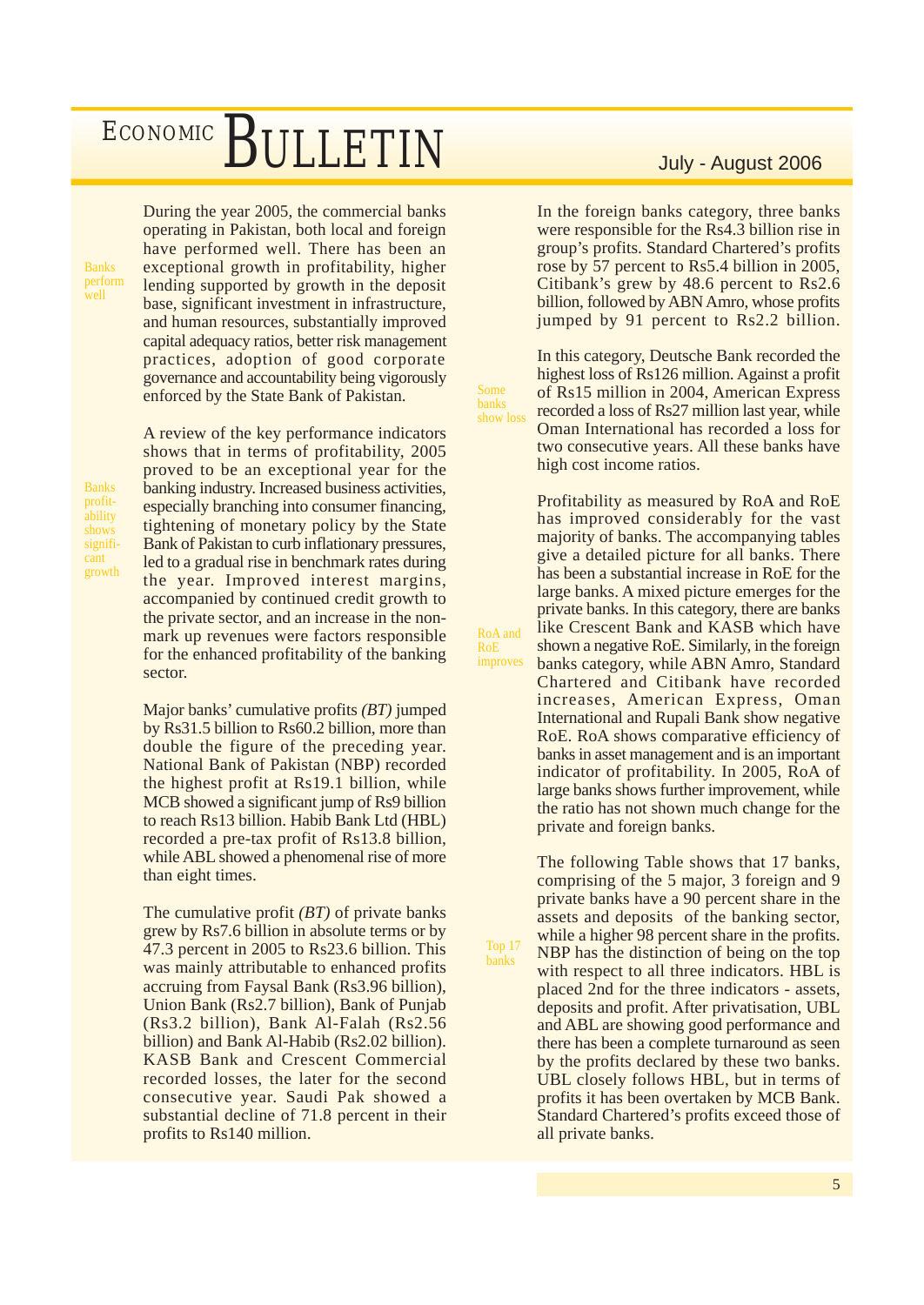| <b>Selected Banks</b>                                                                                         |        | Assets         |       | <b>Deposits</b> |       | Profit (B.T)   |
|---------------------------------------------------------------------------------------------------------------|--------|----------------|-------|-----------------|-------|----------------|
|                                                                                                               | Rs.Bn  | Ranking        | Rs.Bn | Ranking         | Rs.Bn | Ranking        |
| <b>ABN Amro</b>                                                                                               | 59.6   | 17             | 47.4  | 17              | 2.19  | 13             |
| Allied Bank Ltd.                                                                                              | 192.2  | 6              | 162   | 6               | 4.8   | 6              |
| Askari Comm.                                                                                                  | 145.1  | $\overline{7}$ | 119   | $\overline{7}$  | 2.9   | 9              |
| Bank Al Falah                                                                                                 | 248.3  | 5              | 222   | 5               | 2.56  | 12             |
| <b>Bank Al Habib</b>                                                                                          | 91.5   | 12             | 76    | 11              | 2.02  | 15             |
| Bank of Punjab                                                                                                | 111.2  | 9              | 89    | 9               | 3.16  | 8              |
| Citibank                                                                                                      | 76.5   | 14             | 53    | 15              | 2.59  | 11             |
| <b>Faysal Bank</b>                                                                                            | 110.3  | 10             | 75    | 12              | 3.97  | $\overline{7}$ |
| Habib Bank Ltd.                                                                                               | 528.9  | $\overline{2}$ | 433   | $\overline{2}$  | 14.83 | $\overline{2}$ |
| MCB Bank Ltd.                                                                                                 | 298.8  | $\overline{4}$ | 229   | $\overline{4}$  | 13.02 | 3              |
| Metropolitan Bank Ltd                                                                                         | 79.7   | 13             | 57    | 13              | 2.03  | 14             |
| National Bank of Pakistan                                                                                     | 577.7  | $\mathbf{1}$   | 463   | $\overline{1}$  | 19.06 | 1              |
| PICIC Comm. Bank                                                                                              | 65.1   | 15             | 53.5  | 14              | 1.91  | 16             |
| Soneri Bank                                                                                                   | 63.3   | 16             | 47.6  | 16              | 1.40  | 17             |
| <b>Strandard Chartered</b>                                                                                    | 109.9  | 11             | 84    | 10              | 5.40  | 5              |
| <b>Union Bank</b>                                                                                             | 117.1  | 8              | 91    | 8               | 2.78  | 10             |
| <b>United Bank Ltd</b>                                                                                        | 347.1  | 3              | 289   | 3               | 9.48  | $\overline{4}$ |
| <b>Total 17 Banks</b>                                                                                         | 3569.0 | $\star$        | 2834  | $\star$         | 95.6  | $\star$        |
| Note: Above banks account for 90% of total banks assets, 91% of banks total deposits and 98% of all banks PRT |        |                |       |                 |       |                |

Net interest income grows

Deposits grow

Top 17 Banks - 2005

Note: Above banks account for 90% of total banks assets, 91% of banks total deposits and 98% of all banks PBT

Amongst the private banks, Faysal Bank has done well in terms of profits, while Askari Bank has enhanced its assets and deposits, so has Bank Al-Falah and Union Bank. Their net interest income has shown a substantial rise.

Given the excess liquidity with the banks, they have aggressively increased their advances portfolio. With rising interest rates, especially in new riskier areas of financing, the income of banks has gone up substantially. Substantial growth in advances and increasing net interest income of the banks have been a major source of growth in pre-tax profit, while reduced tax rates helped banks to increase their after tax profits.

HBL continues to be the biggest lender, disbursing nearly Rs317 billion, or 16.4 percent of all bank advances. It was followed by NBP, which lent nearly 14 percent. ABL registered the highest growth (85 percent) amongst the large banks, alongwith substantial credit expansion by UBL (44.0 percent) and MCB (31.3 percent).

Amongst the private banks, Bank of Punjab lent aggressively, with its lending rising by 61.4 percent, Faysal Bank also maintained the increasing trend, so did Bank Al-Falah, Askari Commercial etc. In this category, Saudi Pak and Crescent Commercial saw a decline in their lending.

In the foreign banks category, while the bulk of advances was extended by Standard Chartered, it was Citibank which saw an increase of nearly 19 percent in its advances.

Correspondingly net interest income has risen quite sharply for the larger banks like NBP, HBL, UBL and MCB and also for Bank Al-Falah, Bank of Punjab, Union Bank, Faysal Bank, Standard Chartered, Citibank and ABN Amro.

Though banks are being criticised for offering low returns to the depositors, figures for 2005 reveal that the deposit base has grown by 18 percent, with substantial increases being recorded by the private banks. Major banks make up for half of the total deposits, with NBP leading, closely followed by HBL. In this category of banks, UBL has shown the fastest growth in deposits.

In the private banks category, deposits of Bank Al-Falah rose by 71.4 percent, of Askari Commercial by 42.7 percent and of Union Bank by 44.8 percent. Standard Chartered has the largest deposit base in the foreign banks category (Rs83.6 billion), while Bank of Tokyo has shown the fastest rise in its deposits, growing by 157.8 percent, followed by Habib Bank AG Zurich (19 percent), Citibank (12.8 percent). Deposits of ABN Amro, Deutsche Bank have fallen.

Net Interest income has shown a substantial jump in 2005 for all categories of banks. For the five major banks this rose by Rs38.1 billion, with HBL accounting for Rs11.3 billion of this increase, NBP Rs8.9 billion, MCB Rs8 billion, UBL Rs6.6 billion and ABL Rs3.3 billion. For the private banks cumulatively, the increase was to the tune of Rs12.76 billion, and for foreign banks it was Rs5.1 billion.

Per branch statistics show that deposits have remained more or less at previous year's level, while advances per branch has risen for all banks. Lending by all major banks have risen between 25 - 46 percent. Citibank and ABN Amro have large advances per branch, so does Faysal Bank, Union Bank.

HBL is the biggest lender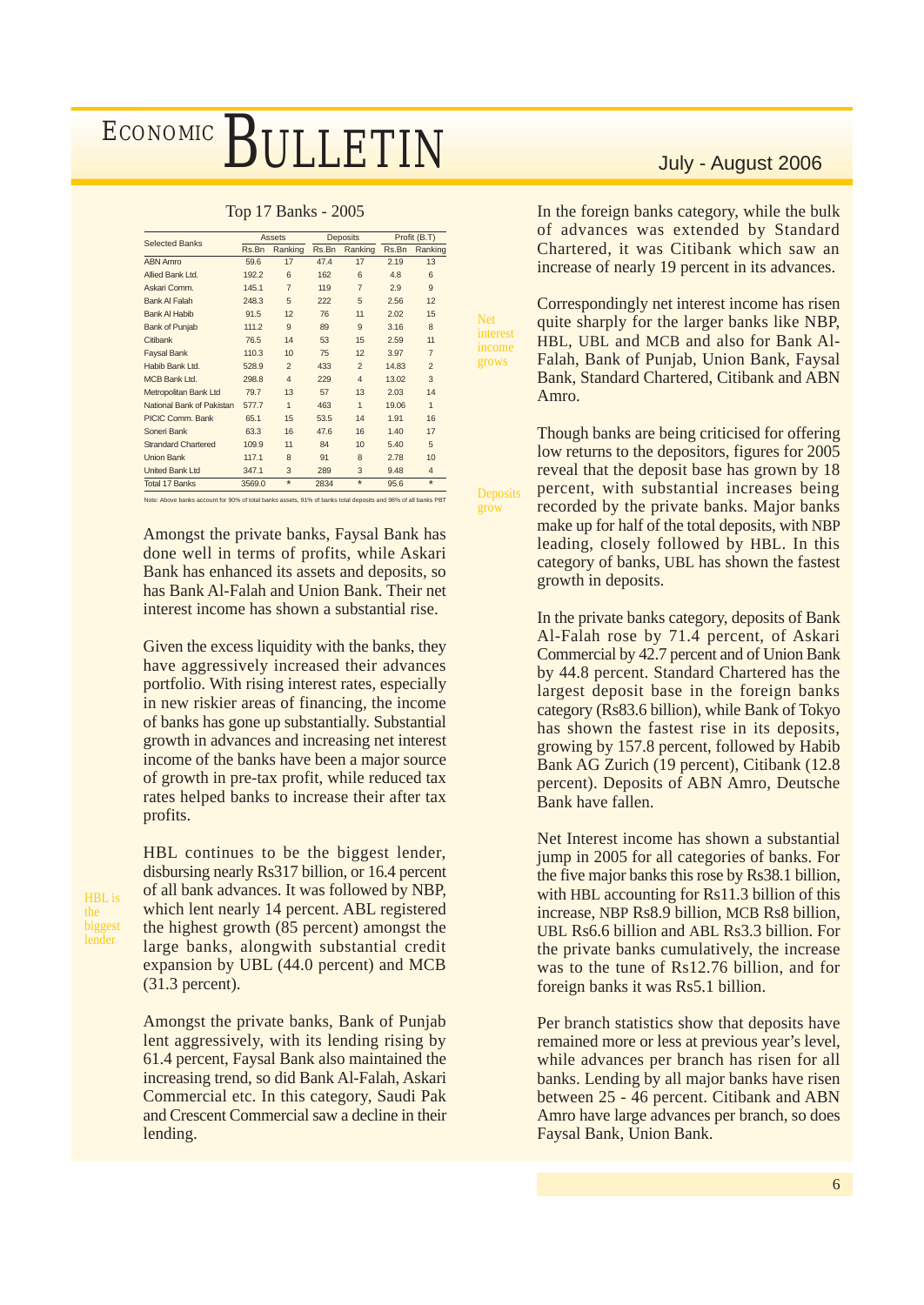Profit per branch is the highest for NBP in case of major banks, while it is Faysal Bank, Union Bank, Metropolitan Bank and Meezan Bank in the private banks category, Citibank, ABN

Amro and Bank of Tokyo have high profits per branch. The accompaying tables gives details of other ratios for each bank.

#### Mergers/Change of Name

- Arif Habib Rupali Bank Limited declared a scheduled bank w.e.f. August 5, 2006. Rupali Bank operations were amalgamated with and into Arif Habib Rupali Bank Limited.
- Name of Dawood Bank Limited has been changed to Atlas Bank Limited w.e.f March 6, 2006.
- Name of The Bank of Tokyo Mitsubishi Limited has been changed to The Bank of Tokyo – Mitsubishi UFJ, Limited w.e.f January 1, 2006.
- Name of NDLC IFIC Bank Limited has been changed to NIB Bank Limited w.e.f November 27, 2005.
- Name of Muslim Commercial Bank has been changed to MCB Bank Limited w.e.f August 1, 2005.
- Name of Bolan Bank Limited has been changed to Mybank Limited w.e.f July 4, 2005.
- Name of Allied Bank of Pakistan Limited has been changed to Allied Bank Limited w.e.f March 28, 2005.

#### List of Abbreviations

| <b>NBP</b>  | National Bank of Pakistan         | <b>MBL</b>  | Meezan Bank Limited                     |
|-------------|-----------------------------------|-------------|-----------------------------------------|
| <b>HBL</b>  | <b>Habib Bank Limited</b>         | <b>CCBL</b> | <b>Crescent Commercial Bank Limited</b> |
| <b>UBL</b>  | <b>United Bank Limited</b>        | <b>DBL</b>  | Dawood Bank Limited                     |
| <b>MCB</b>  | <b>MCB Bank Limited</b>           | ABN Amro    | ABN Amro Bank N.A.                      |
| <b>ABL</b>  | <b>Allied Bank Limited</b>        | <b>SCB</b>  | <b>Standard Chartered Bank</b>          |
| <b>FWB</b>  | <b>First Women Bank Limited</b>   | AGZ         | Habib Bank AG Zurich                    |
| <b>ACBL</b> | Askari Commercial Bank Limited    | Amex        | <b>American Express Bank</b>            |
| <b>BAF</b>  | <b>Bank Al-Falah Limited</b>      | <b>HSBC</b> | HongKong & Shanghai Banking             |
| BoP         | <b>Bank of Punjab</b>             |             | Corporation                             |
| <b>KASB</b> | <b>KASB Bank Limited</b>          | <b>BoY</b>  | <b>Bank of Tokyo</b>                    |
| <b>MB</b>   | Metropolitan Bank Limited         | <b>OIB</b>  | Oman International Bank S.A.O.G         |
| <b>FB</b>   | <b>Faysal Bank Limited</b>        | <b>ABIB</b> | Al Baraka Islamic Bank                  |
| <b>UB</b>   | <b>Union Bank Limited</b>         | RB          | Rupali Bank                             |
| <b>PCBL</b> | PICIC Commercial Bank Limited     | DB          | Deutsche Bank                           |
| <b>SCBL</b> | Saudi Pak Commercial Bank Limited | <b>PBT</b>  | <b>Profit Before Tax</b>                |
|             |                                   | <b>PAT</b>  | <b>Profit After Tax</b>                 |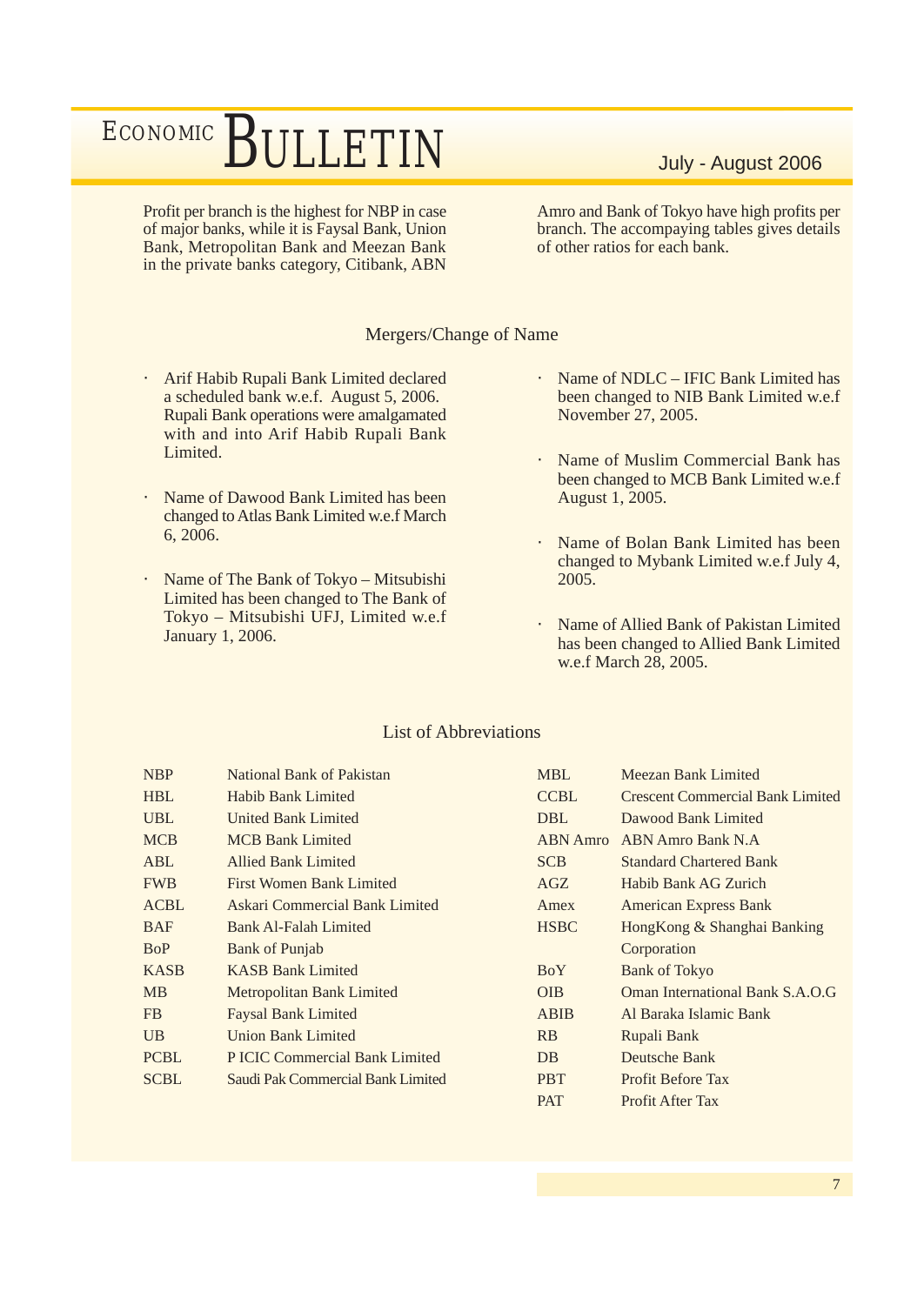|                             |        | –– – <i>J</i>      |        |       |                            |        |       |                      |       |        |           | (Rs. Billion) |
|-----------------------------|--------|--------------------|--------|-------|----------------------------|--------|-------|----------------------|-------|--------|-----------|---------------|
|                             |        | <b>Major Banks</b> |        |       | Private & Provincial Banks |        |       | <b>Foreign Banks</b> |       |        | All Banks |               |
|                             | 2003   | 2004               | 2005   | 2003  | 2004                       | 2005   | 2003  | 2004                 | 2005  | 2003   | 2004      | 2005          |
| <b>Assets Net</b>           | 1520.4 | 1737.4             | 1955.1 | 667.5 | 918.6                      | 1274.7 | 264.4 | 303.9                | 339.2 | 2452.3 | 2959.9    | 3569.1        |
| Equity                      | 49.4   | 81.6               | 116.9  | 39.6  | 53.7                       | 75.0   | 24.3  | 27.2                 | 32.5  | 113.3  | 162.5     | 224.5         |
| Deposits                    | 1275.1 | 1456.6             | 1585.2 | 493.0 | 710.5                      | 1003.8 | 192.4 | 227.0                | 245.0 | 1960.4 | 2394.1    | 2833.9        |
| Advances(Net)               | 580.2  | 818.0              | 1084.3 | 344.5 | 536.7                      | 683.3  | 121.3 | 159.2                | 168.2 | 1045.9 | 1513.9    | 1935.8        |
| Investments                 | 555.9  | 467.0              | 447.1  | 185.3 | 179.0                      | 268.6  | 43.4  | 30.9                 | 67.4  | 784.6  | 677.0     | 783.1         |
| <b>Gross Advances</b>       | 675.5  | 917.9              | 1179.1 | 356.7 | 550.5                      | 700.0  | 124.1 | 161.8                | 171.3 | 1156.3 | 1630.1    | 2050.4        |
| <b>Non Performing Loans</b> | 135.8  | 125.0              | 113.1  | 23.7  | 24.6                       | 26.2   | 3.2   | 2.5                  | 2.1   | 162.6  | 152.1     | 141.4         |
| <b>Interest Income</b>      | 63.3   | 63.2               | 114.4  | 29.7  | 36.5                       | 72.1   | 12.2  | 11.8                 | 21.9  | 105.3  | 111.4     | 208.4         |
| <b>Interest Expense</b>     | 18.3   | 15.7               | 28.7   | 13.9  | 14.4                       | 37.2   | 4.6   | 3.4                  | 8.4   | 36.8   | 33.5      | 74.3          |
| Net Interest Income         | 45.0   | 47.5               | 85.7   | 15.9  | 22.1                       | 34.9   | 7.6   | 8.3                  | 13.5  | 68.5   | 78.0      | 134.0         |
| Non Interest Income         | 26.4   | 28.7               | 29.7   | 15.2  | 12.5                       | 16.1   | 6.0   | 6.1                  | 8.4   | 47.6   | 47.3      | 54.2          |
| Revenue                     | 71.5   | 76.7               | 115.7  | 31.1  | 34.7                       | 51.0   | 13.6  | 14.4                 | 21.9  | 116.2  | 125.8     | 188.6         |
| <b>Admn</b> Expense         | 35.3   | 41.0               | 44.1   | 12.6  | 16.6                       | 22.9   | 6.1   | 7.1                  | 9.0   | 53.9   | 64.7      | 76.0          |
| Profit/(Loss)B.T            | 23.6   | 28.9               | 60.4   | 16.4  | 16.0                       | 23.6   | 7.4   | 7.2                  | 11.6  | 47.4   | 52.2      | 95.5          |
| Profit/(Loss)A.T            | 13.6   | 18.5               | 40.4   | 10.6  | 11.2                       | 17.4   | 4.5   | 5.8                  | 8.0   | 28.7   | 35.5      | 65.8          |
| Employees<br>(Nos)          | 58434  | 58719              | 56291  | 16526 | 20200                      | 25592  | 2555  | 2819                 | 3586  | 77515  | 81759     | 85469         |
| (Nos)<br><b>Branches</b>    | 5522   | 5489               | 5501   | 847   | 1015                       | 1254   | 65    | 80                   | 103   | 6434   | 6584      | 6858          |

### Key Performance Indicators - All Banks

#### Growth Rates - All Banks

(In %)

(In %)

|                         |         | Major Banks |        |         | Private & Provincial Banks |       |         | <b>Foreign Banks</b> |       |         | All Banks |       |
|-------------------------|---------|-------------|--------|---------|----------------------------|-------|---------|----------------------|-------|---------|-----------|-------|
|                         | 2003    | 2004        | 2005   | 2003    | 2004                       | 2005  | 2003    | 2004                 | 2005  | 2003    | 2004      | 2005  |
| <b>Assets Net</b>       | 9.9     | 14.3        | 12.5   | 37.6    | 37.6                       | 38.8  | 1.4     | 14.9                 | 11.6  | 15.2    | 20.7      | 20.6  |
| Equity                  | 35.1    | 65.2        | 43.3   | 51.0    | 35.7                       | 39.7  | $-0.9$  | 11.8                 | 19.6  | 29.8    | 43.4      | 38.2  |
| Deposits                | 11.2    | 14.2        | 8.8    | 40.7    | 44.1                       | 41.3  | 9.1     | 18.0                 | 7.9   | 17.1    | 22.1      | 18.4  |
| Advances                | 14.3    | 41.0        | 32.1   | 62.5    | 55.8                       | 27.3  | $-2.3$  | 31.3                 | 5.7   | 24.0    | 44.7      | 27.6  |
| Investments             | 15.2    | $-16.0$     | $-4.3$ | 18.3    | $-3.4$                     | 50.0  | $-19.1$ | $-28.7$              | 117.7 | 13.4    | $-13.8$   | 15.7  |
| Interest Income         | $-26.4$ | $-0.2$      | 81.0   | $-6.7$  | 22.7                       | 97.6  | $-31.0$ | $-3.7$               | 86.1  | $-22.3$ | 5.9       | 87.0  |
| <b>Interest Expense</b> | $-56.3$ | $-14.2$     | 82.6   | $-34.7$ | 3.7                        | 159.0 | $-57.3$ | $-25.7$              | 145.5 | $-50.2$ | $-8.9$    | 121.8 |
| Net Interest Income     | 2.1     | 5.7         | 80.2   | 49.2    | 39.2                       | 57.7  | 10.4    | 9.6                  | 61.7  | 11.1    | 13.9      | 71.9  |
| Non Interest Income     | 38.7    | 8.7         | 3.5    | 94.6    | $-17.4$                    | 28.7  | 19.9    | 1.1                  | 37.6  | 49.4    | $-0.6$    | 14.6  |
| Revenue                 | 13.2    | 7.4         | 50.8   | 68.5    | 11.5                       | 47.2  | 14.4    | 5.8                  | 51.5  | 24.3    | 8.3       | 49.9  |
| <b>Admn</b> Expense     | $-7.6$  | 16.4        | 7.6    | 36.9    | 31.7                       | 38.0  | 16.0    | 16.4                 | 26.8  | 2.6     | 19.9      | 17.5  |
| Profit/(Loss)B.T        | 62.3    | 22.5        | 108.6  | 97.5    | $-2.2$                     | 47.3  | 16.1    | $-2.0$               | 60.3  | 62.3    | 10.1      | 83.1  |
| Profit/(Loss)A.T        | 110.8   | 35.4        | 118.9  | 124.1   | 6.3                        | 55.3  | 13.4    | 28.8                 | 37.9  | 89.4    | 23.7      | 85.5  |

#### Selected Ratios - All Banks

|                                       |      | <b>Major Banks</b> |      |      | Private & Provincial Banks |      |      | <b>Foreign Banks</b> |      |      | All Banks |      |
|---------------------------------------|------|--------------------|------|------|----------------------------|------|------|----------------------|------|------|-----------|------|
|                                       | 2003 | 2004               | 2005 | 2003 | 2004                       | 2005 | 2003 | 2004                 | 2005 | 2003 | 2004      | 2005 |
| <b>Cost of Funds</b>                  | 1.4  | 1.1                | 1.8  | 2.8  | 2.4                        | 3.8  | 2.0  | 1.4                  | 3.1  | 1.8  | 1.4       | 2.6  |
| <b>Intermediation Cost</b>            | 2.7  | 2.8                | 2.7  | 2.5  | 2.4                        | 2.4  | 2.7  | 2.9                  | 3.3  | 2.7  | 2.7       | 2.7  |
| Pre Tax Margin                        | 26.4 | 31.4               | 41.9 | 36.4 | 32.6                       | 26.7 | 40.3 | 40.4                 | 38.2 | 31.0 | 32.9      | 36.4 |
| Non Interest Income Ratio             | 36.9 | 37.4               | 25.7 | 48.8 | 36.1                       | 32.1 | 44.3 | 42.4                 | 38.5 | 41.0 | 37.6      | 28.8 |
| <b>Gross Spread Ratio</b>             | 71.0 | 75.2               | 74.9 | 53.4 | 60.8                       | 48.4 | 62.2 | 70.8                 | 61.5 | 65.0 | 70.0      | 64.3 |
| Advances to Deposits Ratio(CDR)       | 44.9 | 51.4               | 62.4 | 66.4 | 73.4                       | 71.2 | 66.5 | 66.9                 | 69.4 | 52.0 | 58.8      | 65.9 |
| Return on Equity                      | 55.0 | 44.0               | 60.8 | 49.7 | 34.4                       | 36.6 | 30.1 | 28.0                 | 38.7 | 47.2 | 37.8      | 49.4 |
| <b>Return on Assets</b>               | 1.6  | 1.8                | 3.3  | 2.8  | 2.0                        | 2.1  | 2.8  | 2.5                  | 3.6  | 2.1  | 1.9       | 2.9  |
| <b>Retrun on Deposits</b>             | 2.0  | 2.1                | 4.0  | 3.9  | 2.7                        | 2.7  | 4.0  | 3.4                  | 4.9  | 2.6  | 2.4       | 3.7  |
| Capital Ratio                         | 3.0  | 4.0                | 5.4  | 5.7  | 5.9                        | 6.2  | 9.3  | 9.1                  | 9.3  | 4.4  | 5.1       | 5.9  |
| Capital to Risk Assets (CRA)          | 7.9  | 9.4                | 10.5 | 11.8 | 10.5                       | 10.6 | 19.9 | 18.4                 | 18.2 | 10.6 | 10.8      | 11.2 |
| Cost to Income Ratio                  | 49.3 | 53.5               | 38.1 | 40.5 | 47.8                       | 45.6 | 44.7 | 48.9                 | 41.3 | 46.4 | 51.4      | 40.3 |
| Net Profit Margin                     | 19.1 | 24.1               | 32.3 | 34.0 | 32.3                       | 33.6 | 33.0 | 40.3                 | 36.7 | 24.7 | 28.2      | 34.9 |
| Debt Management Ratio                 | 95.2 | 93.8               | 92.0 | 92.6 | 92.8                       | 92.8 | 90.4 | 90.7                 | 90.8 | 94.0 | 93.3      | 92.2 |
| Net Interest Margin (NIM)             | 3.7  | 3.4                | 5.5  | 3.1  | 2.8                        | 3.2  | 3.5  | 3.6                  | 5.1  | 3.5  | 3.3       | 4.8  |
| <b>Cost of Funding Earning Assets</b> | 1.5  | 1.1                | 1.9  | 2.7  | 1.8                        | 3.6  | 2.1  | 1.5                  | 3.2  | 1.9  | 1.4       | 2.7  |
| <b>Yield on Earning Assets</b>        | 5.2  | 4.6                | 7.3  | 5.9  | 4.6                        | 6.9  | 5.6  | 5.0                  | 8.3  | 5.4  | 4.7       | 7.5  |
| <b>Interest Spread</b>                | 3.8  | 3.5                | 5.5  | 3.2  | 3.3                        | 3.1  | 3.6  | 3.2                  | 3.7  | 3.6  | 4.3       | 4.9  |
| <b>NPLs/Gross Advances</b>            | 20.4 | 13.8               | 9.8  | 6.6  | 4.5                        | 3.7  | 2.6  | 1.6                  | 3.3  | 14.1 | 9.3       | 6.9  |
| <b>NPLs Provisions/Net Advances</b>   | 15.8 | 11.6               | 8.8  | 3.5  | 2.6                        | 2.4  | 2.4  | 1.6                  | 1.8  | 1.4  | 1.1       | 1.0  |
| Employees/Branch(Nos)                 | 11   | 11                 | 10   | 20   | 20                         | 20   | 39   | 34                   | 35   | 12   | 12        | 12   |
| Deposits/Branch (Rs.Bn)               | 0.2  | 0.2                | 0.3  | 0.5  | 0.6                        | 0.7  | 2.8  | 2.6                  | 2.3  | 0.3  | 0.3       | 0.4  |
| Profit After Tax/Branch (Rs.Mn)       | 2.5  | 3.4                | 7.3  | 12.5 | 11.1                       | 13.5 | 69.3 | 72.7                 | 78.0 | 4.5  | 5.4       | 9.6  |
| Admn Expense/Employee (Rs.Mn)         | 0.6  | 0.7                | 0.8  | 0.8  | 0.8                        | 0.9  | 2.4  | 2.5                  | 2.5  | 0.7  | 0.8       | 0.9  |
| Deposits/Employee (Rs.Mn)             | 21.0 | 23.3               | 27.0 | 25.5 | 29.8                       | 33.5 | 72.1 | 74.4                 | 65.8 | 23.4 | 26.7      | 30.6 |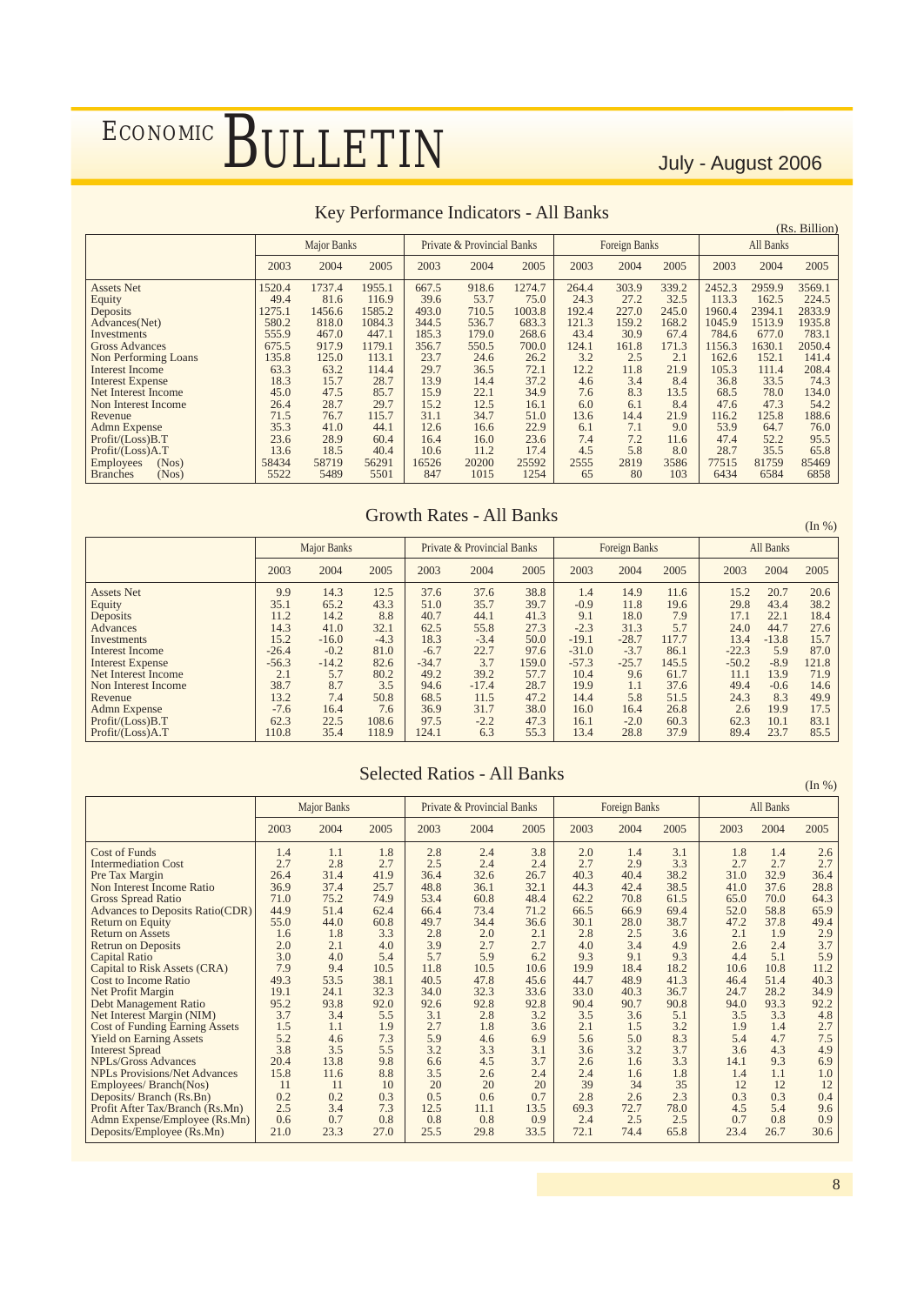### Key Performance Indicators- Major Banks

|                    |       |                      |       |        |        |       |       |          |                      |       |          |        |       |            | (Rs. Billion) |
|--------------------|-------|----------------------|-------|--------|--------|-------|-------|----------|----------------------|-------|----------|--------|-------|------------|---------------|
|                    |       | Assets               |       |        | Equity |       |       | Deposits |                      |       | Advances |        |       | Investment |               |
| <b>Banks</b>       | 2003  | 2004                 | 2005  | 2003   | 2004   | 2005  | 2003  | 2004     | 2005                 | 2003  | 2004     | 2005   | 2003  | 2004       | 2005          |
| <b>NBP</b>         | 469.0 | 553.2                | 577.7 | 18.1   | 24.9   | 36.2  | 395.5 | 465.5    | 463.4                | 161.3 | 220.8    | 268.8  | 166.2 | 149.4      | 157.0         |
| <b>HBL</b>         | 434.9 | 487.8                | 528.9 | 16.8   | 23.1   | 32.0  | 360.6 | 404.6    | 432.5                | 183.7 | 259.1    | 316.9  | 158.9 | 134.5      | 107.4         |
| <b>UBL</b>         | 216.9 | 272.6                | 347.0 | 11.2   | 14.4   | 18.8  | 185.1 | 230.3    | 289.2                | 96.1  | 139.7    | 201.2  | 56.5  | 55.0       | 63.0          |
| <b>MCB</b>         | 272.3 | 259.2                | 298.8 | 7.7    | 9.2    | 17.9  | 211.5 | 221.1    | 229.3                | 97.2  | 137.3    | 180.3  | 128.3 | 67.2       | 69.5          |
| ABL                | 117.5 | 154.9                | 192.2 | $-4.9$ | 9.4    | 11.4  | 114.2 | 126.4    | 161.9                | 40.7  | 59.5     | 110.9  | 40.7  | 57.3       | 44.8          |
| <b>Major Banks</b> |       | 1510.7 1727.7 1944.6 |       | 49.0   | 81.0   | 116.2 |       |          | 1266.9 1447.9 1576.5 | 578.9 | 816.4    | 1078.1 | 550.6 | 463.3      | 441.7         |
| <b>FWB</b>         | 9.7   | 9.6                  | 10.5  | 0.4    | 0.6    | 0.7   | 8.1   | 8.7      | 8.7                  | 1.3   | 1.6      | 2.5    | 5.3   | 3.7        | 5.4           |
| <b>Total</b>       |       | 1520.4 1737.4 1955.1 |       | 49.4   | 81.6   | 116.9 |       |          | 1275.1 1456.6 1585.2 | 580.2 | 818.0    | 1080.6 | 555.9 | 467.0      | 447.1         |

|                    |      | Interest Income |       |      | <b>Interest Expense</b> |      |      | Net Interest Income |      |      | Non Interest Income |      |      | Revenue |       |
|--------------------|------|-----------------|-------|------|-------------------------|------|------|---------------------|------|------|---------------------|------|------|---------|-------|
| <b>Banks</b>       | 2003 | 2004            | 2005  | 2003 | 2004                    | 2005 | 2003 | 2004                | 2005 | 2003 | 2004                | 2005 | 2003 | 2004    | 2005  |
| <b>NBP</b>         | 19.5 | 20.9            | 33.6  | 6.7  | 6.6                     | 10.3 | 12.7 | 14.4                | 23.3 | 7.2  | 8.3                 | 9.4  | 20.0 | 22.6    | 32.7  |
| <b>HBL</b>         | 19.0 | 18.2            | 32.3  | 5.4  | 4.5                     | 7.3  | 13.6 | 13.7                | 25.0 | 7.8  | 9.9                 | 7.9  | 21.4 | 23.6    | 32.9  |
| <b>UBL</b>         | 8.9  | 9.2             | 20.2  | 1.9  | 1.7                     | 6.0  | 7.1  | 7.5                 | 14.1 | 4.5  | 4.5                 | 5.0  | 11.6 | 12.0    | 19.1  |
| <b>MCB</b>         | 10.4 | 9.1             | 17.8  | 2.9  | 2.1                     | 2.8  | 7.4  | 7.0                 | 15.0 | 4.5  | 4.2                 | 5.4  | 12.0 | 11.8    | 20.7  |
| <b>ABL</b>         | 5.0  | 5.2             | 9.8   | 1.2  | 0.8                     | 2.0  | 3.8  | 4.5                 | 7.8  | 2.1  | 1.7                 | 1.9  | 6.1  | 6.3     | 9.8   |
| <b>Major Banks</b> | 62.8 | 62.7            | 113.7 | 18.2 | 15.6                    | 28.5 | 44.6 | 47.1                | 85.2 | 26.2 | 28.6                | 29.6 | 71.0 | 76.3    | 115.2 |
| <b>FWB</b>         | 0.5  | 0.5             | 0.7   | 0.2  | 0.1                     | 0.2  | 0.3  | 0.3                 | 0.4  | 0.1  | 0.09                | 0.05 | 0.5  | 0.4     | 0.5   |
| <b>Total</b>       | 63.3 | 63.2            | 114.4 | 18.3 | 15.7                    | 28.7 | 45.0 | 47.4                | 85.7 | 26.4 | 28.7                | 29.7 | 71.5 | 76.7    | 115.7 |

|                    |      | Admn Expenses |      |      | <b>Operating Profit</b> |      | Provisions/Other Expenses |      |      |      | Profit/Loss B.T |      |      | Profit/Loss A.T |      |
|--------------------|------|---------------|------|------|-------------------------|------|---------------------------|------|------|------|-----------------|------|------|-----------------|------|
| <b>Banks</b>       | 2003 | 2004          | 2005 | 2003 | 2004                    | 2005 | 2003                      | 2004 | 2005 | 2003 | 2004            | 2005 | 2003 | 2004            | 2005 |
| <b>NBP</b>         | 8.3  | 8.9           | 11.2 | 11.7 | 13.8                    | 21.5 | 2.7                       | 1.8  | 2.5  | 9.0  | 12.0            | 19.1 | 4.2  | 6.2             | 12.7 |
| <b>HBL</b>         | 9.8  | 13.8          | 14.1 | 11.6 | 9.8                     | 18.8 | 6.1                       | 2.6  | 4.9  | 5.5  | 7.2             | 13.8 | 4.0  | 5.8             | 9.6  |
| <b>UBL</b>         | 6.2  | 6.8           | 7.9  | 5.4  | 5.2                     | 11.3 | 1.1                       | 0.3  | 1.8  | 4.3  | 4.9             | 9.5  | 2.6  | 3.7             | 5.9  |
| <b>MCB</b>         | 6.6  | 7.2           | 6.5  | 5.4  | 4.5                     | 14.3 | 1.8                       | 0.5  | 1.3  | 3.6  | 4.1             | 13.0 | 2.2  | 2.4             | 8.9  |
| ABL                | 4.2  | 4.1           | 4.3  | 1.8  | 2.2                     | 5.5  | 0.9                       | 1.7  | 0.7  | 1.0  | 0.5             | 4.8  | 0.4  | 0.2             | 3.0  |
| <b>Major Banks</b> | 35.1 | 40.8          | 43.9 | 35.9 | 35.5                    | 71.3 | 12.6                      | 6.8  | 11.2 | 23.4 | 28.7            | 60.2 | 13.5 | 18.3            | 40.3 |
| <b>FWB</b>         | 0.2  | 0.2           | 0.3  | 0.3  | 0.2                     | 0.2  | 0.0                       | 0.0  | 0.0  | 0.3  | 0.2             | 0.2  | 0.2  | 0.12            | 0.13 |
| <b>Total</b>       | 35.3 | 41.0          | 44.1 | 36.2 | 35.7                    | 71.6 | 12.6                      | 6.8  | 11.2 | 23.6 | 28.9            | 60.4 | 13.6 | 18.5            | 40.4 |

*Source: Annual Reports of the Banks*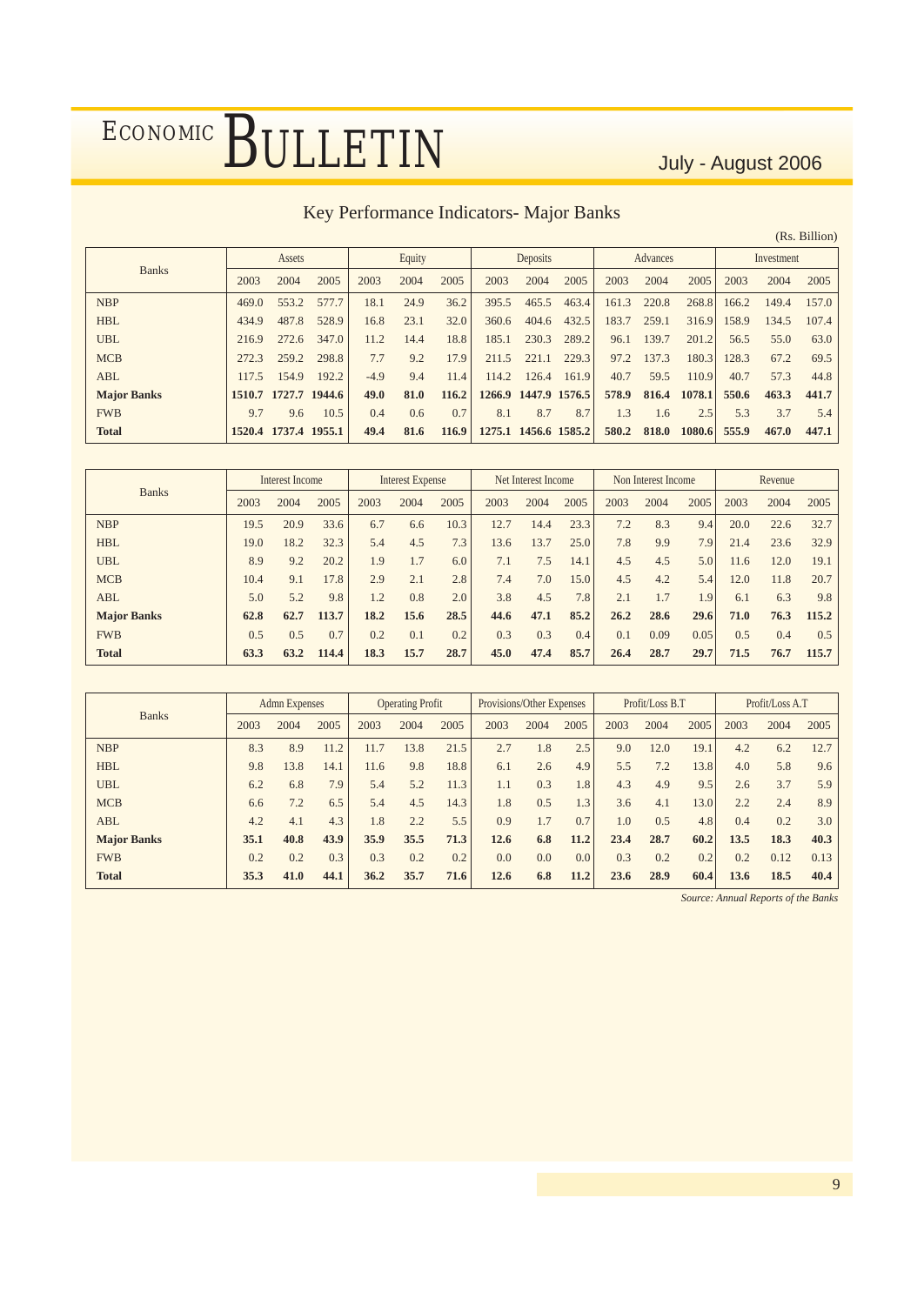|                                   |                              |                                       |                |              | $\mathbf{u}$ and $\mathbf{v}$ and $\mathbf{v}$ |              | <b>Deleted Tratico</b>        |                        |              |                                 |                       |              |              |                               | (In %)       |
|-----------------------------------|------------------------------|---------------------------------------|----------------|--------------|------------------------------------------------|--------------|-------------------------------|------------------------|--------------|---------------------------------|-----------------------|--------------|--------------|-------------------------------|--------------|
|                                   |                              | Cost of Funds                         |                |              | <b>Intermediation Cost</b>                     |              |                               | Pre-Tax Margin         |              | Non Interest Income Ratio(NIIR) |                       |              |              | Gross Spread Ratio(GSR)       |              |
| <b>Banks</b>                      | 2003                         | 2004                                  | 2005           | 2003         | 2004                                           | 2005         | 2003                          | 2004                   | 2005         | 2003                            | 2004                  | 2005         | 2003         | 2004                          | 2005         |
| <b>NBP</b>                        | 1.7                          | 1.5                                   | 2.2            | 2.1          | 2.0                                            | 2.4          | 33.7                          | 41.0                   | 44.3         | 36.3                            | 36.5                  | 28.8         | 65.4         | 68.7                          | 69.3         |
| <b>HBL</b>                        | 1.4                          | 1.1                                   | 1.6            | 2.6          | 3.3                                            | 3.1          | 20.4                          | 25.8                   | 34.4         | 36.3                            | 41.8                  | 23.9         | 71.4         | 75.4                          | 77.3         |
| <b>UBL</b>                        | 1.0                          | 0.8                                   | 2.2            | 3.6          | 3.1                                            | 2.8          | 31.8                          | 35.6                   | 37.7         | 40.3                            | 37.5                  | 26.2         | 79.2         | 81.2                          | 70.0         |
| <b>MCB</b>                        | 1.3                          | 0.9                                   | 1.1            | 2.9          | 3.1                                            | 2.7          | 24.2                          | 30.5                   | 56.2         | 37.9                            | 37.6                  | 26.1         | 71.7         | 77.3                          | 84.3         |
| <b>ABL</b>                        | 1.0                          | 0.6                                   | 1.3            | 3.7          | 3.2                                            | 2.7          | 11.9                          | 6.9                    | 40.6         | 36.0                            | 28.1                  | 19.8         | 76.8         | 84.9                          | 79.4         |
| <b>Majors Banks</b><br><b>FWB</b> | 1.7<br>2.2                   | 1.3<br>1.3                            | 2.2<br>2.4     | 2.7<br>2.6   | 2.8<br>2.5                                     | 2.7<br>2.8   | 26.2<br>41.2                  | 31.4<br>38.4           | 42.0<br>31.1 | 37.0<br>30.2                    | 37.5<br>20.3          | 25.7<br>11.1 | 71.1<br>65.6 | 75.1<br>75.6                  | 74.9<br>66.7 |
| <b>Total</b>                      | 1.4                          | 1.1                                   | 1.8            | 2.7          | 2.8                                            | 2.7          | 26.4                          | 31.4                   | 41.9         | 36.9                            | 37.4                  | 25.7         | 71.0         | 75.1                          | 74.9         |
|                                   |                              | <b>Deposit Time Capital</b>           |                |              |                                                |              |                               | <b>ROE</b>             |              |                                 | <b>ROA</b>            |              |              | <b>ROD</b>                    |              |
| <b>Banks</b>                      |                              |                                       |                |              | Advances/Deposits (CDR)                        |              |                               |                        |              |                                 |                       |              |              |                               |              |
|                                   | 2003                         | 2004                                  | 2005           | 2003         | 2004                                           | 2005         | 2003                          | 2004                   | 2005         | 2003                            | 2004                  | 2005         | 2003         | 2004                          | 2005         |
| <b>NBP</b>                        | 14.7                         | 11.7                                  | 7.7            | 39.8         | 44.4                                           | 52.7         | 55.6                          | 55.7                   | 62.4         | 2.0                             | 2.3                   | 3.4          | 2.4          | 2.8                           | 4.1          |
| <b>HBL</b><br>UBL                 | 15.9<br>12.1                 | 13.7<br>12.3                          | 11.5<br>13.3   | 51.0<br>47.6 | 57.9<br>57.9                                   | 68.8<br>67.2 | 37.7<br>44.7                  | 36.4<br>37.8           | 50.2<br>57.2 | 1.3<br>2.1                      | 1.6<br>2.0            | 2.7<br>3.1   | 1.6<br>2.5   | 1.9<br>2.4                    | 3.3<br>3.7   |
| <b>MCB</b>                        | 17.3                         | 16.9                                  | 11.9           | 44.7         | 54.2                                           | 70.5         | 55.0                          | 48.8                   | 96.1         | 1.4                             | 1.5                   | 4.7          | 1.8          | 1.9                           | 5.8          |
| ABL                               | $-29.2$                      | 38.3                                  | 12.4           | 39.4         | 41.6                                           | 59.1         | $-16.7$                       | 21.0                   | 45.8         | 0.7                             | 0.4                   | 2.8          | 0.9          | 0.4                           | 3.3          |
| <b>Majors Banks</b>               | 14.3                         | 11.2                                  | 8.2            | 47.5         | 54.9                                           | 67.4         | 54.3                          | 38.3                   | 60.4         | 1.4                             | 1.5                   | 3.2          | 1.7          | 1.8                           | 3.9          |
| <b>FWB</b>                        | 11.5                         | 13.8                                  | 13.2           | 14.4         | 17.4                                           | 23.6         | 84.3                          | 43.5                   | 34.7         | 3.0                             | 2.2                   | 2.2          | 3.7          | 2.5                           | 2.5          |
| <b>Total</b>                      | 17.4                         | 14.0                                  | 10.3           | 44.9         | 51.3                                           | 62.7         | 55.0                          | 44.1                   | 60.8         | 1.6                             | 1.8                   | 3.3          | 2.0          | 2.1                           | 4.0          |
|                                   |                              | Earning Assets / Deposits             |                |              | Capital Ratio                                  |              | Capital Risk Asset Ratio(CRA) |                        |              |                                 | Cost / Income Ratio   |              |              | Net Profit Margin             |              |
| <b>Banks</b>                      | 2003                         | 2004                                  | 2005           | 2003         | 2004                                           | 2005         | 2003                          | 2004                   | 2005         | 2003                            | 2004                  | 2005         | 2003         | 2004                          | 2005         |
| <b>NBP</b>                        | 95.4                         | 94.3                                  | 97.3           | 3.6          | 4.2                                            | 5.4          | 10.7                          | 11.3                   | 12.5         | 41.5                            | 39.2                  | 34.2         | 21.0         | 27.4                          | 38.8         |
| <b>HBL</b>                        | 106.4                        | 106.7                                 | 107.4          | 3.5          | 4.3                                            | 5.4          | 8.3                           | 9.0                    | 9.6          | 45.8                            | 58.4                  | 42.9         | 18.8         | 24.4                          | 29.3         |
| <b>UBL</b>                        | 99.7                         | 100.5                                 | 102.7          | 4.9          | 5.2                                            | 5.3          | 11.7                          | 10.7                   | 9.5          | 54.1                            | 56.6                  | 41.2         | 22.7         | 30.8                          | 31.1         |
| <b>MCB</b>                        | 112.1                        | 106.0                                 | 107.1          | 2.8          | 3.2                                            | 4.9          | 8.0                           | 7.2                    | 8.5          | 55.0                            | 64.3                  | 31.7         | 18.6         | 21.6                          | 43.8         |
| <b>ABL</b>                        | 87.0                         | 96.8                                  | 103.8          | $-4.4$       | 1.7                                            | 6.0          | $-11.8$                       | 4.6                    | 12.2         | 71.2                            | 65.4                  | 43.6         | 6.3          | 3.1                           | 31.1         |
| <b>Majors Banks</b><br><b>FWB</b> | 104.0                        | 104.1                                 | 105.7          | 2.7          | 3.9                                            | 5.4          | 5.4                           | 6.1                    | 6.9          | 49.4                            | 53.5                  | 38.1         | 18.2         | 22.5                          | 29.8         |
| <b>Total</b>                      | 111.1<br>101.4               | 105.6<br>101.0                        | 104.8<br>103.1 | 3.6<br>3.0   | 5.0<br>4.0                                     | 6.3<br>5.4   | 30.2<br>7.9                   | 33.1<br>9.4            | 30.9<br>10.5 | 43.5<br>49.3                    | 50.4<br>53.5          | 52.1<br>38.1 | 33.5<br>19.1 | 28.5<br>24.1                  | 27.3<br>32.3 |
|                                   |                              |                                       |                |              |                                                |              |                               |                        |              |                                 |                       |              |              |                               |              |
| <b>Banks</b>                      |                              | Advances+Investment/Assets            |                |              | Debt Management Ratio(DMR)                     |              | Liabilities/Equity (Times)    |                        |              |                                 | Earning Assets/Assets |              |              | Net Interest Margin(NIM)      |              |
|                                   | 2003                         | 2004                                  | 2005           | 2003         | 2004                                           | 2005         | 2003                          | 2004                   | 2005         | 2003                            | 2004                  | 2005         | 2003         | 2004                          | 2005         |
| <b>NBP</b>                        | 67.8                         | 68.2                                  | 70.4           | 94.3         | 92.8                                           | 89.3         | 26.2                          | 22.0                   | 16.5         | 80.2                            | 79.4                  | 79.9         | 3.5          | 3.5                           | 5.2          |
| <b>HBL</b><br><b>UBL</b>          | 77.9<br>69.5                 | 79.8<br>70.9                          | 80.4<br>75.4   | 94.8<br>93.3 | 94.0<br>93.4                                   | 92.9<br>93.7 | 27.4<br>19.1                  | 21.7<br>17.8           | 17.1<br>17.5 | 87.4<br>84.2                    | 88.5<br>84.8          | 88.4<br>86.1 | 3.7<br>4.2   | 3.4<br>3.6                    | 5.6<br>5.3   |
| <b>MCB</b>                        | 77.6                         | 80.9                                  | 81.4           | 95.5         | 95.2                                           | 93.2         | 36.9                          | 30.4                   | 19.2         | 87.0                            | 86.2                  | 86.5         | 3.4          | 3.1                           | 6.2          |
| <b>ABL</b>                        | 69.7                         | 72.7                                  | 78.5           | 103.3        | 97.7                                           | 93.3         | $-23.4$                       | 58.1                   | 15.5         | 82.5                            | 85.5                  | 86.2         | 4.0          | 3.8                           | 5.2          |
| <b>Majors Banks</b>               | 73.2                         | 74.4                                  | 76.2           | 95.7         | 94.6                                           | 93.2         | 47.1                          | 35.7                   | 26.0         | 86.5                            | 87.1                  | 87.1         | 5.2          | 4.9                           | 7.7          |
| <b>FWB</b>                        | 71.7                         | 61.2                                  | 65.2           | 92.9         | 93.7                                           | 93.5         | 26.1                          | 18.8                   | 14.8         | 91.0                            | 91.6                  | 90.5         | 4.1          | 3.9                           | 4.8          |
| <b>Total</b>                      | 73.2                         | 74.3                                  | 76.2           | 95.2         | 94.0                                           | 92.0         | 32.2                          | 23.4                   | 17.1         | 84.5                            | 84.7                  | 84.9         | 3.7          | 3.4                           | 5.5          |
|                                   |                              | <b>Cost of Funding Earning Assets</b> |                |              | <b>Yield on Earning Assets</b>                 |              |                               | <b>Interest Spread</b> |              |                                 | NPLs/Gross Advances   |              |              | <b>NPLs Prov/Net Advances</b> |              |
| <b>Banks</b>                      | 2003                         | 2004                                  | 2005           | 2003         | 2004                                           | 2005         | 2003                          | 2004                   | 2005         | 2003                            | 2004                  | 2005         | 2003         | 2004                          | 2005         |
| <b>NBP</b>                        | 1.9                          | 1.6                                   | 2.3            | 5.4          | 5.2                                            | 7.4          | 3.7                           | 3.7                    | 5.3          | 21.0                            | 14.4                  | 11.3         | 17.2         | 13.2                          | 11.4         |
| HBL                               | 1.5                          | 1.1                                   | 1.6            | 5.2          | 4.5                                            | $7.2\,$      | 3.8                           | 3.4                    | 5.6          | 22.1                            | 15.2                  | 11.8         | 17.8         | 12.9                          | $10.6\,$     |
| UBL                               | 1.1                          | 0.8                                   | 2.3            | 5.1          | 4.4                                            | 7.6          | 4.1                           | 3.6                    | 5.4          | 16.8                            | 12.6                  | 7.7          | 15.6         | 11.0                          | 7.1          |
| <b>MCB</b><br><b>ABL</b>          | 1.3<br>1.2                   | 0.9<br>0.7                            | 1.2<br>1.4     | 4.7<br>5.3   | 4.0<br>4.5                                     | 7.4<br>6.6   | 3.4<br>4.2                    | 3.1<br>3.9             | 6.2<br>5.3   | 10.6<br>35.7                    | 6.1<br>22.0           | 4.5          | 7.0<br>22.9  | 4.9<br>17.6                   | 4.3<br>7.7   |
| <b>Majors Banks</b>               | 1.3                          | 0.9                                   | 1.6            | 5.1          | 4.3                                            | 7.2          | 3.8                           | 3.4                    | 5.6          | 20.1                            | 13.6                  | 10.5<br>9.6  | 15.7         | 11.6                          | 8.8          |
| <b>FWB</b>                        | 2.1                          | 1.3                                   | 2.4            | 6.2          | 5.2                                            | 7.2          | 4.0                           | 3.9                    | 4.8          | 7.2                             | 4.0                   | 2.0          | 2.3          | 2.1                           | 1.7          |
| <b>Total</b>                      | 1.5                          | 1.1                                   | 1.8            | 5.2          | 4.6                                            | 7.3          | 3.7                           | 3.5                    | 5.5          | 20.1                            | 13.6                  | 9.6          | 15.8         | 11.6                          | 8.8          |
|                                   | Admn Expense/Employee(Rs.Mn) |                                       |                |              | Deposits/Branch (Rs.Bn)                        |              | Deposits/Employee(Rs.Mn)      |                        |              |                                 | Staff/Branch (Nos)    |              |              | Profit (AT)/Branch (Rs.Mn)    |              |
| <b>Banks</b>                      | 2003                         | 2004                                  | 2005           | 2003         | 2004                                           | 2005         | 2003                          | 2004                   | 2005         | 2003                            | 2004                  | 2005         | 2003         | 2004                          | 2005         |
| <b>NBP</b>                        | 0.6                          | 0.6                                   | 0.8            | 0.3          | 0.4                                            | 0.4          | 28.6                          | 31.3                   | 33.6         | 11                              | 11                    | 11           | 3.5          | 5.1                           | 10.2         |
| <b>HBL</b>                        | 0.5                          | 0.7                                   | 0.9            | 0.2          | 0.3                                            | 0.3          | 18.3                          | 20.5                   | 25.7         | 13                              | 13                    | 11           | 2.7          | 3.9                           | 6.6          |
| <b>UBL</b>                        | 0.7                          | 0.7                                   | 0.8            | 0.2          | 0.2                                            | 0.3          | 19.7                          | 22.6                   | 27.8         | 8                               | 9                     | 9            | 2.4          | 3.5                           | 5.6          |
| <b>MCB</b>                        | 0.6                          | 0.7                                   | 0.7            | 0.2          | 0.2                                            | 0.2          | 19.4                          | 21.9                   | 24.0         | 10                              | 10                    | 10           | 2.3          | 2.6                           | 9.4          |
| <b>ABL</b>                        | 0.6                          | 0.6                                   | 0.6            | 0.1          | 0.2                                            | 0.2          | 15.9                          | 17.8                   | 20.9         | 9                               | 9                     | 9            | 0.5          | 0.3                           | 4.1          |
| <b>Majors Banks</b>               | 0.6                          | 0.7                                   | 0.8            | 0.2          | 0.2                                            | 0.2          | 22.0                          | 24.3                   | 28.7         | <b>10</b>                       | 11                    | 10           | 2.2          | 2.9                           | 7.4          |
| <b>FWB</b><br><b>Total</b>        | 0.4<br>0.6                   | 0.4<br>0.7                            | 0.5<br>0.8     | 0.2<br>0.2   | 0.2<br>0.2                                     | 0.2<br>0.2   | 14.0<br>20.7                  | 16.6<br>23.3           | 17.0<br>27.0 | 14                              | 13<br>11              | 14           | 4.2          | 3.3<br>3.4                    | 3.5<br>7.3   |
|                                   |                              |                                       |                |              |                                                |              |                               |                        |              | 11                              |                       | <b>10</b>    | 2.5          |                               |              |

#### Major Banks - Selected Ratios

10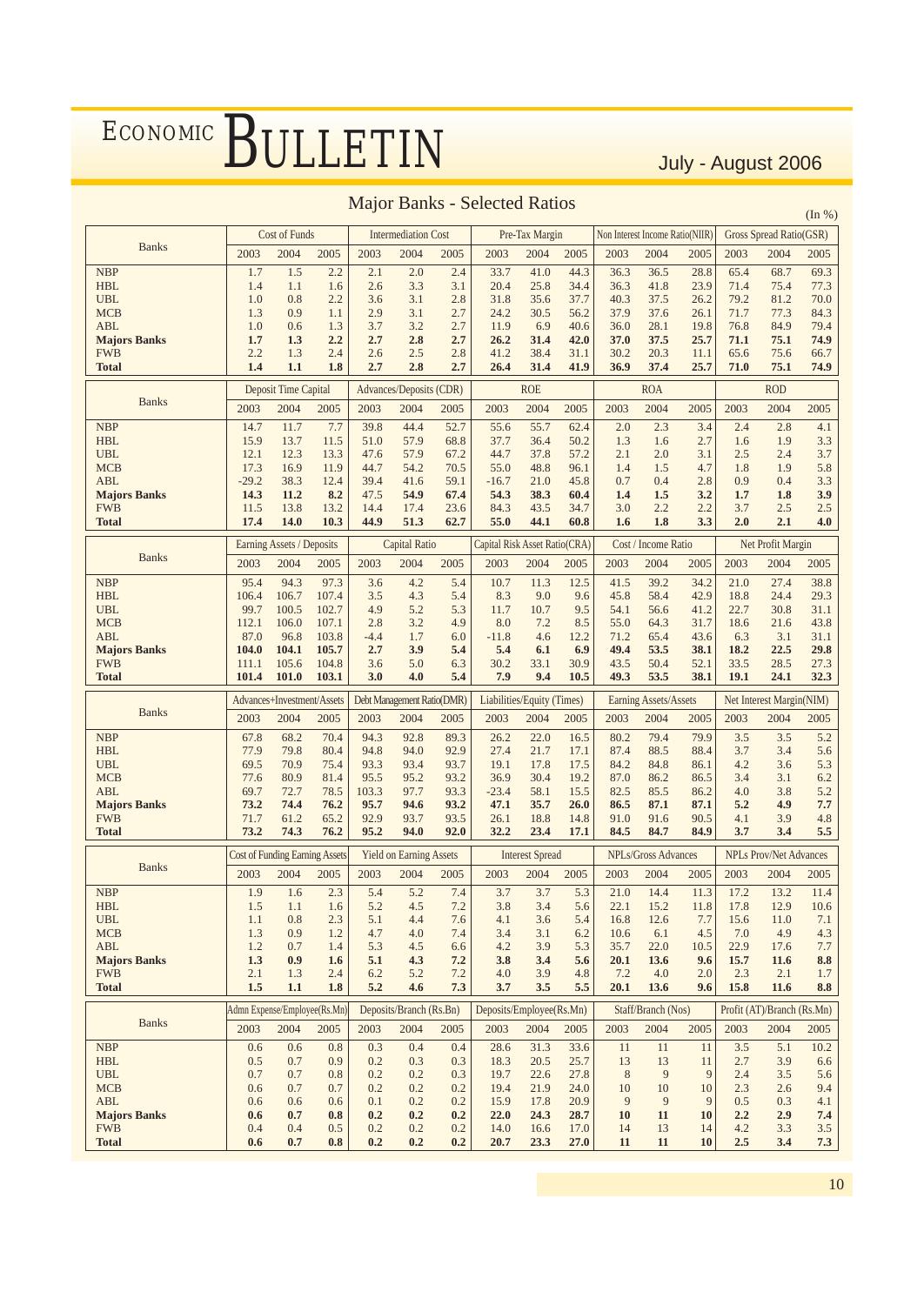#### Key Performance Indicators- Private & Provincial Banks

(Rs. Billion)

| <b>Private/Provincial Banks</b> |       | Assets |              |      | Equity |      |       | Deposits |              |       | Advances |       |       | Investments |               |
|---------------------------------|-------|--------|--------------|------|--------|------|-------|----------|--------------|-------|----------|-------|-------|-------------|---------------|
|                                 | 2003  | 2004   | 2005         | 2003 | 2004   | 2005 | 2003  | 2004     | 2005         | 2003  | 2004     | 2005  | 2003  | 2004        | 2005          |
| Askari Commercial Bank          | 85.4  | 107.2  | 145.1        | 3.9  | 5.6    | 7.4  | 61.7  | 83.3     | 118.8        | 44.8  | 69.8     | 86.0  | 22.1  | 17.2        | 25.7          |
| Soneri Bank                     | 37.0  | 49.9   | 63.3         | 2.2  | 2.9    | 3.6  | 27.9  | 37.4     | 47.6         | 17.3  | 24.4     | 32.1  | 11.9  | 14.0        | 16.4          |
| <b>Bank Al-Habib</b>            | 58.1  | 77.4   | 91.5         | 2.7  | 3.3    | 4.7  | 46.2  | 62.2     | 75.8         | 35.2  | 47.4     | 55.3  | 14.1  | 14.4        | 19.8          |
| <b>Bank Al-Falah</b>            | 99.0  | 154.8  | 248.3        | 3.8  | 4.4    | 6.7  | 76.7  | 129.7    | 222.3        | 49.2  | 88.9     | 118.9 | 28.9  | 35.5        | 57.4          |
| <b>Bank of Khyber</b>           | 19.0  | 23.8   | 25.0         | 1.6  | 1.8    | 2.1  | 15.4  | 15.8     | 17.5         | 5.4   | 9.0      | 10.6  | 9.5   | 6.9         | 7.6           |
| <b>Bank of Punjab</b>           | 43.6  | 66.3   | 111.2        | 3.1  | 4.4    | 6.8  | 34.9  | 54.7     | 88.5         | 18.3  | 39.4     | 63.6  | 11.5  | 16.2        | 18.0          |
| <b>KASB Bank</b>                | 9.0   | 15.9   | 19.1         | 1.2  | 1.7    | 1.7  | 5.5   | 11.2     | 14.8         | 3.6   | 8.3      | 10.7  | 2.4   | 2.7         | 3.8           |
| Metropolitan Bank               | 59.0  | 67.9   | 79.7         | 2.8  | 3.6    | 5.0  | 39.3  | 48.6     | 56.7         | 32.2  | 40.1     | 43.5  | 18.0  | 15.6        | 22.8          |
| <b>Faysal Bank</b>              | 47.6  | 78.5   | 110.3        | 5.6  | 6.3    | 8.1  | 31.3  | 56.5     | 74.7         | 29.6  | 50.5     | 62.3  | 11.2  | 12.3        | 24.4          |
| mybank*                         | 11.8  | 13.4   | 17.2         | 1.1  | 1.7    | 2.5  | 9.0   | 10.9     | 12.9         | 5.9   | 7.2      | 9.3   | 1.9   | 1.9         | 3.3           |
| <b>Prime Commercial Bank</b>    | 29.6  | 40.3   | 53.8         | 1.5  | 3.2    | 3.4  | 21.6  | 30.1     | 38.9         | 13.7  | 21.3     | 25.5  | 9.8   | 6.3         | 13.4          |
| <b>Union Bank</b>               | 67.3  | 77.7   | 117.1        | 2.5  | 3.3    | 5.1  | 50.5  | 63.0     | 91.2         | 40.4  | 50.8     | 69.0  | 9.3   | 6.8         | 19.2          |
| <b>PICIC Commercial Bank</b>    | 40.1  | 52.0   | 65.1         | 1.8  | 3.5    | 4.2  | 32.5  | 44.1     | 53.5         | 14.3  | 25.8     | 33.2  | 21.7  | 13.2        | 13.7          |
| Saudi Pak Commercial Bank       | 35.1  | 42.8   | 47.7         | 1.1  | 1.5    | 3.2  | 24.6  | 33.3     | 37.1         | 18.5  | 25.5     | 19.5  | 9.4   | 9.7         | 12.5          |
| Meezan Bank                     | 11.1  | 19.7   | 30.7         | 1.6  | 1.9    | 3.0  | 7.8   | 13.8     | 22.8         | 7.4   | 12.3     | 19.7  | 1.2   | 1.4         | 1.6           |
| <b>Crescent Commercial Bank</b> | 6.1   | 10.6   | 9.6          | 1.8  | 2.4    | 1.6  | 3.5   | 5.1      | 6.0          | 1.7   | 4.0      | 3.7   | 1.4   | 2.6         | 2.2           |
| <b>NIB</b>                      | 8.7   | 16.6   | 32.0         | 1.3  | 1.4    | 4.3  | 4.8   | 10.6     | 22.6         | 6.8   | 11.7     | 19.6  | 1.0   | 1.2         | 5.1           |
| Atlas Bank**                    | 0.0   | 3.7    | 7.9          | 0.0  | 1.0    | 1.5  | 0.0   | 0.2      | 2.2          | 0.0   | 0.1      | 0.8   | 0.0   | 1.0         | 1.7           |
| <b>All Private/Prov.Banks</b>   | 667.5 |        | 918.6 1274.7 | 39.6 | 53.7   | 75.0 | 493.0 |          | 710.5 1003.8 | 344.5 | 536.7    | 683.3 | 185.3 | 179.0       | 268.6         |
|                                 |       |        |              |      |        |      |       |          |              |       |          |       |       |             | (Rs. Million) |

| Private/Provincial Banks                      |             | Interest Income      |              |             | <b>Interest Expenses</b> |             |                            | Net Interest Income |            |                   | Non Interest Income |             |            | Revenue         |             |
|-----------------------------------------------|-------------|----------------------|--------------|-------------|--------------------------|-------------|----------------------------|---------------------|------------|-------------------|---------------------|-------------|------------|-----------------|-------------|
|                                               | 2003        | 2004                 | 2005         | 2003        | 2004                     | 2005        | 2003                       | 2004                | 2005       | 2003              | 2004                | 2005        | 2003       | 2004            | 2005        |
| Askari Commercial Bank                        | 4074        | 4487                 | 8781         | 1380        | 1117                     | 4278        | 2694                       | 3370                | 4502       | 954               | 1634                | 1553        | 3648       | 5004            | 6055        |
| Soneri Bank                                   | 1714        | 1948                 | 3681         | 790         | 752                      | 2014        | 924                        | 1195                | 1667       | 463               | 480                 | 611         | 1388       | 1675            | 2278        |
| <b>Bank Al-Habib</b>                          | 2403        | 2432                 | 4936         | 1132        | 962                      | 2143        | 1271                       | 1470                | 2792       | 1431              | 870                 | 1036        | 2702       | 2340            | 3828        |
| <b>Bank Al-Falah</b>                          | 4033        | 5620                 | 12247        | 2029        | 2434                     | 7205        | 2005                       | 3186                | 5042       | 3392              | 1520                | 2245        | 5397       | 4706            | 7287        |
| <b>Bank of Khyber</b>                         | 1474        | 937                  | 1454         | 658         | 417                      | 908         | 816                        | 520                 | 546        | 142               | 305                 | 354         | 958        | 839             | 918         |
| <b>Bank of Punjab</b>                         | 1664        | 2555                 | 6125         | 484         | 719                      | 2669        | 1180                       | 1836                | 3456       | 831               | 1097                | 1331        | 2012       | 2933            | 4787        |
| <b>KASB Bank</b>                              | 381         | 641                  | 1074         | 173         | 318                      | 664         | 208                        | 323                 | 409        | 154               | 116                 | 206         | 386        | 439             | 615         |
| Metropolitan Bank                             | 2685        | 2784                 | 4359         | 1312        | 1261                     | 2225        | 1373                       | 1523                | 2134       | 651               | 755                 | 927         | 2024       | 2278            | 3061        |
| <b>Faysal Bank</b>                            | 2075        | 2753                 | 6338         | 946         | 1118                     | 3312        | 1129                       | 1635                | 3026       | 2714              | 1831                | 2063        | 3843       | 3466            | 5089        |
| mybank*                                       | 509         | 552                  | 1026         | 114         | 141                      | 323         | 395                        | 411                 | 703        | 123               | 98                  | 250         | 518        | 520             | 953         |
| <b>Prime Commercial Bank</b>                  | 1469        | 1641                 | 3089         | 649         | 656                      | 1436        | 820                        | 986                 | 1652       | 461               | 560                 | 467         | 1281       | 1546            | 2119        |
| <b>Union Bank</b>                             | 3464        | 4295                 | 8144         | 1694        | 1442                     | 3658        | 1770                       | 2853                | 4485       | 1693              | 1604                | 2576        | 3464       | 4457            | 7061        |
| <b>PICIC Commercial Bank</b>                  | 1869        | 2336                 | 4172         | 1327        | 1067.6                   | 2062        | 541                        | 1269                | 2110       | 967               | 676                 | 959         | 1508       | 1944            | 3069        |
| Saudi Pak Commercial Bank                     | 1305        | 1857                 | 2633         | 872         | 1147                     | 1849        | 432                        | 711                 | 783        | 713               | 394                 | 563         | 1145       | 1104            | 1346        |
| Meezan Bank                                   | 376         | 534                  | 1459         | 182         | 250                      | 690         | 193                        | 284                 | 769        | 287               | 365                 | 622         | 481        | 649             | 1391        |
| <b>Crescent Commercial Bank</b>               | 76          | 233                  | 469.0        | 30          | 136                      | 403         | 46                         | 97                  | 66         | 192               | 116                 | 117         | 237        | 213             | 183         |
| <b>NIB</b>                                    | 172         | 803                  | 1717         | 83          | 413                      | 1119        | 90                         | 391                 | 598        | 8                 | 112                 | 236         | 98         | 503             | 834         |
| Atlas Bank**                                  |             | 70                   | 376          |             | 16                       | 242         |                            | 55                  | 134        |                   |                     | 14          |            | 55              | 148         |
| <b>All Private/Prov.Banks</b>                 | 29742       | 36479                | 72079        | 13853       | 14366                    | 37201       | 15888                      | 22114               | 34875      | 15176             | 12532               | 16130       | 31088      | 34670           | 51022       |
|                                               |             |                      |              |             |                          |             |                            |                     |            |                   |                     |             |            |                 |             |
|                                               |             | <b>Admn</b> Expenses |              |             | <b>Operating Profit</b>  |             | Provisions/Others Expenses |                     |            |                   | Profit/Loss(BT)     |             |            | Profit/Loss(AT) |             |
| Private/Provincial Banks                      | 2003        | 2004                 | 2005         | 2003        | 2004                     | 2005        | 2003                       | 2004                | 2005       | 2003              | 2004                | 2005        | 2003       | 2004            | 2005        |
|                                               |             |                      |              |             |                          |             |                            |                     |            |                   |                     |             |            |                 |             |
| Askari Commercial Bank                        | 1436        | 1845                 | 2592         | 2212        | 3159                     | 3463        | 309                        | 316                 | 604        | 1902              | 2843                | 2859        | 1103       | 1923            | 2022        |
| Soneri Bank                                   | 500         | 642                  | 792          | 888         | 1033                     | 1486        | 75                         | $-14$               | 86         | 813               | 1047                | 1400        | 439        | 648             | 920         |
| <b>Bank Al-Habib</b>                          | 1075        | 1315                 | 1728         | 1627        | 1025                     | 2100        | 114                        | $-14$               | 78         | 1513              | 1039                | 2022        | 1012       | 541             | 1464        |
| <b>Bank Al-Falah</b>                          | 1799<br>307 | 2678<br>303          | 4313<br>362  | 3598<br>652 | 2029                     | 2974        | 92<br>254                  | 374                 | 411        | 3506              | 1654                | 2563<br>324 | 2123       | 1092<br>264     | 1702        |
| <b>Bank of Khyber</b>                         | 999         | 1116                 | 1275         | 1012        | 536<br>1817              | 556<br>3512 | 10                         | 238<br>81           | 232<br>347 | 397<br>1002       | 299<br>1736         | 3165        | 305<br>689 | 1368            | 287<br>2353 |
| <b>Bank of Punjab</b><br><b>KASB Bank</b>     | 326         | 428                  | 622          | 60          | 11                       | $-7$        | 3                          | $-4$                | 504        | 56                | 15                  | $-511$      | 25         | 98              | 273         |
| <b>Metropolitan Bank</b>                      | 662         | 814                  | 971          | 1362        | 1464                     | 2090        | 138                        | 86                  | 59         | 1224              | 1378                | 2032        | 678        | 815             | 1465        |
| <b>Faysal Bank</b>                            | 835         | 1135                 | 1428         | 3008        | 2331                     | 3661        | 262                        | 124                 | $-308$     | 2745              | 2207                | 3969        | 2151       | 1753            | 3069        |
| mybank*                                       | 373         | 381                  | 531          | 145         | 139                      | 422         | 139                        | 52                  | 212        | 6                 | 87                  | 211         | $-20$      | 84              | 274         |
| <b>Prime Commercial Bank</b>                  | 719         | 943                  | 1155         | 562         | 603                      | 964         | 132                        | 78                  | 199        | 430               | 525                 | 765         | 277        | 345             | 495         |
| <b>Union Bank</b>                             | 2190        | 2567                 | 3198         | 1274        | 1890                     | 3863        | 708                        | 480                 | 1085       | 566               | 1410                | 2778        | 428        | 830             | 1745        |
| <b>PICIC Commercial Bank</b>                  | 564         | 823                  | 1148         | 944         | 1122                     | 1921        | 120                        | $-5$                | 16         | 825               | 1126                | 1906        | 621        | 896             | 1504        |
| Saudi Pak Commercial Bank                     | 414         | 520                  | 733          | 731         | 584                      | 613         | $-248$                     | 87                  | 473        | 979               | 497                 | 140         | 378        | 326             | 65          |
| Meezan Bank                                   | 255         | 409                  | 718          | 225         | 240                      | 673         | $-16$                      | 19                  | 40         | 241               | 221                 | 633         | 214        | 224             | 419         |
| <b>Crescent Commercial Bank</b>               | 74          | 222                  | 493.0        | 163         | $-9$                     | $-310$      | 46                         | 75                  | 430        | 117               | $-84$               | $-740$      | 111        | $-87$           | $-744$      |
| <b>NIB</b>                                    | 62          | 394                  | 712          | 36          | 109                      | 122         | 8                          | 77                  | 95         | 28                | 31                  | 27          | 21         | 123             | 104         |
| Atlas Bank**<br><b>All Private/Prov.Banks</b> | 12590       | 51<br>16585          | 119<br>22890 | 18497       | 4<br>18085               | 28<br>28132 | $\Omega$                   | 42<br>2092          | 20<br>4580 | $\Omega$<br>16351 | $-38$<br>15994      | 8<br>23552  | 10554.4    | $-2.5$<br>11218 | 3<br>17420  |

\* Previously Bolan Bank

\*\* Formerly Dawood Bank

*Source: Annual Reports of the Banks*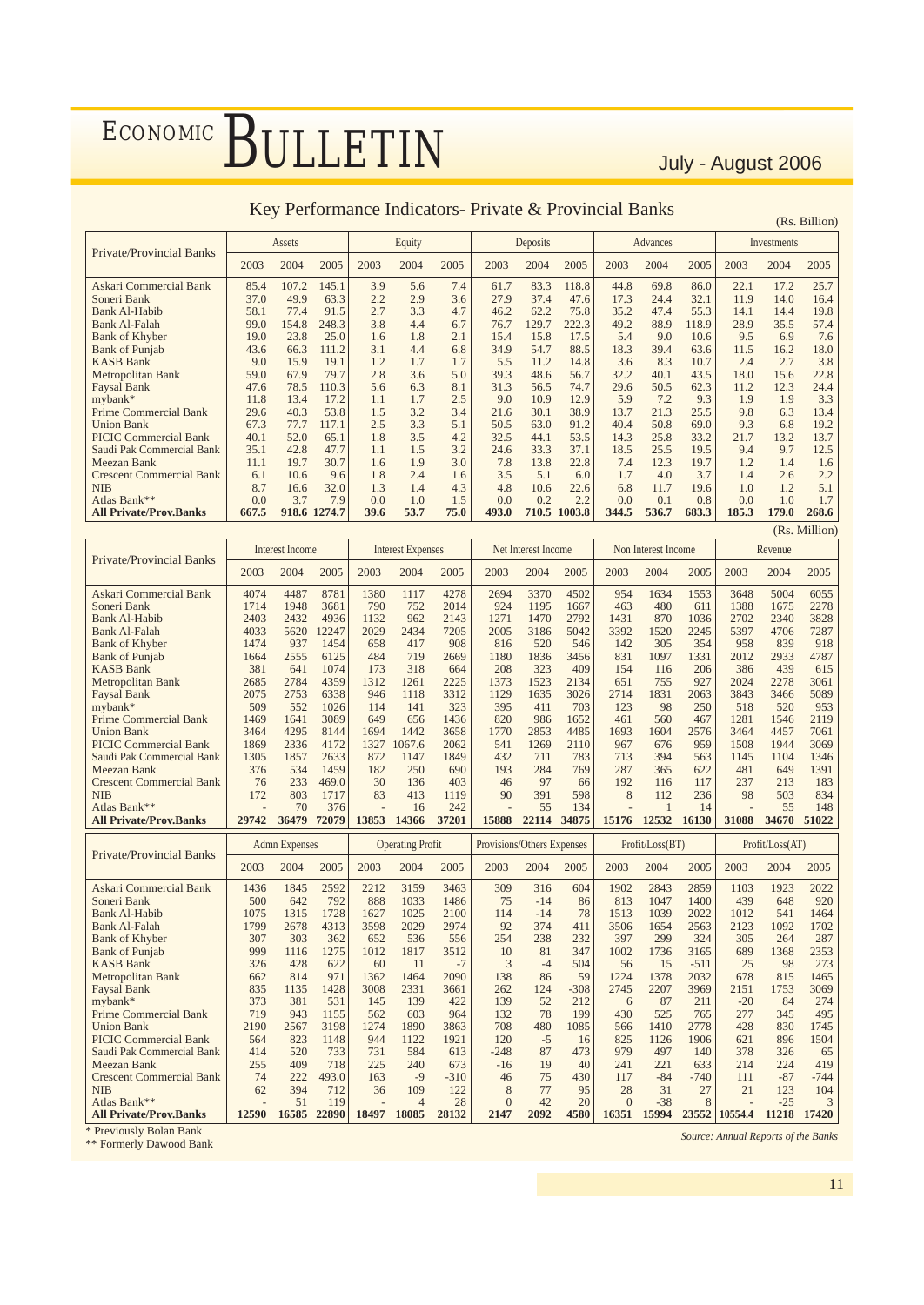| <b>Banks</b>                 |      | <b>Cost of Fund</b>      |      |      | <b>Intermediation Cost</b> |      |      | Pre-Tax Margin           |          | Non Interest Income Ratio(NIR) |      |      |      | Gross Spread Ratio(GSR)  |      |
|------------------------------|------|--------------------------|------|------|----------------------------|------|------|--------------------------|----------|--------------------------------|------|------|------|--------------------------|------|
|                              | 2003 | 2004                     | 2005 | 2003 | 2004                       | 2005 | 2003 | 2004                     | 2005     | 2003                           | 2004 | 2005 | 2003 | 2004                     | 2005 |
| Askari Commercial Bank       | 2.0  | 1.3                      | 3.8  | 2.0  | 2.1                        | 2.3  | 37.8 | 46.4                     | 27.7     | 26.1                           | 32.7 | 25.6 | 66.1 | 75.1                     | 51.3 |
| Soneri Bank                  | 2.8  | 1.9                      | 4.0  | 1.8  | 1.6                        | 1.6  | 37.4 | 43.1                     | 32.6     | 33.4                           | 28.7 | 26.8 | 53.9 | 61.4                     | 45.3 |
| <b>Bank Al-Habib</b>         | 2.3  | 1.6                      | 2.8  | 2.2  | 2.1                        | 2.3  | 39.5 | 31.5                     | 33.9     | 53.2                           | 37.2 | 27.1 | 52.9 | 60.4                     | 56.6 |
| <b>Bank Al-Falah</b>         | 2.8  | 2.1                      | 3.9  | 2.4  | 2.3                        | 2.3  | 47.2 | 23.2                     | 17.7     | 62.9                           | 32.3 | 30.8 | 49.7 | 56.7                     | 41.2 |
| <b>Bank of Khyber</b>        | 4.1  | 2.3                      | 4.3  | 1.9  | 1.7                        | 1.7  | 24.6 | 24.1                     | 17.9     | 14.8                           | 36.9 | 38.6 | 55.4 | 55.5                     | 37.6 |
| <b>Bank of Punjab</b>        | 1.5  | 1.5                      | 3.5  | 3.2  | 2.3                        | 1.7  | 40.1 | 47.5                     | 42.4     | 41.3                           | 37.4 | 27.8 | 70.9 | 71.9                     | 56.4 |
| <b>KASB Bank Limited</b>     | 3.4  | 3.1                      | 4.4  | 6.4  | 4.1                        | 4.1  | 10.5 | 2.0                      | $-39.9$  | 39.9                           | 24.5 | 33.5 | 54.7 | 50.4                     | 38.2 |
| Metropolitan Bank            | 3.0  | 2.2                      | 3.4  | 1.5  | 1.4                        | 1.5  | 36.7 | 38.9                     | 38.4     | 32.2                           | 33.1 | 30.3 | 51.1 | 54.7                     | 49.0 |
| <b>Faysal Bank</b>           | 2.8  | 2.2                      | 4.3  | 2.5  | 2.2                        | 1.8  | 57.3 | 48.2                     | 47.2     | 70.6                           | 52.8 | 40.5 | 54.4 | 59.4                     | 47.7 |
| mybank                       | 1.2  | 1.3                      | 2.5  | 3.9  | 3.5                        | 4.2  | 1.0  | 13.4                     | 16.5     | 23.7                           | 18.8 | 26.2 | 77.6 | 74.5                     | 68.5 |
| <b>Prime Commercial Bank</b> | 2.8  | 2.1                      | 3.4  | 3.1  | 3.0                        | 2.8  | 22.3 | 23.9                     | 21.5     | 36.0                           | 36.2 | 35.1 | 55.8 | 60.1                     | 53.5 |
| <b>Union Bank</b>            | 3.1  | 2.2                      | 4.1  | 4.0  | 3.9                        | 3.6  | 11.0 | 23.9                     | 25.9     | 48.0                           | 36.0 | 36.5 | 51.1 | 66.4                     | 55.1 |
| PICIC Commercial Bank        | 4.4  | 2.5                      | 3.9  | 1.9  | 2.0                        | 2.2  | 29.1 | 37.4                     | 37.1     | 64.1                           | 34.8 | 31.2 | 29.0 | 54.3                     | 50.6 |
| Saudi Pak Commercial Bank    | 3.4  | 3.2                      | 4.5  | 1.6  | 1.5                        | 1.8  | 48.4 | 22.1                     | 4.4      | 62.2                           | 35.6 | 41.8 | 33.1 | 38.3                     | 29.7 |
| Meezan Bank                  | 2.6  | 2.0                      | 3.3  | 3.7  | 3.2                        | 3.4  | 36.4 | 24.6                     | 30.4     | 59.8                           | 56.2 | 44.7 | 51.4 | 53.2                     | 52.7 |
| <b>Crescent Bank</b>         | 1.6  | 2.5                      | 6.0  | 3.8  | 4.1                        | 6.9  | 43.6 | $-24.0$                  | $-126.3$ | 80.8                           | 54.3 | 63.9 | 60.1 | 41.7                     | 14.1 |
| <b>NIB</b>                   | 1.2  | 3.8                      | 5.3  | 0.9  | 3.7                        | 3.4  | 15.4 | 3.4                      | 1.4      | 7.9                            | 22.2 | 28.3 | 52.1 | 48.7                     | 34.8 |
| Atlas Bank                   |      | $\overline{\phantom{a}}$ | 5.6  |      | $\overline{\phantom{0}}$   | 2.8  | ٠    | $\overline{\phantom{a}}$ | 2.1      |                                |      | 9.5  | -    | $\overline{\phantom{a}}$ | 35.6 |
| <b>Total</b>                 | 2.8  | 2.4                      | 3.8  | 2.5  | 2.6                        | 2.6  | 36.4 | 32.6                     | 26.7     | 48.8                           | 36.1 | 32.1 | 53.4 | 60.6                     | 48.4 |

### Private & Provincial Banks - Selected Ratios (In %)

| <b>Banks</b>                  |        | Deposit Time Capital |      |       | Advances/Deposits (CDR) |      |       | <b>ROE</b> |         |      | <b>ROA</b> |        |      | <b>ROD</b>               |         |
|-------------------------------|--------|----------------------|------|-------|-------------------------|------|-------|------------|---------|------|------------|--------|------|--------------------------|---------|
|                               | 2003   | 2004                 | 2005 | 2003  | 2004                    | 2005 | 2003  | 2004       | 2005    | 2003 | 2004       | 2005   | 2003 | 2004                     | 2005    |
| <b>Askari Commercial Bank</b> | 12.3   | 13.1                 | 13.8 | 66.0  | 79.1                    | 77.1 | 54.9  | 60.0       | 44.2    | 2.4  | 3.0        | 4.7    | 3.4  | 3.9                      | 2.8     |
| Soneri Bank                   | 9.9    | 11.6                 | 11.7 | 59.3  | 63.9                    | 66.4 | 40.5  | 41.0       | 43.0    | 2.5  | 2.4        | 2.5    | 3.4  | 3.2                      | 3.3     |
| <b>Bank Al-Habib</b>          | 14.1   | 15.6                 | 15.2 | 73.4  | 76.2                    | 74.4 | 66.5  | 34.6       | 50.4    | 2.8  | 1.5        | 2.4    | 3.8  | 1.9                      | 2.9     |
| <b>Bank Al-Falah</b>          | 15.3   | 20.6                 | 27.7 | 60.4  | 66.9                    | 59.0 | 122.4 | 40.7       | 46.2    | 4.3  | 1.3        | 1.3    | 5.5  | 1.6                      | 1.5     |
| <b>Bank of Khyber</b>         | 7.9    | 7.5                  | 7.1  | 40.7  | 46.1                    | 58.9 | 28.2  | 17.6       | 16.4    | 2.1  | 1.4        | 1.3    | 2.7  | 1.9                      | 1.9     |
| <b>Bank of Punjab</b>         | 6.9    | 6.9                  | 6.7  | 42.5  | 64.4                    | 72.0 | 37.0  | 46.5       | 56.5    | 2.7  | 3.2        | 3.6    | 3.4  | 3.9                      | 4.4     |
| <b>KASB Bank Limited</b>      | 4.1    | 5.7                  | 7.6  | 51.1  | 71.7                    | 73.1 | 6.2   | 1.0        | $-29.7$ | 0.9  | 0.1        | $-2.9$ | 1.4  | 0.2                      | $-3.9$  |
| <b>Metropolitan Bank</b>      | 9.8    | 10.9                 | 10.6 | 76.2  | 82.3                    | 79.4 | 50.7  | 43.6       | 47.3    | 2.4  | 2.2        | 2.8    | 3.6  | 3.1                      | 3.9     |
| <b>Faysal Bank</b>            | 4.2    | 4.8                  | 5.4  | 92.4  | 92.3                    | 86.7 | 59.7  | 37.2       | 55.3    | 6.5  | 3.5        | 4.2    | 9.8  | 5.0                      | 6.1     |
| mybank                        | 7.6    | 7.2                  | 5.7  | 54.6  | 65.7                    | 69.6 | 0.6   | 6.3        | 10.1    | 0.1  | 0.7        | 1.4    | 0.1  | 0.9                      | 1.8     |
| <b>Prime Commercial Bank</b>  | 11.4   | 10.6                 | 10.3 | 62.5  | 67.5                    | 67.8 | 29.5  | 23.4       | 24.0    | 1.7  | 1.5        | 1.6    | 2.4  | 2.0                      | 2.2     |
| <b>Union Bank</b>             | 16.4   | 19.0                 | 18.2 | 78.6  | 80.5                    | 77.7 | 23.8  | 48.3       | 66.1    | 0.9  | 1.9        | 2.9    | 1.3  | 2.5                      | 3.6     |
| <b>PICIC Commercial Bank</b>  | 11.9   | 13.3                 | 12.9 | 47.0  | 52.4                    | 60.5 | 53.2  | 42.8       | 49.7    | 2.4  | 2.4        | 3.3    | 3.1  | 2.9                      | 3.9     |
| Saudi Pak Commercial Bank     | 27.8   | 20.0                 | 12.5 | 71.3  | 76.1                    | 63.9 | 168.7 | 38.0       | 6.0     | 3.6  | 1.3        | 0.3    | 5.3  | 1.7                      | 0.4     |
| Meezan Bank                   | 3.9    | 5.6                  | 7.1  | 85.1  | 91.7                    | 87.8 | 15.5  | 12.6       | 26.2    | 2.7  | 1.4        | 2.5    | 3.8  | 2.1                      | 3.5     |
| <b>Crescent Bank</b>          | 1.9    | 2.0                  | 2.8  | 48.7  | 66.6                    | 69.9 | 12.8  | $-4.0$     | $-37.2$ | 3.8  | $-1.0$     | $-7.3$ | 6.7  | $-2.0$                   | $-13.4$ |
| <b>NIB</b>                    | $-1.5$ | 5.9                  | 6.0  | 142.1 | 120.1                   | 94.4 | 4.4   | 2.4        | 1.0     | 0.6  | 0.2        | 0.1    | 1.2  | 0.4                      | 0.2     |
| <b>Atlas Bank</b>             |        |                      | 0.9  |       |                         | 35.4 |       |            | 0.6     |      |            | 0.0    |      | $\overline{\phantom{a}}$ | 0.7     |
| <b>Total</b>                  | 9.4    | 10.2                 | 10.6 | 66.4  | 73.9                    | 71.3 | 49.7  | 34.4       | 36.7    | 2.8  | 2.0        | 2.3    | 3.9  | 2.7                      | 2.7     |

| <b>Banks</b>                 |       | <b>Earning Assets/Deposits</b> |       |      | Capital Ratio |      |       | <b>Capital Risk Asset Ratio</b> |       |      | Cost / Income Ratio |       |        | Net Profit Margin |          |
|------------------------------|-------|--------------------------------|-------|------|---------------|------|-------|---------------------------------|-------|------|---------------------|-------|--------|-------------------|----------|
|                              | 2003  | 2004                           | 2005  | 2003 | 2004          | 2005 | 2003  | 2004                            | 2005  | 2003 | 2004                | 2005  | 2003   | 2004              | 2005     |
| Askari Commercial Bank       | 120.6 | 117.0                          | 109.7 | 4.4  | 4.9           | 5.1  | 9.3   | 8.3                             | 8.3   | 39.4 | 36.9                | 42.8  | 30.2   | 38.4              | 33.4     |
| Soneri Bank                  | 119.2 | 119.2                          | 118.2 | 6.2  | 5.9           | 5.8  | 14.0  | 12.2                            | 11.5  | 36.0 | 38.3                | 34.8  | 31.6   | 38.7              | 40.4     |
| <b>Bank Al-Habib</b>         | 117.2 | 109.7                          | 107.3 | 4.2  | 4.4           | 4.7  | 7.7   | 7.3                             | 7.8   | 39.8 | 56.2                | 45.1  | 37.4   | 23.1              | 38.2     |
| <b>Bank Al-Falah</b>         | 112.0 | 103.6                          | 96.8  | 3.3  | 3.2           | 2.8  | 6.9   | 5.9                             | 5.3   | 33.3 | 56.9                | 59.2  | 39.3   | 23.2              | 23.4     |
| <b>Bank of Khyber</b>        | 113.5 | 730.8                          | 700.9 | 7.5  | 7.9           | 8.1  | 23.6  | 23.6                            | 20.1  | 31.6 | 36.7                | 39.4  | 31.8   | 32.0              | 31.3     |
| <b>Bank of Punjab</b>        | 109.5 | 108.7                          | 109.9 | 7.4  | 6.8           | 6.3  | 21.7  | 12.9                            | 10.9  | 47.7 | 38.1                | 26.6  | 34.3   | 46.7              | 49.2     |
| <b>KASB Bank Limited</b>     | 131.3 | 125.2                          | 115.0 | 13.9 | 11.8          | 9.8  | 43.7  | 24.5                            | 18.2  | 84.5 | 90.3                | 101.1 | 6.5    | 22.3              | $-44.4$  |
| <b>Metropolitan Bank</b>     | 136.1 | 132.9                          | 128.2 | 4.8  | 5.0           | 5.8  | 9.3   | 8.7                             | 10.3  | 32.7 | 35.7                | 31.7  | 33.5   | 35.8              | 47.9     |
| <b>Faysal Bank</b>           | 133.4 | 129.0                          | 129.9 | 11.5 | 9.4           | 7.6  | 18.9  | 14.6                            | 12.6  | 21.7 | 32.7                | 28.1  | 56.0   | 50.6              | 60.3     |
| mybank                       | 107.8 | 103.1                          | 52.0  | 9.9  | 11.0          | 13.6 | 24.1  | 21.2                            | 25.2  | 72.0 | 73.3                | 55.7  | $-3.9$ | 16.1              | 28.8     |
| <b>Prime Commercial Bank</b> | 126.1 | 120.1                          | 121.4 | 5.7  | 6.4           | 6.8  | 12.9  | 13.7                            | 14.3  | 56.1 | 61.0                | 54.5  | 21.6   | 22.3              | 23.4     |
| <b>Union Bank</b>            | 119.2 | 109.8                          | 110.9 | 3.9  | 4.0           | 4.3  | 6.9   | 6.4                             | 7.0   | 63.2 | 57.6                | 45.3  | 12.4   | 18.6              | 24.7     |
| <b>PICIC Commercial Bank</b> | 115.4 | 108.6                          | 106.2 | 4.6  | 5.7           | 6.5  | 12.3  | 13.1                            | 13.0  | 37.3 | 42.3                | 37.4  | 41.2   | 46.1              | 49.0     |
| Saudi Pak Commercial Bank    | 122.7 | 115.9                          | 112.1 | 2.2  | 3.4           | 5.2  | 4.4   | 5.9                             | 10.4  | 36.1 | 47.1                | 54.5  | 33.0   | 29.5              | 4.8      |
| Meezan Bank                  | 114.8 | 115.3                          | 108.7 | 17.2 | 11.4          | 9.6  | 28.5  | 17.7                            | 15.1  | 53.2 | 63.1                | 51.6  | 44.5   | 34.6              | 30.1     |
| <b>Crescent Bank</b>         | 139.1 | 142.2                          | 128.1 | 29.8 | 24.9          | 19.7 | 107.8 | 73.1                            | 51.4  | 31.3 | 104.1               | 269.4 | 46.6   | $-40.9$           | $-404.4$ |
| <b>NIB</b>                   | 169.7 | 150.1                          | 132.6 | 14.4 | 10.4          | 11.6 | 18.5  | 14.2                            | 18.0  | 63.6 | 78.4                | 85.3  | 21.1   | 24.3              | 12.5     |
| <b>Atlas Bank</b>            |       |                                | 451.0 |      |               | 21.6 |       |                                 | 297.2 |      |                     | 80.4  |        |                   | 2.0      |
| <b>Total</b>                 | 119.9 | 131.0                          | 122.2 | 5.7  | 5.9           | 6.2  | 11.8  | 10.5                            | 10.5  | 40.5 | 47.8                | 45.6  | 34.0   | 32.3              | 33.6     |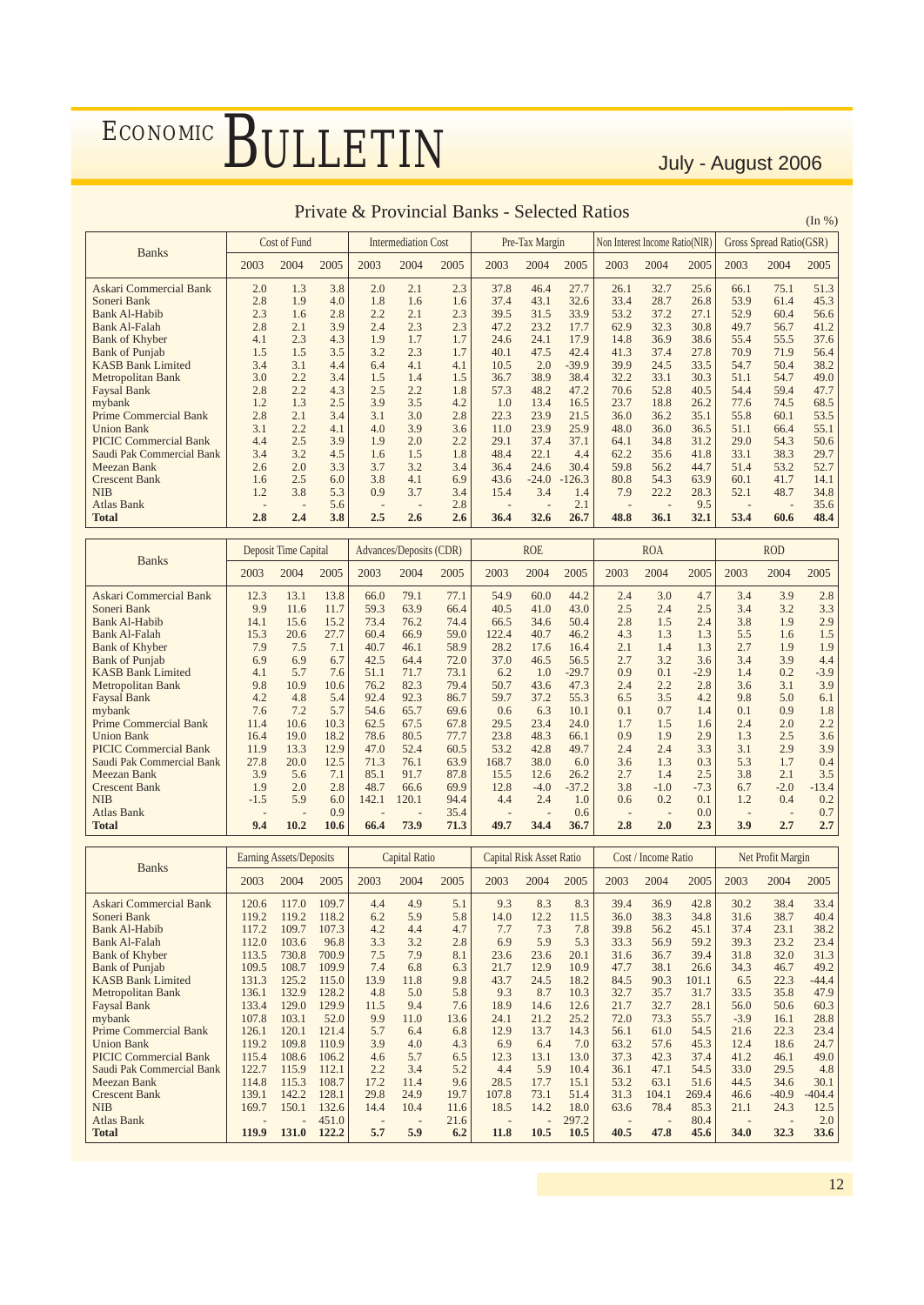| <b>Banks</b>              | Advances+Investment/Assets |      |      |      | Debt Management Ratio(DMR) |      |      | Liabilities/Equity(Time) |      |      | Earning Assets/Assets |       |      | Net Interest Margin(NIM) |      |
|---------------------------|----------------------------|------|------|------|----------------------------|------|------|--------------------------|------|------|-----------------------|-------|------|--------------------------|------|
|                           | 2003                       | 2004 | 2005 | 2003 | 2004                       | 2005 | 2003 | 2004                     | 2005 | 2003 | 2004                  | 2005  | 2003 | 2004                     | 2005 |
| Askari Commercial Bank    | 79.4                       | 80.0 | 78.8 | 94.1 | 94.3                       | 94.2 | 21.1 | 19.2                     | 18.4 | 87.9 | 88.1                  | 87.9  | 3.9  | 4.0                      | 4.1  |
| Soneri Bank               | 77.7                       | 77.9 | 76.7 | 92.5 | 93.5                       | 93.6 | 14.9 | 15.9                     | 16.3 | 88.8 | 89.6                  | 88.8  | 3.2  | 3.1                      | 1.2  |
| Bank Al-Habib             | 85.5                       | 82.0 | 81.0 | 94.7 | 94.9                       | 94.6 | 22.4 | 21.4                     | 19.9 | 87.6 | 87.7                  | 87.6  | 2.7  | 2.5                      | 3.8  |
| <b>Bank Al-Falah</b>      | 79.8                       | 79.8 | 74.6 | 94.9 | 96.1                       | 96.8 | 29.0 | 30.0                     | 35.2 | 87.6 | 84.2                  | 84.5  | 2.8  | 3.0                      | 3.0  |
| <b>Bank of Khyber</b>     | 73.5                       | 72.1 | 69.9 | 90.1 | 90.3                       | 90.4 | 12.1 | 11.4                     | 11.2 | 88.0 | 532.4                 | 477.4 | 4.9  | 0.5                      | 0.5  |
| <b>Bank of Punjab</b>     | 61.1                       | 77.7 | 77.4 | 88.4 | 88.1                       | 87.9 | 11.9 | 13.0                     | 13.9 | 87.8 | 88.6                  | 88.7  | 3.7  | 3.8                      | 4.4  |
| <b>KASB Bank Limited</b>  | 66.4                       | 68.5 | 73.1 | 84.8 | 88.2                       | 90.2 | 6.1  | 7.5                      | 9.1  | 81.6 | 83.9                  | 85.6  | 3.9  | 3.1                      | 2.7  |
| <b>Metropolitan Bank</b>  | 84.3                       | 83.4 | 82.6 | 93.1 | 93.6                       | 93.3 | 19.4 | 18.8                     | 16.0 | 92.0 | 92.1                  | 91.5  | 3.0  | 2.6                      | 3.2  |
| <b>Faysal Bank</b>        | 82.6                       | 82.2 | 79.2 | 84.3 | 85.6                       | 87.0 | 7.3  | 9.1                      | 11.4 | 88.3 | 89.8                  | 90.2  | 3.0  | 2.9                      | 3.6  |
| mybank                    | 55.5                       | 67.3 | 70.9 | 90.1 | 89.1                       | 86.3 | 9.1  | 8.1                      | 6.3  | 80.9 | 81.5                  | 40.3  | 4.4  | 4.0                      | 11.4 |
| Prime Commercial Bank     | 78.1                       | 73.0 | 70.7 | 93.8 | 93.0                       | 92.9 | 16.5 | 14.5                     | 13.7 | 89.3 | 88.8                  | 89.0  | 3.6  | 3.2                      | 3.9  |
| <b>Union Bank</b>         | 73.4                       | 74.0 | 74.9 | 95.6 | 95.9                       | 95.6 | 24.8 | 23.8                     | 22.2 | 85.3 | 85.8                  | 87.8  | 3.4  | 4.6                      | 5.2  |
| PICIC Commercial Bank     | 84.0                       | 81.5 | 73.3 | 93.4 | 93.8                       | 93.5 | 20.5 | 16.4                     | 14.3 | 90.9 | 90.3                  | 88.5  | 1.8  | 3.0                      | 4.1  |
| Saudi Pak Commercial Bank | 77.7                       | 80.9 | 74.2 | 97.5 | 96.4                       | 93.9 | 45.4 | 28.7                     | 18.2 | 83.9 | 84.5                  | 85.9  | 1.9  | 2.2                      | 2.0  |
| Meezan Bank               | 71.9                       | 72.7 | 69.7 | 81.6 | 87.5                       | 89.8 | 4.7  | 7.7                      | 9.4  | 81.5 | 80.6                  | 78.9  | 2.6  | 2.3                      | 3.9  |
| <b>Crescent Bank</b>      | 49.9                       | 57.8 | 61.8 | 69.9 | 74.9                       | 80.3 | 2.3  | 3.0                      | 4.1  | 78.9 | 72.9                  | 70.2  | 1.9  | 1.6                      | 0.9  |
| <b>NIB</b>                | 89.1                       | 81.9 | 77.6 | 85.5 | 89.6                       | 88.5 | 5.9  | 8.6                      | 7.6  | 93.3 | 91.7                  | 90.7  | 2.2  | 3.4                      | 2.7  |
| <b>Atlas Bank</b>         |                            |      | 8.0  |      |                            | 20.2 |      |                          | 3.6  |      |                       | 24.3  |      | $\overline{\phantom{m}}$ | 2.5  |
| <b>Total</b>              | 77.9                       | 78.6 | 76.1 | 92.6 | 92.8                       | 92.8 | 16.2 | 15.8                     | 15.8 | 87.7 | 99.4                  | 95.5  | 3.1  | 2.8                      | 3.2  |

### Private & Provincial Banks - Selected Ratios (In %)

| <b>Banks</b>                  | <b>Cost of Funding Earning Assets</b> |      |      |      | <b>Yield on Earning Assets</b> |      |      | <b>Interest Spread</b>   |        |                          | NPLs/Gross Advance       |      |      | <b>NPLs Prov/Net Advances</b> |      |
|-------------------------------|---------------------------------------|------|------|------|--------------------------------|------|------|--------------------------|--------|--------------------------|--------------------------|------|------|-------------------------------|------|
|                               | 2003                                  | 2004 | 2005 | 2003 | 2004                           | 2005 | 2003 | 2004                     | 2005   | 2003                     | 2004                     | 2005 | 2003 | 2004                          | 2005 |
| <b>Askari Commercial Bank</b> | 2.0                                   | 1.3  | 3.9  | 6.0  | 5.3                            | 7.9  | 4.0  | 4.0                      | 4.1    | 2.8                      | 1.5                      | 2.7  | 3.5  | 2.5                           | 2.8  |
| Soneri Bank                   | 2.7                                   | 1.9  | 4.0  | 5.9  | 5.0                            | 7.3  | 3.2  | 3.1                      | 3.3    | 1.7                      | 1.1                      | 1.1  | 2.0  | 1.3                           | 1.2  |
| Bank Al-Habib                 | 2.4                                   | 1.6  | 2.9  | 5.1  | 4.1                            | 6.7  | 2.8  | 2.5                      | 3.9    | 1.8                      | 0.4                      | 0.7  | 0.9  | 0.4                           | 0.4  |
| <b>Bank Al-Falah</b>          | 2.8                                   | 2.3  | 4.2  | 5.6  | 5.3                            | 7.2  | 2.9  | 3.2                      | 3.3    | 5.6                      | 3.3                      | 0.9  | 2.3  | 1.5                           | 1.3  |
| <b>Bank of Khyber</b>         | 3.9                                   | 0.4  | 0.8  | 8.9  | 0.8                            | 1.2  | 4.8  | $-1.5$                   | $-3.1$ | 44.3                     | 27.2                     | 23.6 | 19.7 | 14.6                          | 14.5 |
| <b>Bank of Punjab</b>         | 1.5                                   | 1.5  | 3.4  | 5.2  | 5.2                            | 7.8  | 3.6  | 3.7                      | 4.3    | 6.5                      | 2.9                      | 2.1  | 2.6  | 1.3                           | 1.3  |
| <b>KASB Bank Limited</b>      | 3.3                                   | 3.1  | 4.4  | 7.2  | 6.2                            | 7.2  | 3.8  | 3.1                      | 2.8    | 13.1                     | 7.0                      | 9.4  | 5.7  | 2.4                           | 6.1  |
| <b>Metropolitan Bank</b>      | 2.8                                   | 2.2  | 3.3  | 5.8  | 4.8                            | 6.5  | 2.8  | 2.5                      | 3.1    | 0.4                      | 0.2                      | 0.2  | 1.3  | 1.2                           | 1.2  |
| <b>Faysal Bank</b>            | 2.5                                   | 2.0  | 3.9  | 5.6  | 4.9                            | 7.4  | 2.8  | 2.7                      | 3.2    | 10.3                     | 4.7                      | 3.9  | 5.0  | 2.3                           | 1.9  |
| mybank                        | 1.3                                   | 1.4  | 5.2  | 5.6  | 5.4                            | 16.6 | 4.4  | 4.1                      | 14.1   | 14.0                     | 12.7                     | 13.5 | 4.0  | 3.6                           | 4.5  |
| <b>Prime Commercial Bank</b>  | 2.8                                   | 2.1  | 3.4  | 6.4  | 5.3                            | 7.4  | 3.6  | 3.2                      | 3.9    | 6.6                      | 3.6                      | 3.0  | 4.4  | 1.9                           | 1.7  |
| <b>Union Bank</b>             | 3.2                                   | 2.3  | 4.3  | 6.6  | 6.9                            | 9.5  | 3.5  | 4.7                      | 5.4    | 6.9                      | 6.8                      | 5.7  | 2.6  | 2.4                           | 2.8  |
| PICIC Commercial Bank         | 4.3                                   | 2.6  | 4.0  | 6.0  | 5.6                            | 8.1  | 1.7  | 3.1                      | 4.2    | 2.9                      | 1.8                      | 1.8  | 2.0  | 1.1                           | 0.8  |
| Saudi Pak Commercial Bank     | 3.9                                   | 3.5  | 4.8  | 5.8  | 5.6                            | 6.8  | 2.3  | 2.4                      | 2.2    | 16.2                     | 10.6                     | 20.9 | 9.2  | 6.9                           | 10.4 |
| Meezan Bank                   | 2.5                                   | 2.0  | 3.5  | 5.1  | 4.3                            | 7.3  | 2.5  | 2.3                      | 4.1    | 0.8                      | 0.5                      | 0.9  | 0.8  | 0.6                           | 0.6  |
| <b>Crescent Bank</b>          | 1.3                                   | 2.2  | 5.7  | 3.1  | 3.8                            | 6.6  | 1.6  | 1.3                      | 1.0    | 34.0                     | 48.2                     | 38.9 | 33.0 | 44.5                          | 43.2 |
| <b>NIB</b>                    | 2.0                                   | 3.6  | 5.1  | 4.3  | 6.9                            | 7.8  | 1.8  | 3.1                      | 2.5    | 20.3                     | 11.9                     | 3.5  | 9.7  | 5.2                           | 2.8  |
| Atlas Bank                    |                                       |      | 4.4  |      |                                | 6.9  | ٠    | $\overline{\phantom{a}}$ | 1.3    | $\overline{\phantom{a}}$ | $\overline{\phantom{a}}$ | 1.6  |      | $\overline{\phantom{a}}$      | 1.6  |
| Total                         | 2.7                                   | 1.8  | 3.6  | 5.9  | 4.6                            | 6.9  | 3.2  | 2.6                      | 3.1    | 6.6                      | 4.5                      | 3.7  | 3.5  | 2.6                           | 2.4  |

| <b>Banks</b>                 | Admn Expenses/Employee(Rs. Mn) |      |      |      | Deposit/Branch(Rs. Bn) |      |      | Deposits/Staff(Rs. Mn) |      |      | Staff/Branch(Nos) |      |        | Profit(AT)/Branch(Rs, Mn) |         |
|------------------------------|--------------------------------|------|------|------|------------------------|------|------|------------------------|------|------|-------------------|------|--------|---------------------------|---------|
|                              | 2003                           | 2004 | 2005 | 2003 | 2004                   | 2005 | 2003 | 2004                   | 2005 | 2003 | 2004              | 2005 | 2003   | 2004                      | 2005    |
| Askari Commercial Bank       | 0.8                            | 0.9  | 0.9  | 1.0  | 1.0                    | 1.0  | 32.9 | 34.2                   | 36.7 | 30   | 28                | 28   | 19.0   | 25.6                      | 20.4    |
| Soneri Bank                  | 0.6                            | 0.7  | 0.7  | 0.6  | 0.6                    | 0.7  | 27.4 | 34.8                   | 37.5 | 20   | 18                | 19   | 10.0   | 12.5                      | 15.1    |
| <b>Bank Al-Habib</b>         | 0.9                            | 0.9  | 1.0  | 0.6  | 0.7                    | 0.7  | 32.1 | 37.1                   | 38.1 | 18   | 20                | 18   | 14.5   | 7.3                       | 14.6    |
| <b>Bank Al-Falah</b>         | 0.8                            | 0.8  | 0.8  | 1.1  | 1.1                    | 1.2  | 30.1 | 30.5                   | 33.3 | 36   | 38                | 36   | 36.0   | 12.1                      | 11.6    |
| <b>Bank of Khyber</b>        | 0.8                            | 0.8  | 1.0  | 0.5  | 0.5                    | 0.6  | 39.9 | 43.3                   | 45.0 | 13   | 12                | 13   | 10.5   | 9.1                       | 9.9     |
| <b>Bank of Punjab</b>        | 0.3                            | 0.4  | 0.4  | 0.1  | 0.2                    | 0.3  | 9.7  | 14.3                   | 20.9 | 13   | 12                | 13   | 2.9    | 5.4                       | 8.8     |
| <b>KASB Bank Limited</b>     | 1.0                            | 1.1  | 1.1  | 0.2  | 0.4                    | 0.4  | 12.3 | 20.9                   | 22.9 | 17   | 19                | 16   | 1.3    | 4.7                       | $-7.8$  |
| <b>Metropolitan Bank</b>     | 0.7                            | 0.8  | 0.8  | 0.8  | 0.9                    | 1.0  | 37.7 | 42.1                   | 46.1 | 23   | 22                | 22   | 17.0   | 17.3                      | 28.7    |
| <b>Faysal Bank</b>           | 1.2                            | 1.3  | 1.3  | 0.7  | 0.9                    | 1.3  | 38.6 | 48.8                   | 61.4 | 19   | 18                | 21   | 55.2   | 35.1                      | 61.4    |
| mybank                       | 0.4                            | 0.4  | 0.5  | 0.2  | 0.2                    | 0.2  | 8.3  | 9.7                    | 12.2 | 20   | 21                | 20   | $-0.4$ | 1.7                       | 5.5     |
| <b>Prime Commercial Bank</b> | 0.8                            | 0.9  | 0.8  | 0.4  | 0.5                    | 0.6  | 20.2 | 24.4                   | 25.1 | 21   | 22                | 22   | 6.4    | 7.0                       | 8.0     |
| <b>Union Bank</b>            | 1.7                            | 1.8  | 2.0  | 1.0  | 1.1                    | 1.2  | 33.4 | 40.1                   | 47.8 | 31   | 27                | 25   | 9.9    | 15.7                      | 26.8    |
| PICIC Commercial Bank        | 0.8                            | 0.9  | 1.0  | 0.4  | 0.4                    | 0.4  | 38.4 | 40.8                   | 41.9 | 11   | 10                | 10   | 9.7    | 9.4                       | 13.1    |
| Saudi Pak Commercial Bank    | 0.7                            | 0.7  | 0.8  | 0.7  | 0.8                    | 0.7  | 29.1 | 40.4                   | 39.9 | 23   | 19                | 17   | 13.5   | 8.8                       | 1.3     |
| Meezan Bank                  | 1.1                            | 0.8  | 0.9  | 0.6  | 0.7                    | 1.0  | 27.0 | 21.1                   | 23.2 | 24   | 32                | 44   | 21.4   | 14.0                      | 23.3    |
| <b>Crescent Bank</b>         | 0.6                            | 0.7  | 1.0  | 0.3  | 0.4                    | 0.3  | 13.1 | 12.8                   | 11.2 | 22   | 28                | 28   | 18.5   | $-7.3$                    | $-41.1$ |
| <b>NIB</b>                   | 0.2                            | 1.0  | 1.2  | 1.2  | 0.8                    | 0.6  | 9.6  | 19.1                   | 28.0 | 125  | 40                | 22   | 10.3   | 12.2                      | 3.9     |
| <b>Atlas Bank</b>            |                                |      | 0.8  |      |                        | 0.1  |      |                        | 8.0  |      |                   | 14   |        |                           | 0.3     |
| Total                        | 0.8                            | 0.8  | 0.9  | 0.5  | 0.6                    | 0.7  | 25.5 | 29.8                   | 33.5 | 20   | 20                | 20   | 12.5   | 11.1                      | 13.5    |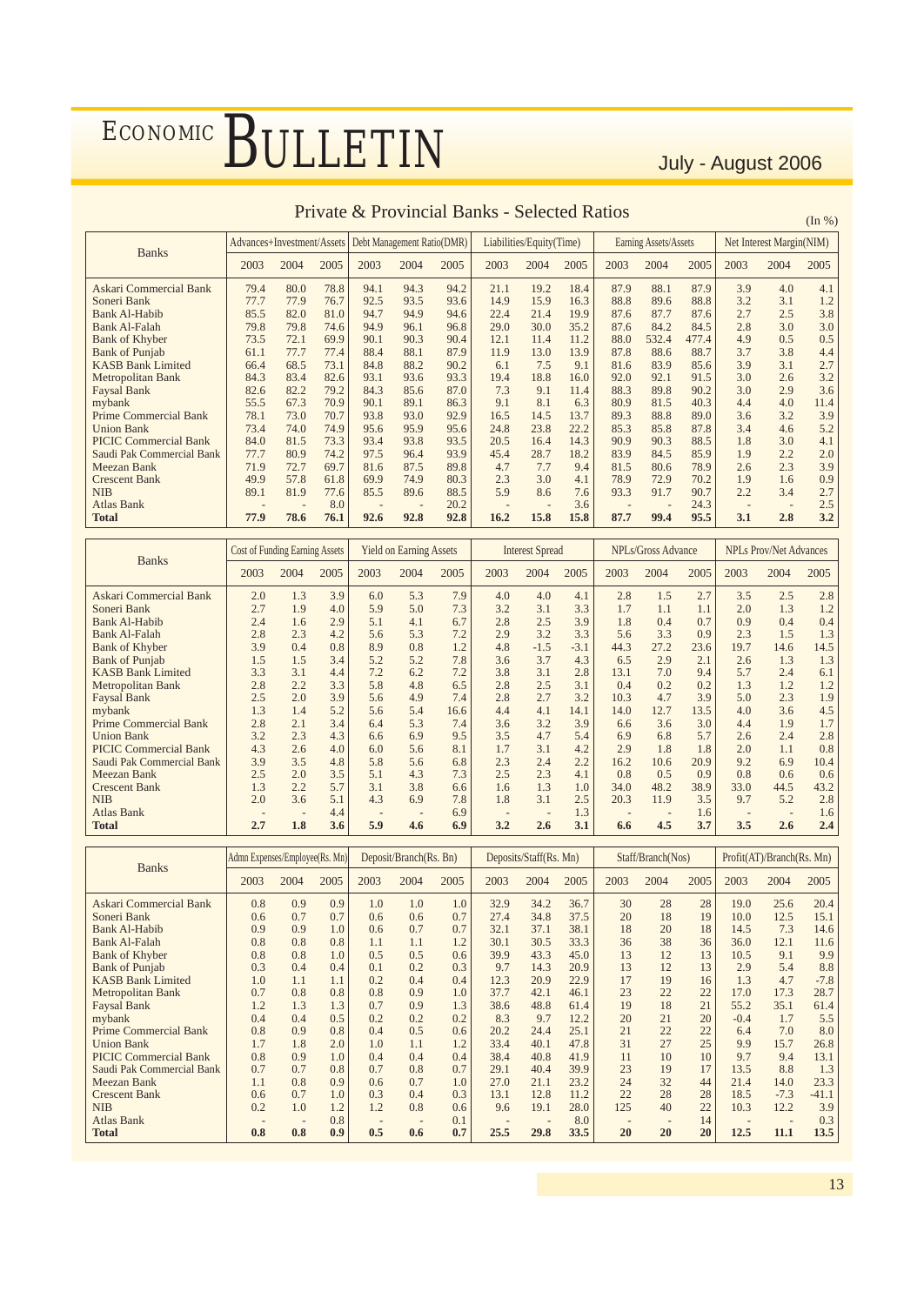(Rs. Million)

### Key Performance Indicators - Foreign Banks

| <b>Banks</b>                   |                      | Assets |              |       | Equity |       |                      | Deposits |       |                      | <b>Advances</b> |       |       | Investment               |                          |
|--------------------------------|----------------------|--------|--------------|-------|--------|-------|----------------------|----------|-------|----------------------|-----------------|-------|-------|--------------------------|--------------------------|
|                                | 2003                 | 2004   | 2005         | 2003  | 2004   | 2005  | 2003                 | 2004     | 2005  | 2003                 | 2004            | 2005  | 2003  | 2004                     | 2005                     |
| <b>ABN</b> Amro                | 45963                |        | 57506 59593  | 2843  | 2811   | 4129  | 37679                | 48213    | 47005 | 23430                | 32088           | 32927 | 9442  | 6523                     | 13027                    |
| <b>Standard Chartered Bank</b> | 84124                |        | 94632 109933 | 6369  | 7194   | 8761  | 67881                | 76514    | 83646 | 39952                | 51508           | 50215 | 15584 | 13165                    | 25359                    |
| Citibank                       | 61362                | 66328  | 76474        | 5868  | 6173   | 5751  | 39748                | 47103    | 53116 | 25288                | 33008           | 39163 | 5190  | 955                      | 19845                    |
| Habib Bank AG Zurich           | 32855                | 41203  | 44910        | 1660  | 2074   | 2809  | 22928                | 28167    | 33436 | 17363                | 25405           | 27728 | 9069  | 7437                     | 6076                     |
| <b>American Express</b>        | 10042                | 8298   | 8242         | 1270  | 1359   | 1422  | 5122                 | 5070     | 5726  | 2394                 | 2070            | 695   | 2330  | 1641                     | 1922                     |
| HSBC*                          | 10115                | 12031  | 13272        | 1233  | 1630   | 2215  | 7339                 | 8924     | 8604  | 4994                 | 4761            | 5744  | 196   | $\overline{\phantom{a}}$ | 570                      |
| Deutsche Bank                  | 3879                 | 5109   | 5597         | 1134  | 1328   | 2221  | 1461                 | 2069     | 1505  | 1444                 | 2020            | 1898  | 17    | 15                       | 184                      |
| Oman International             | 1848                 | 1845   | 1814         | 1002  | 1035   | 1030  | 745                  | 504      | 493   | 323                  | 486             | 519   | 149   | 45                       | $\sim$                   |
| <b>Bank of Tokyo</b>           | 4359                 | 4472   | 4215         | 1712  | 1836   | 1750  | 2630                 | 2107     | 984   | 71                   | 823             | 2122  | 693   | 392                      | $\overline{\phantom{a}}$ |
| Al Baraka Islamic Bank         | 9663                 | 11939  | 14619        | 1138  | 1657   | 2352  | 6627                 | 8128     | 10312 | 5982                 | 6991            | 7205  | 339   | 416                      | 92                       |
| Rupali Bank                    | 620                  | 562    | 567          | 85    | 92     | 82    | 207                  | 178      | 128   | 25                   | 11              | 10    | 351   | 359                      | 309                      |
| <b>All Foreign Banks</b>       | 264428 303925 339236 |        |              | 24314 | 27189  | 32522 | 192367 226977 244955 |          |       | 121265 159171 168226 |                 |       | 43359 | 30948                    | 67384                    |

| <b>Banks</b>                   |       | Interest Income |       |      | <b>Interest Expense</b> |      |      | Net Interest Income |       |                          | Non Interest Income |       |       | Revenue |          |
|--------------------------------|-------|-----------------|-------|------|-------------------------|------|------|---------------------|-------|--------------------------|---------------------|-------|-------|---------|----------|
|                                | 2003  | 2004            | 2005  | 2003 | 2004                    | 2005 | 2003 | 2004                | 2005  | 2003                     | 2004                | 2005  | 2003  | 2004    | 2005     |
| <b>ABN</b> Amro                | 2160  | 2210            | 4417  | 667  | 515                     | 1587 | 1493 | 1695                | 2830  | 775                      | 694                 | 1501  | 2268  | 2389    | 4331     |
| <b>Standard Chartered Bank</b> | 3815  | 3735            | 7013  | 903  | 652                     | 1738 | 2912 | 3083                | 5276  | 1598                     | 2062                | 2450  | 4510  | 5145    | 7726     |
| Citibank                       | 3311  | 3145            | 5635  | 1266 | 832                     | 2036 | 2045 | 2313                | 3599  | 2253                     | 2120                | 2593  | 4298  | 4434    | 6192     |
| Habib Bank AG Zurich           | 1600  | 1611            | 2692  | 1117 | 911                     | 1773 | 483  | 700                 | 919   | 378                      | 319                 | 499   | 861   | 1019    | 1418     |
| <b>American Express</b>        | 344   | 225             | 347   | 206  | 128                     | 247  | 138  | 97                  | 100   | 291                      | 276                 | 343   | 430   | 373     | 443      |
| $HSBC*$                        | 327   | 275             | 657   | 135  | 129                     | 374  | 192  | 146                 | 283   | 172                      | 168                 | 205   | 364   | 314     | 488      |
| Deutsche Bank                  | 111   | 71              | 200   | 23   | 22                      | 88   | 88   | 49                  | 112   | 363                      | 189                 | 271   | 451   | 238     | 383      |
| Oman International             | 81    | 41              | 42    | 60   | 21                      | 31   | 21   | 20                  | 11    | 14                       | 13                  | 10    | 35    | 33      | 21       |
| <b>Bank of Tokyo</b>           | 75    | 60              | 191   | 48   | 30                      | 98   | 27   | 32                  | 92    | 71                       | 88                  | 105   | 99    | 120     | 197      |
| Al Baraka Islamic Bank         | 358   | 351             | 661   | 187  | 184                     | 440  | 171  | 167                 | 211   | 129                      | 181                 | 455   | 300   | 348     | 676      |
| Rupali Bank                    | 32    | 33              | 31    | 6    | $\overline{7}$          | 13   | 27   | 26                  | 18    | $\overline{\mathcal{L}}$ | $\overline{4}$      | $-18$ | 30    | 30      | $\Omega$ |
| <b>All Foreign Banks</b>       | 12213 | 11757           | 21885 | 4618 | 3431                    | 8424 | 7596 | 8327                | 13461 | 6049                     | 6114                | 8413  | 13645 | 14441   | 21873    |

| <b>Banks</b>                   |      | Admn Expense |      |      | <b>Operating Profit</b> |                | Provisions/Other Expenses |                |                |       | Profit / Loss (BT) |        |       | Profit/Loss (A.T) |       |
|--------------------------------|------|--------------|------|------|-------------------------|----------------|---------------------------|----------------|----------------|-------|--------------------|--------|-------|-------------------|-------|
|                                | 2003 | 2004         | 2005 | 2003 | 2004                    | 2005           | 2003                      | 2004           | 2005           | 2003  | 2004               | 2005   | 2003  | 2004              | 2005  |
| <b>ABN</b> Amro                | 927  | 1123         | 1666 | 1341 | 1266                    | 2665           | 17                        | 119            | 474            | 1324  | 1147               | 2190   | 806   | 714               | 1308  |
| <b>Standard Chartered Bank</b> | 1825 | 1790         | 2349 | 2685 | 3355                    | 5377           | $-9$                      | $-101$         | $-50$          | 2694  | 3456               | 5427   | 1688  | 2481              | 4057  |
| Citibank                       | 1841 | 2509         | 2963 | 2457 | 1925                    | 3229           | 102                       | 179            | 636            | 2355  | 1746               | 2594   | 1323  | 1970              | 1508  |
| <b>Habib Bank AG Zurich</b>    | 416  | 486          | 613  | 445  | 533                     | 805            | 16                        | 21             | 17             | 429   | 511                | 788    | 323   | 380               | 554   |
| <b>American Express</b>        | 369  | 386          | 472  | 61   | $-14$                   | $-29$          | 23                        | $-28$          | $-2$           | 38    | 15                 | $-27$  | 80    | 51                | 56    |
| $HSBC*$                        | 186  | 223          | 256  | 178  | 91                      | 232            | $-29$                     | $-1$           | 6              | 207   | 92                 | 227    | 231   | 58                | 176   |
| Deutsche Bank                  | 278  | 256          | 381  | 173  | $-18$                   | $\overline{2}$ | $-12$                     | $-19$          | 128            | 185   | 0.4                | $-126$ | $-34$ | 0.4               | $-59$ |
| Oman International             | 41   | 36           | 30   | $-6$ | $-3$                    | $-10$          | $\overline{0}$            | $\overline{2}$ | $\overline{2}$ | $-6$  | $-6$               | $-12$  | $-6$  | $-6$              | $-12$ |
| <b>Bank of Tokyo</b>           | 73   | 66           | 65   | 26   | 54                      | 132            | $-2$                      | $\overline{0}$ | $\theta$       | 28    | 54                 | 132    | 20    | 34                | 113   |
| Al Baraka Islamic Bank         | 135  | 166          | 222  | 165  | 182                     | 454            | 21                        | 15             | 67             | 144   | 167                | 388    | 94    | 127               | 346   |
| Rupali Bank                    | 14   | 18           | 23   | 16   | 12                      | $-23$          | 51                        | $-19$          | $-1$           | $-35$ | 32                 | $-22$  | $-23$ | 8                 | $-13$ |
| <b>All Foreign Banks</b>       | 6104 | 7059         | 9040 | 7541 | 7382                    | 12833          | 179                       | 169            | 1278           | 7362  | 7213               | 11558  | 4502  | 5817              | 8034  |

*\* Hongkong & Shanghai Banking Corporation Source: Annual Reports of the Banks*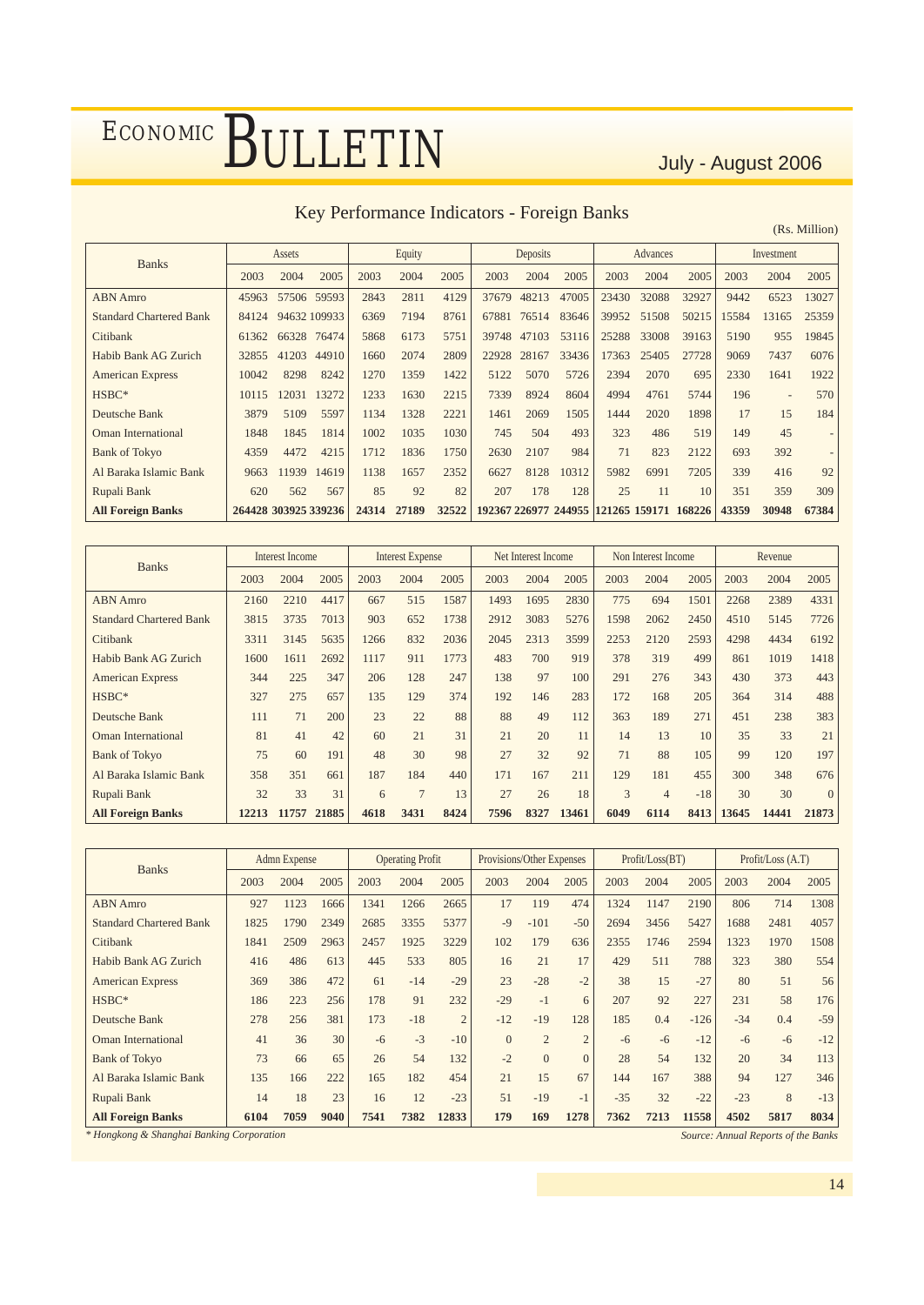(In %)

### Foreign Banks - Selected Ratios

|                           |      | <b>Cost of Fund</b> |      |      | <b>Intermediation Cost</b> |      |         | Pre-Tax Margin |          | Non Interest Income Ratio(NIR) |      |      |      | Gross Spread Ratio(GSR) |      |
|---------------------------|------|---------------------|------|------|----------------------------|------|---------|----------------|----------|--------------------------------|------|------|------|-------------------------|------|
| <b>Banks</b>              |      |                     |      |      |                            |      |         |                |          |                                |      |      |      |                         |      |
|                           | 2003 | 2004                | 2005 | 2003 | 2004                       | 2005 | 2003    | 2004           | 2005     | 2003                           | 2004 | 2005 | 2003 | 2004                    | 2005 |
| <b>ABN</b> Amro           | 1.6  | 1.1                 | 3.0  | 2.2  | 2.4                        | 3.1  | 45.1    | 39.5           | 37.0     | 34.2                           | 29.0 | 34.7 | 69.1 | 76.7                    | 64.1 |
| <b>Standard Chartered</b> | 1.2  | 0.8                 | 2.0  | 2.5  | 2.2                        | 2.7  | 49.8    | 59.6           | 57.3     | 35.4                           | 40.1 | 31.7 | 76.3 | 82.5                    | 75.2 |
| Citibank                  | 2.4  | 1.5                 | 3.3  | 3.5  | 4.6                        | 4.8  | 42.3    | 33.1           | 31.5     | 52.4                           | 47.8 | 41.9 | 61.8 | 73.5                    | 63.9 |
| Habib Bank AG Zurich      | 4.2  | 2.7                 | 4.6  | 1.6  | 1.5                        | 1.6  | 21.7    | 26.5           | 24.7     | 43.9                           | 31.2 | 35.2 | 30.2 | 43.5                    | 34.1 |
| <b>American Express</b>   | 2.1  | 1.8                 | 4.0  | 3.8  | 5.4                        | 7.6  | 5.8     | 3.0            | $-4.0$   | 67.8                           | 74.8 | 77.4 | 40.1 | 42.9                    | 28.8 |
| <b>HSBC</b>               | 1.7  | 1.4                 | 3.6  | 2.3  | 2.4                        | 2.5  | 41.5    | 20.8           | 26.3     | 47.3                           | 53.5 | 42.0 | 58.7 | 53.1                    | 43.1 |
| Deutsche Bank             | 1.0  | 1.0                 | 3.9  | 12.4 | 11.7                       | 16.9 | 39.0    | 0.2            | $-27.0$  | 80.6                           | 79.4 | 70.8 | 78.8 | 69.0                    | 56.0 |
| Oman International        | 5.1  | 2.7                 | 4.0  | 3.5  | 4.5                        | 3.9  | $-6.0$  | $-10.6$        | $-23.2$  | 40.7                           | 39.8 | 46.9 | 26.0 | 48.0                    | 26.2 |
| <b>Bank of Tokyo</b>      | 1.7  | 1.1                 | 3.9  | 2.6  | 2.5                        | 2.6  | 18.7    | 34.9           | 45.1     | 72.6                           | 73.9 | 53.3 | 36.0 | 52.5                    | 48.9 |
| Al Baraka Islamic Bank    | 2.5  | 2.1                 | 4.1  | 1.8  | 1.9                        | 2.1  | 29.5    | 31.3           | 34.8     | 43.1                           | 52.0 | 67.3 | 47.7 | 47.4                    | 33.6 |
| Rupali Bank               | 1.5  | 1.8                 | 4.1  | 3.3  | 4.6                        | 7.3  | $-97.8$ | 85.4           | $-169.2$ | 11.1                           | 13.3 |      | 81.8 | 78.8                    | 58.1 |
| <b>Total</b>              | 2.0  | 1.4                 | 3.1  | 2.6  | 2.9                        | 3.3  | 40.4    | 40.3           | 38.6     | 44.3                           | 42.4 | 38.5 | 62.2 | 70.8                    | 61.5 |

| <b>Banks</b>              |      | Deposit Time Capital |      |      | Advances/Deposits(CDR) |       |         | <b>ROE</b> |         |        | <b>ROA</b> |        |         | <b>ROD</b> |         |
|---------------------------|------|----------------------|------|------|------------------------|-------|---------|------------|---------|--------|------------|--------|---------|------------|---------|
|                           | 2003 | 2004                 | 2005 | 2003 | 2004                   | 2005  | 2003    | 2004       | 2005    | 2003   | 2004       | 2005   | 2003    | 2004       | 2005    |
| <b>ABN</b> Amro           | 12.1 | 15.2                 | 13.8 | 67.1 | 64.6                   | 68.3  | 44.6    | 40.6       | 63.1    | 2.9    | 2.2        | 3.7    | 3.7     | 2.7        | 4.6     |
| <b>Standard Chartered</b> | 9.7  | 10.6                 | 10.4 | 66.1 | 63.3                   | 63.5  | 43.3    | 51.0       | 68.0    | 3.3    | 3.9        | 5.3    | 4.3     | 4.8        | 6.8     |
| Citibank                  | 6.3  | 7.4                  | 8.6  | 63.2 | 67.1                   | 72.0  | 37.7    | 29.0       | 43.5    | 3.8    | 2.7        | 3.6    | 5.8     | 4.0        | 5.2     |
| Habib Bank AG Zurich      | 11.0 | 12.7                 | 12.6 | 72.0 | 83.7                   | 86.3  | 27.0    | 27.4       | 32.2    | 1.4    | 1.4        | 1.8    | 2.0     | 2.0        | 2.6     |
| <b>American Express</b>   | 4.4  | 3.9                  | 3.9  | 65.2 | 43.8                   | 25.6  | 3.0     | 1.1        | $-1.9$  | 0.3    | 0.2        | $-0.3$ | 0.7     | 0.3        | $-0.5$  |
| <b>HSBC</b>               | 5.8  | 5.7                  | 4.6  | 70.7 | 60.0                   | 59.9  | 18.5    | 6.4        | 11.8    | 2.2    | 0.8        | 1.8    | 3.2     | 1.1        | 2.6     |
| Deutsche Bank             | 2.0  | 1.4                  | 1.0  | 89.8 | 98.1                   | 109.6 | 17.8    | 0.03       | $-7.1$  | 4.3    | 0.0        | $-2.4$ | 8.9     | 0.02       | $-7.1$  |
| <b>Oman International</b> | 0.9  | 0.6                  | 0.5  | 63.6 | 64.8                   | 98.2  | $-0.6$  | $-0.6$     | $-1.2$  | $-0.3$ | $-0.3$     | $-0.6$ | $-0.6$  | $-0.9$     | $-2.4$  |
| <b>Bank of Tokyo</b>      | 1.6  | 1.3                  | 0.9  | 2.9  | 18.9                   | 95.3  | 1.6     | 2.9        | 7.4     | 0.6    | 1.2        | 3.1    | 1.0     | 2.2        | 8.6     |
| Al Baraka Islamic Bank    | 4.9  | 4.7                  | 4.4  | 91.2 | 87.9                   | 77.0  | 12.4    | 11.9       | 19.4    | 1.6    | 1.5        | 2.9    | 2.4     | 2.3        | 4.2     |
| Rupali Bank               | 1.3  | 1.9                  | 1.2  | 24.9 | 9.3                    | 6.9   | $-36.3$ | 35.7       | $-25.3$ | $-5.4$ | 5.3        | $-3.9$ | $-17.0$ | 16.3       | $-14.4$ |
| <b>Total</b>              | 7.2  | 8.0                  | 8.0  | 66.5 | 66.9                   | 69.4  | 30.1    | 28.0       | 38.7    | 2.8    | 2.5        | 3.6    | 4.0     | 3.4        | 4.9     |

|                           |       | Earning Assets/Deposits |       |      | Capital Ratio |      | Capital Risk Asset Ratio(CRA) |       |       |       | Cost/Income Ratio |       |         | Net Profit Margin |         |
|---------------------------|-------|-------------------------|-------|------|---------------|------|-------------------------------|-------|-------|-------|-------------------|-------|---------|-------------------|---------|
| <b>Banks</b>              | 2003  | 2004                    | 2005  | 2003 | 2004          | 2005 | 2003                          | 2004  | 2005  | 2003  | 2004              | 2005  | 2003    | 2004              | 2005    |
| <b>ABN</b> Amro           | 108.5 | 102.7                   | 103.2 | 6.5  | 5.5           | 5.9  | 12.2                          | 10.2  | 10.7  | 40.9  | 47.0              | 38.5  | 35.5    | 29.9              | 30.2    |
| <b>Standard Chartered</b> | 110.7 | 103.9                   | 107.0 | 7.5  | 7.6           | 7.8  | 15.1                          | 14.8  | 15.7  | 40.5  | 34.6              | 30.4  | 37.4    | 48.2              | 52.5    |
| Citibank                  | 126.7 | 122.2                   | 118.0 | 10.1 | 9.5           | 8.4  | 24.5                          | 20.7  | 16.5  | 42.8  | 56.6              | 47.9  | 30.8    | 44.4              | 24.4    |
| Habib Bank AG Zurich      | 122.7 | 126.2                   | 118.6 | 5.2  | 5.0           | 5.7  | 10.3                          | 8.7   | 9.2   | 48.3  | 47.8              | 43.2  | 37.5    | 37.3              | 39.1    |
| <b>American Express</b>   | 169.6 | 130.8                   | 105.3 | 10.5 | 14.3          | 16.8 | 34.2                          | 58.9  | 100.6 | 86.0  | 103.6             | 106.6 | 18.6    | 13.7              | 12.6    |
| <b>HSBC</b>               | 116.1 | 108.5                   | 111.2 | 11.9 | 12.9          | 15.2 | 24.2                          | 29.4  | 36.6  | 51.1  | 71.0              | 52.5  | 63.5    | 18.5              | 36.1    |
| Deutsche Bank             | 119.9 | 133.3                   | 143.2 | 24.0 | 27.4          | 33.1 | 55.4                          | 71.1  | 90.6  | 61.7  | 107.6             | 99.5  | $-7.5$  | 0.2               | $-15.4$ |
| Oman International        | 99.2  | 89.8                    | 114.0 | 45.0 | 55.2          | 56.4 | 167.2                         | 251.8 | 210.8 | 115.5 | 110.1             | 144.8 | $-16.9$ | $-18.3$           | $-58.0$ |
| <b>Bank of Tokyo</b>      | 78.5  | 100.4                   | 154.9 | 36.9 | 40.2          | 41.3 | 2160.7                        | 396.8 | 121.8 | 73.8  | 55.5              | 33.0  | 20.3    | 28.2              | 57.4    |
| Al Baraka Islamic Bank    | 122.7 | 118.9                   | 112.2 | 12.9 | 12.9          | 15.1 | 21.2                          | 21.5  | 28.2  | 44.9  | 47.8              | 32.8  | 31.3    | 36.6              | 51.2    |
| Rupali Bank               | 295.9 | 274.3                   | 287.3 | 14.9 | 14.9          | 15.4 | 188.2                         | 494.7 | 828.6 | 47.0  | 59.0              |       | $-77.2$ | 25.3              |         |
| <b>Total</b>              | 117.3 | 111.8                   | 111.1 | 9.3  | 9.1           | 9.3  | 19.9                          | 18.4  | 18.2  | 44.7  | 48.8              | 41.3  | 33.0    | 40.3              | 36.7    |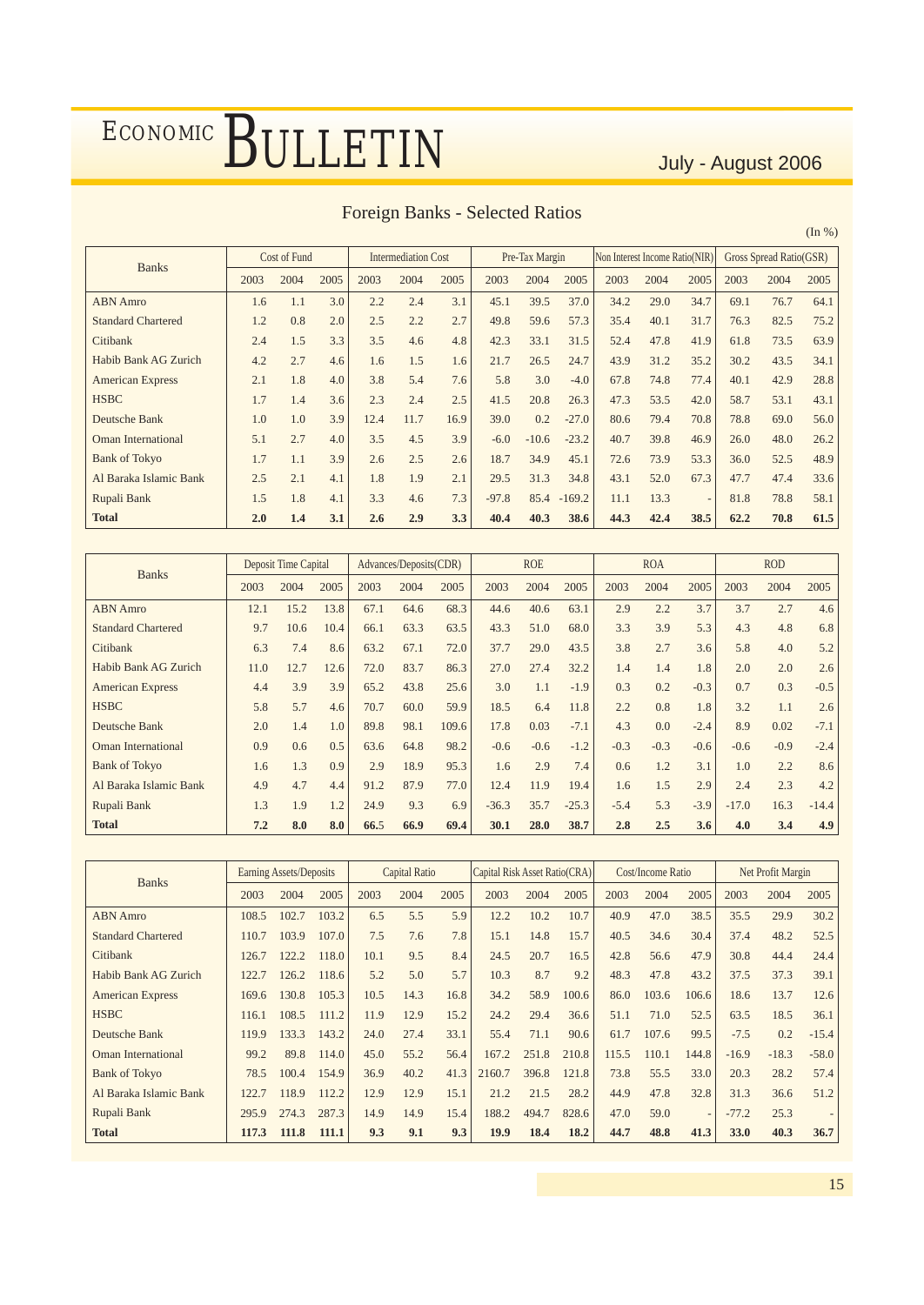(In %)

### Foreign Banks - Selected Ratios

|                           | Advances+Investment/Assets Debt Management Ratio(DMR) |      |      |      |      |      |      | Liabilities/Equity (Time) |      |      | Earning Assets/Assets |      |      | Net Interest Margin (NIM) |      |
|---------------------------|-------------------------------------------------------|------|------|------|------|------|------|---------------------------|------|------|-----------------------|------|------|---------------------------|------|
| <b>Banks</b>              | 2003                                                  | 2004 | 2005 | 2003 | 2004 | 2005 | 2003 | 2004                      | 2005 | 2003 | 2004                  | 2005 | 2003 | 2004                      | 2005 |
| <b>ABN</b> Amro           | 73.0                                                  | 69.1 | 72.2 | 93.5 | 94.5 | 94.1 | 14.4 | 17.3                      | 15.9 | 85.7 | 85.3                  | 83.9 | 3.8  | 3.8                       | 5.8  |
| <b>Standard Chartered</b> | 69.8                                                  | 67.2 | 68.6 | 92.0 | 92.2 | 92.5 | 12.2 | 12.2                      | 11.9 | 83.3 | 83.9                  | 83.8 | 4.2  | 4.1                       | 6.2  |
| Citibank                  | 54.6                                                  | 50.6 | 65.2 | 89.7 | 90.6 | 91.7 | 8.9  | 9.6                       | 11.0 | 82.7 | 83.3                  | 83.0 | 4.0  | 4.4                       | 6.1  |
| Habib Bank AG Zurich      | 81.3                                                  | 80.0 | 77.4 | 93.5 | 94.6 | 94.3 | 17.9 | 18.8                      | 16.6 | 86.9 | 87.1                  | 84.9 | 1.8  | 2.2                       | 2.5  |
| <b>American Express</b>   | 58.2                                                  | 46.0 | 38.3 | 89.4 | 85.7 | 83.2 | 8.5  | 6.0                       | 4.9  | 79.7 | 72.7                  | 68.8 | 1.5  | 1.4                       | 1.8  |
| <b>HSBC</b>               | 51.7                                                  | 44.9 | 43.7 | 88.0 | 87.1 | 84.8 | 7.4  | 6.7                       | 5.6  | 80.7 | 79.7                  | 77.1 | 2.5  | 1.7                       | 2.9  |
| Deutsche Bank             | 45.7                                                  | 38.9 | 38.5 | 75.9 | 72.6 | 66.9 | 3.2  | 2.7                       | 2.0  | 57.8 | 52.4                  | 47.8 | 3.5  | 2.1                       | 4.4  |
| Oman International        | 36.9                                                  | 37.2 | 28.7 | 54.4 | 44.5 | 43.6 | 1.2  | 0.8                       | 0.8  | 42.0 | 30.4                  | 31.1 | 2.2  | 3.5                       | 1.9  |
| <b>Bank of Tokyo</b>      | 17.6                                                  | 22.4 | 38.4 | 63.1 | 59.8 | 58.7 | 1.7  | 1.5                       | 1.4  | 46.6 | 53.9                  | 55.1 | 1.2  | 1.3                       | 3.9  |
| Al Baraka Islamic Bank    | 64.0                                                  | 63.6 | 55.4 | 86.2 | 85.4 | 84.0 | 6.7  | 6.6                       | 5.6  | 82.1 | 81.2                  | 77.9 | 2.3  | 1.9                       | 2.1  |
| Rupali Bank               | 67.5                                                  | 63.1 | 61.0 | 75.5 | 82.9 | 77.3 | 5.1  | 5.5                       | 5.0  | 94.1 | 89.3                  | 77.9 | 4.4  | 4.9                       | 4.1  |
| <b>Total</b>              | 63.2                                                  | 62.4 | 66.2 | 90.3 | 90.7 | 90.8 | 9.7  | 10.0                      | 9.8  | 82.3 | 82.5                  | 81.6 | 3.5  | 3.6                       | 5.1  |

| <b>Banks</b>              | <b>Cost of Funding Earning Assets</b> |      |      | <b>Yeild on Earning Assets</b> |      |      | <b>Interest Spread</b> |      |      | <b>NPLs/Gross Advances</b> |      | <b>NPLs Provisions/Gross NPLs</b> |      |      |      |
|---------------------------|---------------------------------------|------|------|--------------------------------|------|------|------------------------|------|------|----------------------------|------|-----------------------------------|------|------|------|
|                           | 2003                                  | 2004 | 2005 | 2003                           | 2004 | 2005 | 2003                   | 2004 | 2005 | 2003                       | 2004 | 2005                              | 2003 | 2004 | 2005 |
| <b>ABN</b> Amro           | 1.7                                   | 1.2  | 3.2  | 5.5                            | 5.0  | 9.0  | 3.9                    | 3.9  | 6.0  | 0.2                        | 0.1  | 0.5                               | 0.2  | 0.4  | 1.5  |
| <b>Standard Chartered</b> | 1.3                                   | 0.9  | 2.0  | 5.5                            | 5.0  | 8.2  | 4.3                    | 4.2  | 6.2  | 3.1                        | 2.0  | 7.9                               | 3.2  | 1.9  | 1.2  |
| Citibank                  | 2.5                                   | 1.6  | 3.4  | 6.5                            | 5.9  | 9.5  | 4.1                    | 4.4  | 6.2  | 3.0                        | 1.6  | 1.5                               | 2.6  | 2.1  | 2.9  |
| Habib Bank AG Zurich      | 4.2                                   | 2.8  | 4.9  | 6.1                            | 5.0  | 7.4  | 1.9                    | 2.3  | 2.8  | 1.8                        | 1.4  | 0.9                               | 1.6  | 1.0  | 0.8  |
| <b>American Express</b>   | 2.2                                   | 1.9  | 4.3  | 3.7                            | 3.4  | 6.1  | 1.6                    | 1.6  | 2.1  | 6.4                        | 5.1  | 13.4                              | 5.8  | 5.4  | 15.7 |
| <b>HSBC</b>               | 1.8                                   | 1.5  | 3.8  | 4.3                            | 3.1  | 6.7  | 2.6                    | 1.7  | 3.1  | 2.5                        | 1.6  | 1.2                               | 2.5  | 1.7  | 1.4  |
| Deutsche Bank             | 0.9                                   | 0.9  | 3.4  | 4.4                            | 3.0  | 7.8  | 3.4                    | 2.0  | 3.9  | 2.4                        | 0.0  | 0.0                               | 1.9  | 0.2  | 0.3  |
| <b>Oman International</b> | 6.4                                   | 3.8  | 5.5  | 8.6                            | 7.3  | 7.4  | 3.6                    | 4.6  | 3.4  | 4.4                        | 3.0  | 2.8                               | 4.6  | 3.5  | 3.7  |
| <b>Bank of Tokyo</b>      | 2.2                                   | 1.3  | 4.1  | 3.4                            | 2.6  | 7.9  | 1.7                    | 1.4  | 4.0  |                            |      |                                   |      |      |      |
| Al Baraka Islamic Bank    | 2.5                                   | 2.1  | 4.3  | 4.9                            | 4.0  | 6.4  | 2.4                    | 1.9  | 2.3  | 3.7                        | 2.8  | 3.8                               | 2.0  | 1.9  | 2.7  |
| Rupali Bank               | 1.0                                   | 1.3  | 3.0  | 5.3                            | 6.3  | 7.1  | 3.9                    | 4.4  | 2.9  | 96.7                       | 92.8 | 93.4                              |      |      |      |
| <b>Total</b>              | 2.1                                   | 1.5  | 3.2  | 5.6                            | 5.0  | 8.3  | 3.6                    | 3.6  | 5.3  | 2.6                        | 1.6  | 3.3                               | 2.4  | 1.6  | 1.8  |

|                           | Admn Expenses/Employee(Rs.Mn) |      |      |      | Deposits/Branch (Rs.Bn) |      |       | Deposit/Staff (Rs.Mn) |       |      | Staff/Branch (Nos) |      |         | Profit(AT)/Branch (Rs. Mn) |         |
|---------------------------|-------------------------------|------|------|------|-------------------------|------|-------|-----------------------|-------|------|--------------------|------|---------|----------------------------|---------|
| <b>Banks</b>              | 2003                          | 2004 | 2005 | 2003 | 2004                    | 2005 | 2003  | 2004                  | 2005  | 2003 | 2004               | 2005 | 2003    | 2004                       | 2005    |
| <b>ABN</b> Amro           | 3.4                           | 3.5  | 4.0  | 5.2  | 6.1                     | 5.3  | 134.0 | 133.4                 | 113.1 | 39   | 46                 | 47   | 115.1   | 102.0                      | 145.2   |
| <b>Standard Chartered</b> | 2.9                           | 2.4  | 2.0  | 3.1  | 2.5                     | 1.9  | 98.5  | 99.2                  | 69.0  | 32   | 25                 | 27   | 84.4    | 85.6                       | 94.3    |
| Citibank                  | 3.0                           | 3.9  | 3.9  | 5.0  | 5.4                     | 6.3  | 65.9  | 68.3                  | 66.5  | 76   | 80                 | 94   | 165.4   | 246.1                      | 188.5   |
| Habib Bank AG Zurich      | 1.0                           | 1.0  | 1.1  | 1.8  | 1.5                     | 1.4  | 51.0  | 52.5                  | 55.4  | 35   | 29                 | 25   | 26.9    | 22.4                       | 25.2    |
| <b>American Express</b>   | 2.1                           | 2.3  | 2.9  | 1.4  | 1.3                     | 1.3  | 31.9  | 30.3                  | 32.7  | 44   | 42                 | 41   | 20.0    | 12.7                       | 14.0    |
| <b>HSBC</b>               | 1.5                           | 1.8  | 1.9  | 3.3  | 4.1                     | 4.4  | 52.0  | 66.1                  | 63.5  | 63   | 62                 | 69   | 115.6   | 29.0                       | 88.0    |
| Deutsche Bank             | 4.6                           | 4.1  | 6.2  | 1.0  | 0.9                     | 0.9  | 34.1  | 28.5                  | 29.3  | 31   | 31                 | 31   | $-17.0$ | 0.2                        | $-29.5$ |
| Oman International        | 2.0                           | 1.6  | 1.6  | 0.5  | 0.3                     | 0.2  | 47.2  | 28.4                  | 26.2  | 10   | 11                 | 10   | $-3.0$  | $-3.0$                     | $-6.0$  |
| <b>Bank of Tokyo</b>      | 2.1                           | 1.7  | 1.8  | 2.8  | 2.4                     | 1.5  | 80.5  | 62.3                  | 41.8  | 35   | 38                 | 37   | 20.0    | 33.6                       | 113.0   |
| Al Baraka Islamic Bank    | 0.8                           | 0.8  | 0.9  | 1.0  | 1.1                     | 1.0  | 34.2  | 36.0                  | 36.6  | 29   | 29                 | 28   | 15.7    | 18.1                       | 38.4    |
| Rupali Bank               | 0.5                           | 0.6  | 1.0  | 0.2  | 0.2                     | 0.2  | 7.1   | 6.9                   | 6.4   | 29   | 28                 | 24   | $-23.0$ | 7.6                        | $-12.7$ |
| <b>Total</b>              | 2.4                           | 2.5  | 2.5  | 2.8  | 2.6                     | 2.30 | 72.1  | 74.4                  | 65.8  | 39   | 35                 | 35   | 69.3    | 72.7                       | 78.0    |

16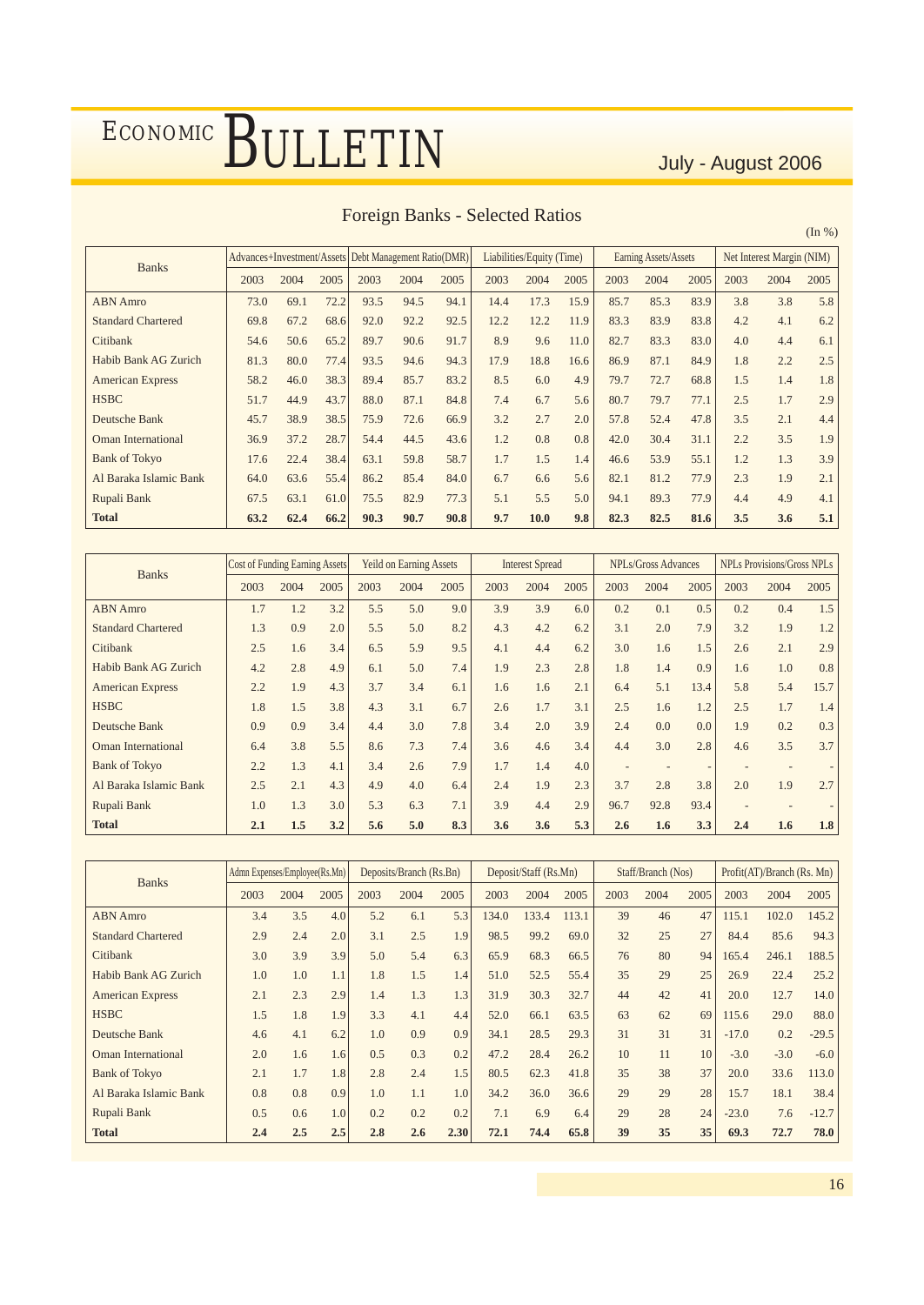### Banks Employees and Branches

|                                 |        |           |        |                |                 |                | Nos. |
|---------------------------------|--------|-----------|--------|----------------|-----------------|----------------|------|
| <b>Banks</b>                    |        | Employees |        |                | <b>Branches</b> |                |      |
|                                 | 2003   | 2004      | 2005   | 2003           | 2004            | 2005           |      |
| <b>NBP</b>                      | 13272  | 13745     | 13824  | 1199           | 1226            | 1242           |      |
| <b>HBL</b>                      | 18800  | 18625     | 16314  | 1470           | 1472            | 1470           |      |
| <b>UBL</b>                      | 8815   | 9206      | 9354   | 1077           | 1072            | 1058           |      |
| <b>MCB</b>                      | 10164  | 9889      | 9377   | 986            | 946             | 952            |      |
| <b>ABL</b>                      | 6859   | 6768      | 6909   | 752            | 735             | 741            |      |
| <b>Major Banks</b>              | 57910  | 58233     | 55778  | 5484           | 5451            | 5463           |      |
| <b>FWB</b>                      | 524    | 507       | 513    | 38             | 38              | 38             |      |
| <b>Total</b>                    | 58434  | 58740     | 56291  | 5522           | 5489            | 5501           |      |
| <b>Askari Commercial Bank</b>   | 1723   | 2118      | 2754   | 58             | 75              | 99             |      |
| Soneri Bank                     | 882    | 937       | 1132   | 44             | 52              | 61             |      |
| <b>Bank Al-Habib</b>            | 1253   | 1462      | 1809   | 70             | 74              | 100            |      |
| <b>Bank Al-Falah</b>            | 2133   | 3388      | 5291   | 59             | 90              | 147            |      |
| <b>Bank of Khyber</b>           | 368    | 360       | 370    | 29             | 29              | 29             |      |
| <b>Bank of Punjab</b>           | 3019   | 3144      | 3430   | 241            | 253             | 266            |      |
| <b>KASB Bank</b>                | 328    | 398       | 569    | 19             | 21              | 35             |      |
| Metropolitan Bank               | 901    | 1045      | 1143   | 40             | 47              | 51             |      |
| Faysal Bank                     | 722    | 899       | 1068   | 39             | 50              | 50             |      |
| mybank*                         | 1014   | 1031      | 978    | 50             | 50              | 50             |      |
| <b>Prime Commercial Bank</b>    | 900    | 1059      | 1375   | 43             | 49              | 62             |      |
| <b>Union Bank</b>               | 1319   | 1413      | 1614   | 43             | 53              | 65             |      |
| <b>PICIC Commercial Bank</b>    | 698    | 939       | 1164   | 64             | 95              | 115            |      |
| Saudi Pak Commercial Bank       | 634    | 704       | 869    | 28             | 37              | 50             |      |
| Meezan Bank                     | 238    | 511       | 786    | 10             | 16              | 18             |      |
| <b>Crescent Commercial Bank</b> | 133    | 334       | 495    | 6              | 12              | 18             |      |
| <b>NIB</b>                      | 249    | 403       | 593    | $\mathbf{2}$   | 10              | 27             |      |
| Atlas Bank**                    | 12     | 55        | 152    | $\overline{c}$ | $\overline{c}$  | 11             |      |
| <b>All Private/Prov.Banks</b>   | 16526  | 20200     | 25592  | 847            | 1015            | 1254           |      |
| <b>ABN</b> Amro                 | 270    | 322       | 421    | $\overline{7}$ | $7\overline{ }$ | 9              |      |
| <b>Standard Chartered</b>       | 631    | 728       | 1160   | 20             | 29              | 43             |      |
| Citibank                        | 611    | 636       | 753    | $\,$ 8 $\,$    | $\,$ 8 $\,$     | $\,8\,$        |      |
| Habib Bank AG Zurich            | 423    | 487       | 556    | 12             | 17              | 22             |      |
| <b>American Express</b>         | 174    | 168       | 165    | $\overline{4}$ | $\overline{4}$  | $\overline{4}$ |      |
| $\operatorname{HSBC^{***}}$     | 126    | 123       | 138    | $\overline{c}$ | $\overline{c}$  | $\overline{2}$ |      |
| Deutsche Bank                   | 61     | 62        | 61     | $\overline{c}$ | $\overline{c}$  | $\sqrt{2}$     |      |
| Oman International              | $20\,$ | $22\,$    | $19\,$ | $\overline{c}$ | $\overline{c}$  | $\overline{2}$ |      |
| <b>Bank of Tokyo</b>            | 35     | 38        | 37     | $\mathbf{1}$   | $\mathbf{1}$    | $\mathbf{1}$   |      |
| Al Baraka Islamic Bank          | 175    | $205\,$   | 252    | 6              | $\overline{7}$  | 9              |      |
| Rupali Bank                     | 29     | $28\,$    | $24\,$ | $\mathbf{1}$   | $\mathbf{1}$    | 1              |      |
| <b>All Foreign Banks</b>        | 2555   | 2819      | 3586   | 65             | ${\bf 80}$      | 103            |      |
| <b>Grand Total</b>              | 77515  | 81759     | 85469  | 6434           | 6584            | 6858           |      |

*\* Previously Bolan Bank.*

*\*\* Formerly Dawood Bank Ltd.*

*\*\*\* Hongkong and Shanghai Banking Corporation.*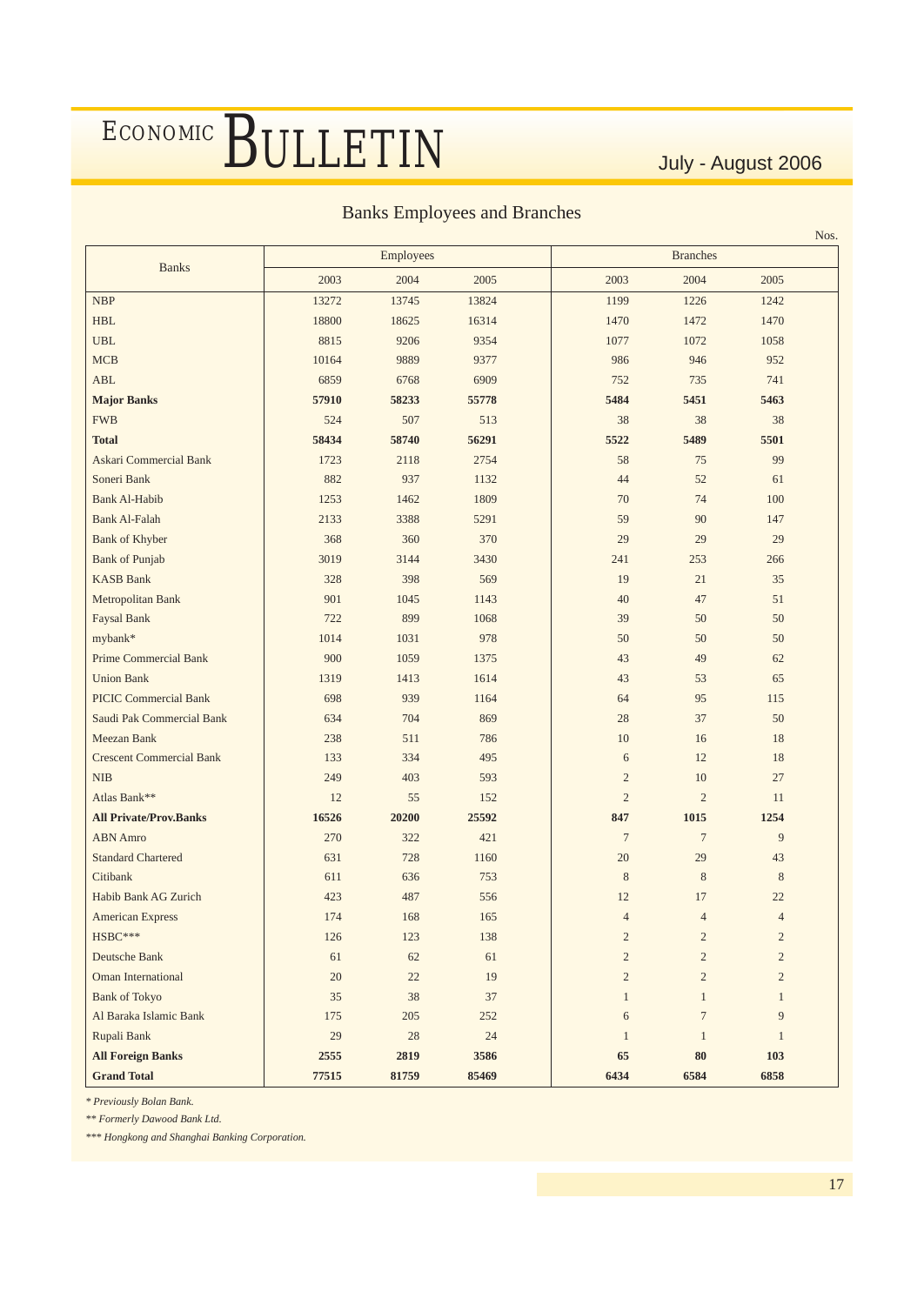|                           |                                             |         |        |         |                      |                  | $\tilde{\phantom{a}}$ |         |                         |         |               | (End June: Bn.Rs) |
|---------------------------|---------------------------------------------|---------|--------|---------|----------------------|------------------|-----------------------|---------|-------------------------|---------|---------------|-------------------|
|                           |                                             |         |        | 2004    |                      |                  | 2005                  |         |                         |         |               |                   |
|                           | <b>All Banks</b><br><b>Commercial Banks</b> |         |        |         | <b>Foreign Banks</b> |                  | All Banks             |         | <b>Commercial Banks</b> |         | Foreign Banks |                   |
|                           | Amount                                      | % Share | Amount | % Share | Amount               | % Share          | Amount                | % Share | Amount                  | % Share | Amount        | % Share           |
| <b>Consumer Financing</b> | 122.4                                       | 9.8     | 122.2  | 10.7    | 32.9                 | 25.1             | 213.8                 | 12.6    | 213.7                   | 13.4    | 32.9          | 21.4              |
| <i>i.</i> House Building  | 9.7                                         | 0.8     | 9.7    | 0.8     | 2.7                  | 2.0              | 29.0                  | 1.7     | 29.0                    | 1.8     | 4.9           | 3.2               |
| ii. Transport             | 31.6                                        | 2.5     | 31.5   | 2.8     | 5.9                  | 4.5              | 66.1                  | 3.9     | 66.1                    | 4.1     | 6.9           | 4.5               |
| iii. Credit Cards         | 12.4                                        | 1.0     | 12.4   | 1.1     | 6.9                  | 5.3              | 19.5                  | 1.2     | 19.5                    | 1.2     | 8.7           | 5.7               |
| iv. Consumer Durable      | 2.0                                         | 0.2     | 1.9    | 0.2     | 0.0                  | 0.0 <sub>1</sub> | 2.4                   | 0.1     | 2.3                     | 0.1     | 0.0           | $0.0\,$           |
| v. Personal Loans         | 48.1                                        | 3.9     | 48.1   | 4.2     | 16.2                 | 12.4             | 91.9                  | 5.4     | 91.8                    | 5.8     | 12.3          | 8.0               |
| vi. Others                | 18.6                                        | 1.5     | 18.6   | 1.6     | 1.2                  | 0.9              | 4.9                   | 0.3     | 4.9                     | 0.3     | 0.0           | $0.0\,$           |

Consumer Financing

*Source: State Bank of Pakistan*

#### Growth in Electronic Banking

| Period     | On-line<br><b>Branches</b> | No. of<br><b>ATMS</b> | <b>ATM Transactions</b><br>during the period<br>(Mn No.) | Value of ATM<br><b>Transactions</b><br>$(Mn \nRs)$ | Credit Card<br>Amount<br>Outstanding<br>(Mn. Rs) |
|------------|----------------------------|-----------------------|----------------------------------------------------------|----------------------------------------------------|--------------------------------------------------|
| 30.06.2003 | 994                        | 445                   | 3.68                                                     | 16068                                              | 6707                                             |
| 31.12.2003 | 1581                       | 552                   | 4.43                                                     | 21019                                              | 8938                                             |
| 30.06.2004 | 2181                       | 676                   | 5.60                                                     | 26687                                              | 11160                                            |
| 31.12.2004 | 2475                       | 786                   | 7.00                                                     | 37502                                              | 14123                                            |
| 30.06.2005 | 2897                       | 1028                  | 8.56                                                     | 43810                                              | 19340                                            |
| 31.12.2005 | 3265                       | 1217                  | 7.94                                                     | 46675                                              | 27099                                            |
|            |                            |                       |                                                          |                                                    |                                                  |

*Source: State Bank of Pakistan*

#### Pattern of Shareholding

% Share

|                                                                                          | <b>NBP</b>               | HBL       | <b>MCB</b> | UBL                     | ABL                      |
|------------------------------------------------------------------------------------------|--------------------------|-----------|------------|-------------------------|--------------------------|
| <b>State Bank of Pakistan</b>                                                            | 75.1979                  | 60.547    |            | 48.69                   | $\overline{\phantom{0}}$ |
| General Public (Local)                                                                   | 5.4219                   |           | 32.3227    |                         | 9.3448                   |
| Modarabas & Mutual Funds                                                                 | 1.3993                   |           | 1.9838     |                         | 0.1074                   |
| Banks, DFIs, NIT                                                                         | 3.2160                   |           | 4.4539     |                         | 14.6158                  |
| <b>Insurance Companies</b>                                                               | 3.0320                   |           | 7.1429     |                         | 0.0429                   |
| Associated Cos, undertaking & related parties                                            | 0.0009                   |           | 20.0265    |                         | 37.9538                  |
| Others (Limited Cos, Pensions/Foreign Cos,<br>Provident Funds & others not lished above) | 11.732                   | $39.453*$ | 28.2782    | $25.50**$<br>$25.50***$ | 1.4429                   |
| Directors, CEO $&$ their spouse $&$ children                                             | $\overline{\phantom{0}}$ |           | 5.7920     |                         | 36.5109                  |

*\* Aga Khan Fund for Economic Development holds 38.5% of the shares*

*\*\* Bestway Group*

*\*\*\* Abu Dhabi Group*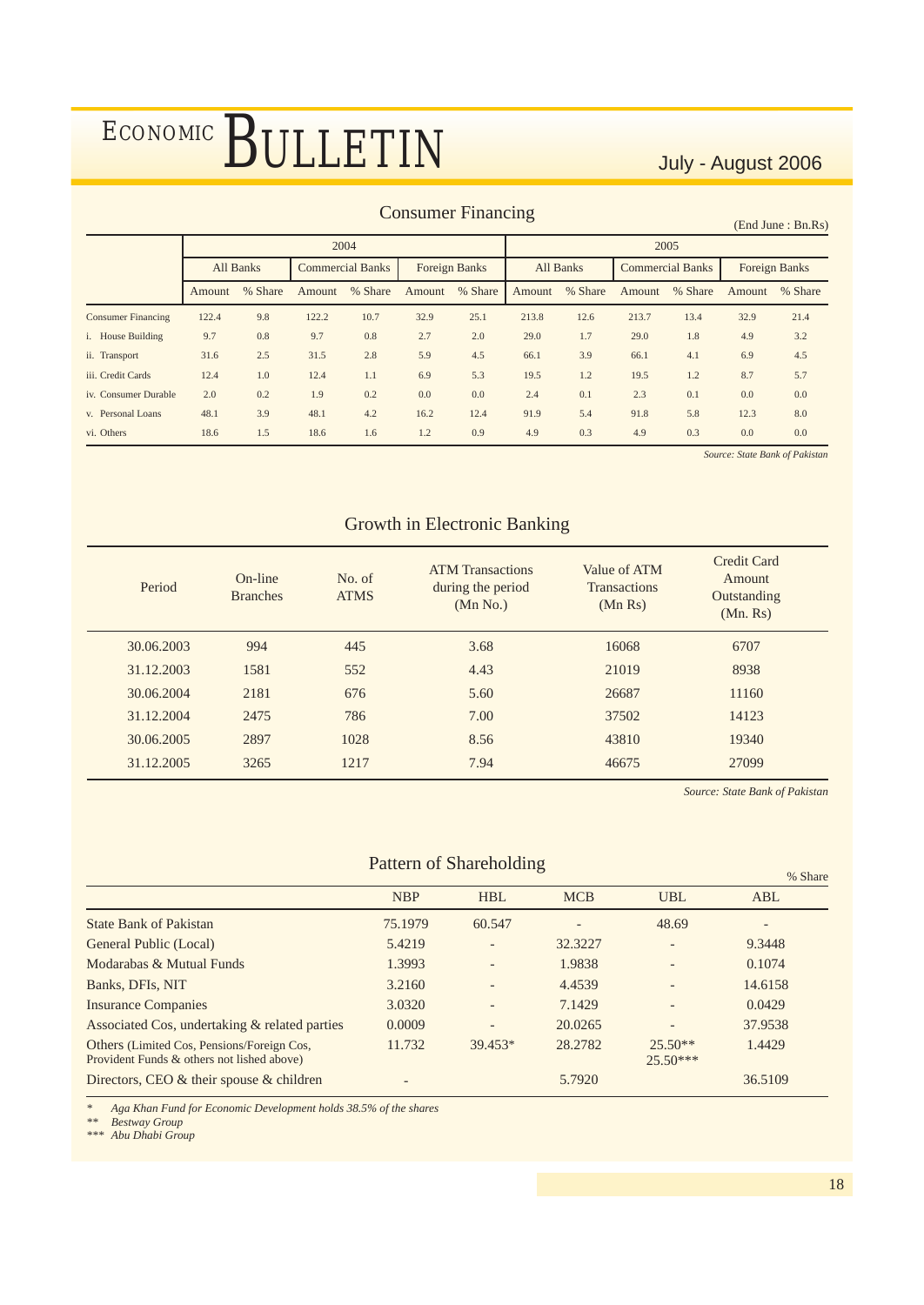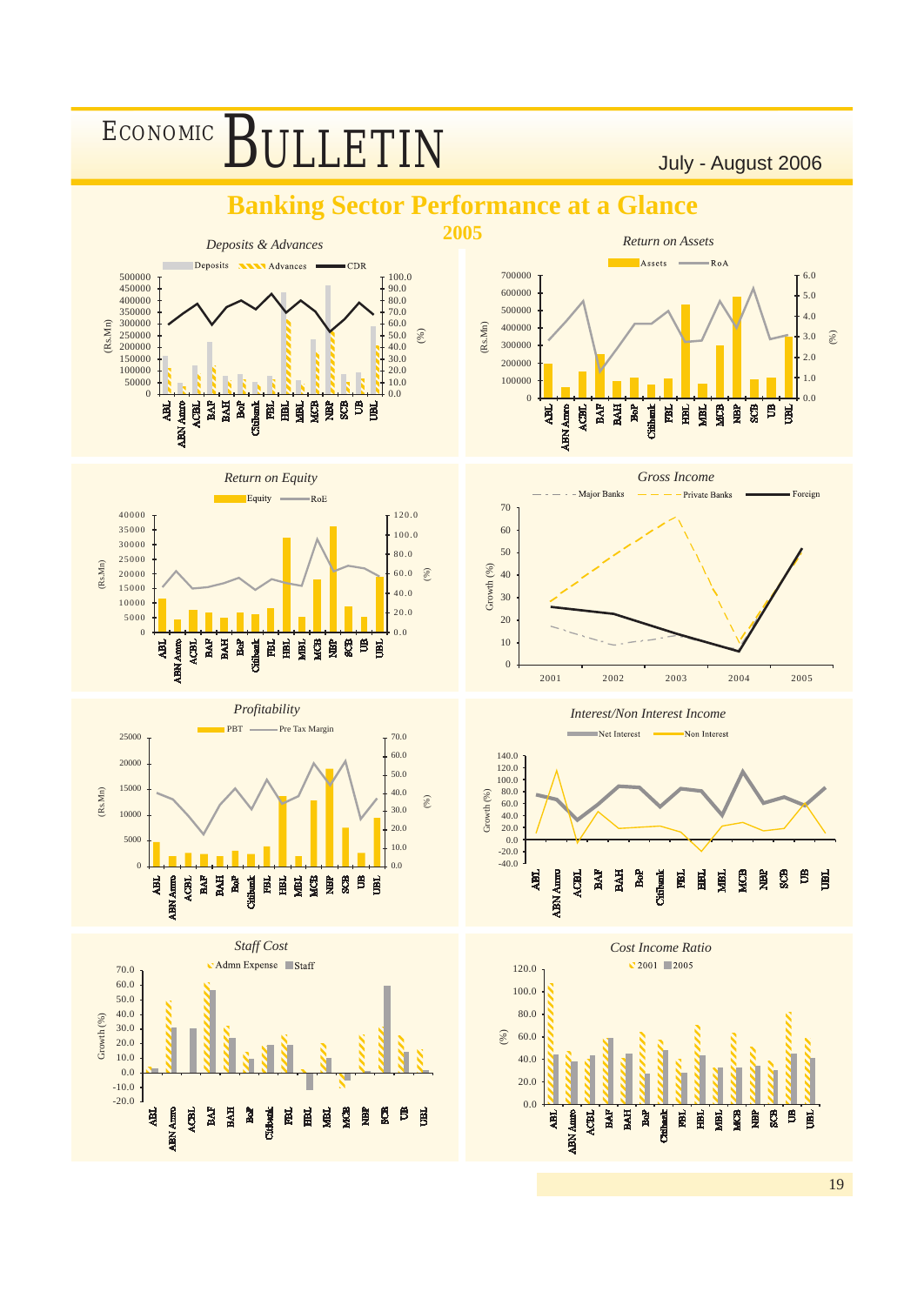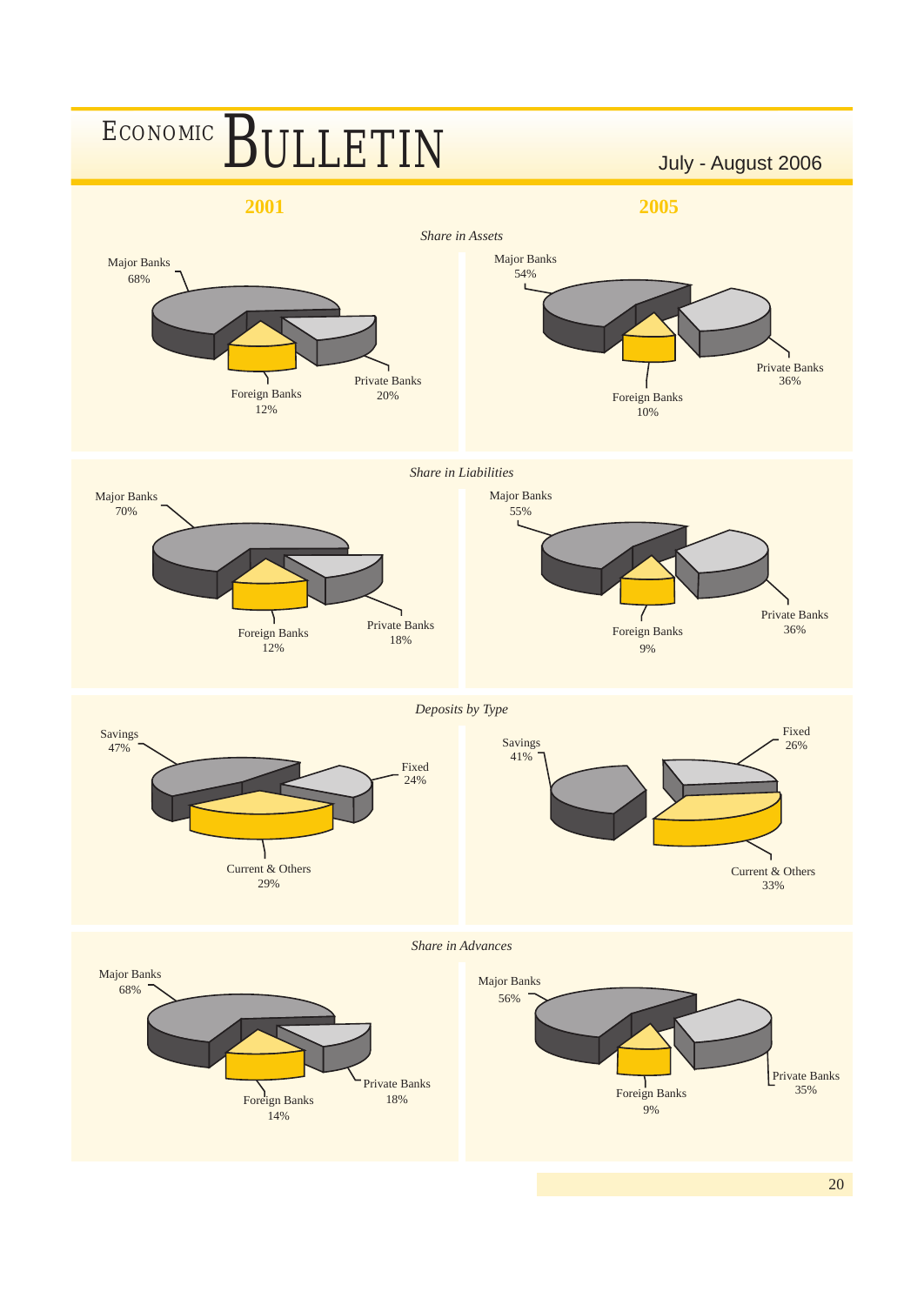#### Credit Ratings of Banks/DFIs

as of 28-08-2006

| Sr.            |                                           |                      |                |                 | <b>Previous Credit Rating</b> | <b>Latest Credit Rating</b> |            |                   |  |
|----------------|-------------------------------------------|----------------------|----------------|-----------------|-------------------------------|-----------------------------|------------|-------------------|--|
|                | Name of Bank/DFI                          | <b>Rating Agency</b> | Short          | Long            |                               | Short                       | Long       |                   |  |
| No.            |                                           |                      | <b>Term</b>    | <b>Term</b>     | Date of Rating                | Term                        | Term       | Date of Rating    |  |
|                | <b>Nationalized Banks</b>                 |                      |                |                 |                               |                             |            |                   |  |
| 1              | <b>First Women Bank Limited</b>           | <b>PACRA</b>         | A2             | <b>BBB</b>      | Aug, 2002                     | A2                          | BBB+       | Aug, 2003         |  |
| $\overline{2}$ | National Bank of Pakistan                 | <b>JCR-VIS</b>       | $A-1+$         | <b>AAA</b>      | June, 2006                    | $A-1+$                      | AAA        | June, 2006        |  |
|                | <b>Privatized Banks</b>                   |                      |                |                 |                               |                             |            |                   |  |
| 3              | <b>Allied Bank Limited</b>                | <b>JCR-VIS</b>       |                |                 | Nov, 2005                     |                             |            | Aug, 2006         |  |
|                |                                           |                      | $A - 1 +$      | $A+$            |                               | $A-1+$                      | $A+$       |                   |  |
| $\overline{4}$ | <b>Habib Bank Limited</b>                 | <b>JCR-VIS</b>       | $A-1+$         | AA              | June, 2005                    | $A-1+$                      | AA         | June, 2006        |  |
| 5              | <b>MCB Bank Limited</b>                   | <b>PACRA</b>         | $A1+$          | AA              | June, 2005                    | $A1+$                       | $AA+$      | May, 2006         |  |
| 6              | <b>United Bank Limited</b>                | <b>JCR-VIS</b>       | $A-1+$         | AA              | June, 2005                    | $A - 1 +$                   | AA         | <b>June, 2006</b> |  |
|                | <b>Provincial Banks</b>                   |                      |                |                 |                               |                             |            |                   |  |
| $\overline{7}$ | The Bank of Khyber                        | <b>JCR-VIS</b>       | $A-2$          | <b>BBB</b>      | Sep, 2005                     | $A-2$                       | <b>BBB</b> | June, 2006        |  |
| 8              | The Bank of Punjab                        | <b>PACRA</b>         | $A1+$          | AA-             | June, 2005                    | $A1+$                       | AA         | June, 2006        |  |
|                | <b>Private Banks</b>                      |                      |                |                 |                               |                             |            |                   |  |
| 9              | <b>Askari Commercial Bank Limited</b>     | <b>PACRA</b>         | $A1+$          | $AA+$           | June, 2005                    | $A1+$                       | $AA+$      | June, 2006        |  |
| 10             | <b>Bank Al-Falah Limited</b>              | <b>PACRA</b>         | $A1+$          | AA              | June, 2005                    | $A1+$                       | AA         | June, 2006        |  |
| 11             | <b>Bank Al-Habib Limited</b>              | <b>PACRA</b>         | $A1+$          | AA              | June, 2005                    | $A1+$                       | AA         | June, 2006        |  |
|                |                                           |                      |                |                 |                               |                             |            |                   |  |
| 12             | <b>Mybank Limited</b>                     | <b>JCR-VIS</b>       | $A-2$          | <b>BBB</b>      | Feb, 2005                     | $A-2$                       | $A -$      | June, 2006        |  |
| 13             | CresBank                                  | <b>JCR-VIS</b>       | $A-2$          | BBB+            | June, 2005                    | $A-2$                       | <b>BBB</b> | June, 2006        |  |
| 14             | <b>Faysal Bank Limited</b>                | <b>JCR-VIS</b>       | $A-1$          | AA              | <b>July, 2005</b>             | $A-1+$                      | AA         | Feb, 2006         |  |
| 15             | <b>KASB Bank Limited</b>                  | JCR-VIS*, PACRA      | A2             | BBB+            | June, 2005                    | A2                          | BBB+       | June, 2006        |  |
| 16             | <b>Metropolitan Bank Limited</b>          | <b>PACRA</b>         | $A1+$          | $AA+$           | June, 2005                    | $A1+$                       | $AA+$      | June, 2006        |  |
| 17             | <b>Meezan Bank Limited</b>                | <b>JCR-VIS</b>       | $A-1$          | $A+$            | June, 2005                    | $A-1$                       | $A+$       | June, 2006        |  |
| 18             | NIB (NDLC-IFIC Bank) Limited              | <b>PACRA</b>         | A <sub>1</sub> | $A+$            | <b>July, 2005</b>             | A1                          | A+         | <b>July, 2006</b> |  |
| 19             | <b>PICIC Commercial Bank Limited</b>      | <b>JCR-VIS</b>       | $A-1$          | $A+$            | June, 2005                    | $A-1$                       | $A+$       | June, 2006        |  |
| 20             | <b>Prime Commercial Bank Limited</b>      | <b>PACRA</b>         | A <sub>1</sub> | $A+$            | June, 2005                    | A1                          | $A+$       | June, 2006        |  |
|                |                                           |                      |                |                 |                               |                             |            |                   |  |
| 21             | Saudi Pak Commercial Bank Ltd.            | PACRA, JCR-VIS       | A <sub>3</sub> | <b>BBB</b>      | June, 2005                    | $A-2$                       | A          | Aug, 2006         |  |
| 22             | <b>SME Bank Limited</b>                   | <b>JCR-VIS</b>       | $A-3$          | BB+             | June, 2004                    | $A-2$                       | <b>BBB</b> | March, 2005       |  |
| 23             | Soneri Bank Limited                       | <b>PACRA</b>         | $A1+$          | AA-             | March, 2005                   | $A1+$                       | AA-        | June, 2006        |  |
| 24             | <b>Union Bank Limited</b>                 | <b>PACRA</b>         | $A1+$          | AA-             | June, 2005                    | $A1+$                       | AA-        | June, 2006        |  |
|                | <b>Foreign Banks</b>                      |                      |                |                 |                               |                             |            |                   |  |
|                |                                           | Standard & Poor's    | $A-1+$         | AA-             |                               | $A-1+$                      | AA-        |                   |  |
| 25             | <b>ABN Amro Bank</b>                      | Moody's              | $P-1$          | Aa3             | April, 2005                   | $P-1$                       | Aa3        | Sep, 2006         |  |
|                |                                           | Fitch-IBCA           | $F1+$          | AA-             |                               | $F1+$                       | AA-        |                   |  |
| 26             | Al-Baraka Islamic Bank                    | PACRA, JCR-VIS**     | A <sub>1</sub> | A-              | March, 2005                   | $A-1$                       | Α          | June, 2006        |  |
|                |                                           | Standard & Poor's    | N/A            | N/A             |                               | $A-1$                       | $A+$       |                   |  |
|                |                                           |                      |                |                 |                               |                             |            |                   |  |
| 27             | American Express Bank                     | Moody's              | P <sub>1</sub> | A2              | June, 2003                    | $P-1$                       | A2         | June, 2004        |  |
|                |                                           | Fitch-IBCA           | F <sub>1</sub> | $A -$           |                               | $F-1$                       | $A+$       |                   |  |
|                |                                           | Standard & Poor's    | $A-1$          | A               |                               | $A-1$                       | A          |                   |  |
| 28             | Bank of Tokyo-Mitsubishi Limited          | Moody's              | P <sub>1</sub> | A <sub>1</sub>  | June, 2005                    | P <sub>1</sub>              | A1         | March, 2006       |  |
|                |                                           | Fitch-IBCA           | F <sub>1</sub> | $A -$           |                               | F <sub>1</sub>              | $A -$      |                   |  |
|                |                                           | Standard & Poor's    | $A-1+$         | AA              |                               | $A-1+$                      | AA         |                   |  |
| 29             | Citibank N.A                              | Moody's              | $P-1$          | Aa1             | Apri, 2004                    | $P-1$                       | Aa1        | Dec, 2005         |  |
|                |                                           | Fitch-IBCA           | $F1+$          | $AA+$           |                               | $F1+$                       | $AA+$      |                   |  |
|                |                                           | Standard & Poor's    | $A-1+$         | AA-             |                               | $A-1+$                      | AA-        | Dec, 2006         |  |
| 30             | <b>Deutsche Bank AG</b>                   |                      |                |                 | March, 2005                   |                             |            |                   |  |
|                |                                           | Moody's              | Nil            | Nil             |                               | $P-1$                       | Aa3        | June, 2006        |  |
| 31             | Habib Bank AG Zurich                      | <b>JCR-VIS</b>       | $A-1+$         | $AA+$           | June, 2005                    | $A-1+$                      | AA+        | June, 2006        |  |
|                | Hong-Kong Shanghai Banking                | Standard & Poor's    | Nil            | $A+$            |                               | Nil                         | Nil        |                   |  |
| 32             | Corporation (Non HK\$)                    | Moody's              | A <sub>1</sub> | Aa <sub>3</sub> | March, 2004                   | $P-1$                       | A1         | August, 2005      |  |
|                |                                           | Fitch-IBCA           | Nil            | AA-             |                               | Nil                         | Nil        |                   |  |
| 33             | <b>Oman International Bank</b>            | <b>JCR-VIS</b>       | $A-2$          | <b>BBB</b>      | June, 2005                    | $A-2$                       | <b>BBB</b> | June, 2006        |  |
|                |                                           | Standard & Poor's    | $A-1$          | Α               |                               | $A-1$                       | $A+$       | 2006              |  |
| 34             | <b>Standard Chartered</b>                 | Moody's              | $P-1$          | A2              | 2005                          |                             |            |                   |  |
|                |                                           | Fitch-IBCA           | F1             | $A+$            |                               |                             |            |                   |  |
|                |                                           |                      |                |                 |                               |                             |            |                   |  |
|                | <b>Specialised Banks</b>                  |                      |                |                 |                               |                             |            |                   |  |
| 35             | <b>Punjab Provincial Cooperative Bank</b> | <b>JCR-VIS</b>       | $A-3$          | BB+             | Feb, 2004                     | $A-3$                       | BB+        | Dec, 2005         |  |
| 36             | Zarai Taraqiati Bank Ltd                  | <b>PACRA</b>         | $A - 1 +$      | AAA             | April, 2004                   | A2                          | BBB+       | June, 2005        |  |
|                |                                           | <b>JCR-VIS</b>       | $A-3$          | BB+             | April, 2004                   | $A-3$                       | BB+        |                   |  |
|                | <b>Development Financial Institutions</b> |                      |                |                 |                               |                             |            |                   |  |
|                |                                           | <b>PACRA</b>         | $A1+$          | AAA             | June, 2005                    | $A1+$                       | AAA        | <b>June. 2006</b> |  |
| 37             | Pak Kuwait Investment Co. (Pvt) Ltd       | <b>JCR-VIS</b>       | $A-1+$         | AAA             | May, 2005                     | $A - 1 +$                   | AAA        | June, 2006        |  |
| 38             | Pak Libya Holding Company                 | <b>PACRA</b>         | $A1+$          | AA-             | May, 2005                     | $A1+$                       | AA-        | June, 2006        |  |
| 39             | Pak-Oman Investment Company               | <b>JCR-VIS</b>       | $A - 1 +$      | $AA+$           | May, 2005                     | $A - 1 +$                   | $AA+$      | June, 2006        |  |
| 40             | Pak Industrial Credit & Investment Cor.   | <b>PACRA</b>         |                |                 | June, 2005                    |                             |            |                   |  |
|                |                                           |                      | $A1+$          | AA              |                               | $A1+$                       | AA         | June, 2006        |  |
| 41             | Saudi Pak Industrial & Agricultural       | <b>JCR-VIS</b>       | $A - 1 +$      | $AA+$           | April, 2005                   | $A-1+$                      | $AA+$      | June, 2006        |  |
|                | Investment Co.                            |                      |                |                 |                               |                             |            |                   |  |
| 42             | <b>Investment Corporation of Pakistan</b> | <b>PACRA</b>         | $A1+$          | AA              | March, 2005                   | $A1+$                       | AA         | October, 2005     |  |
| 43             | House Building Finance Corporation        | <b>PACRA</b>         | A1             | A               | Aug, 2005                     | A1                          | A          | June, 2006        |  |
|                | <b>Micro Finance Institutions</b>         |                      |                |                 |                               |                             |            |                   |  |
| 44             | The First Microfinance Bank Ltd           | <b>JCR-VIS</b>       | $A - 1 +$      | A+              | June, 2004                    | $A-1+$                      | A+         | June, 2005        |  |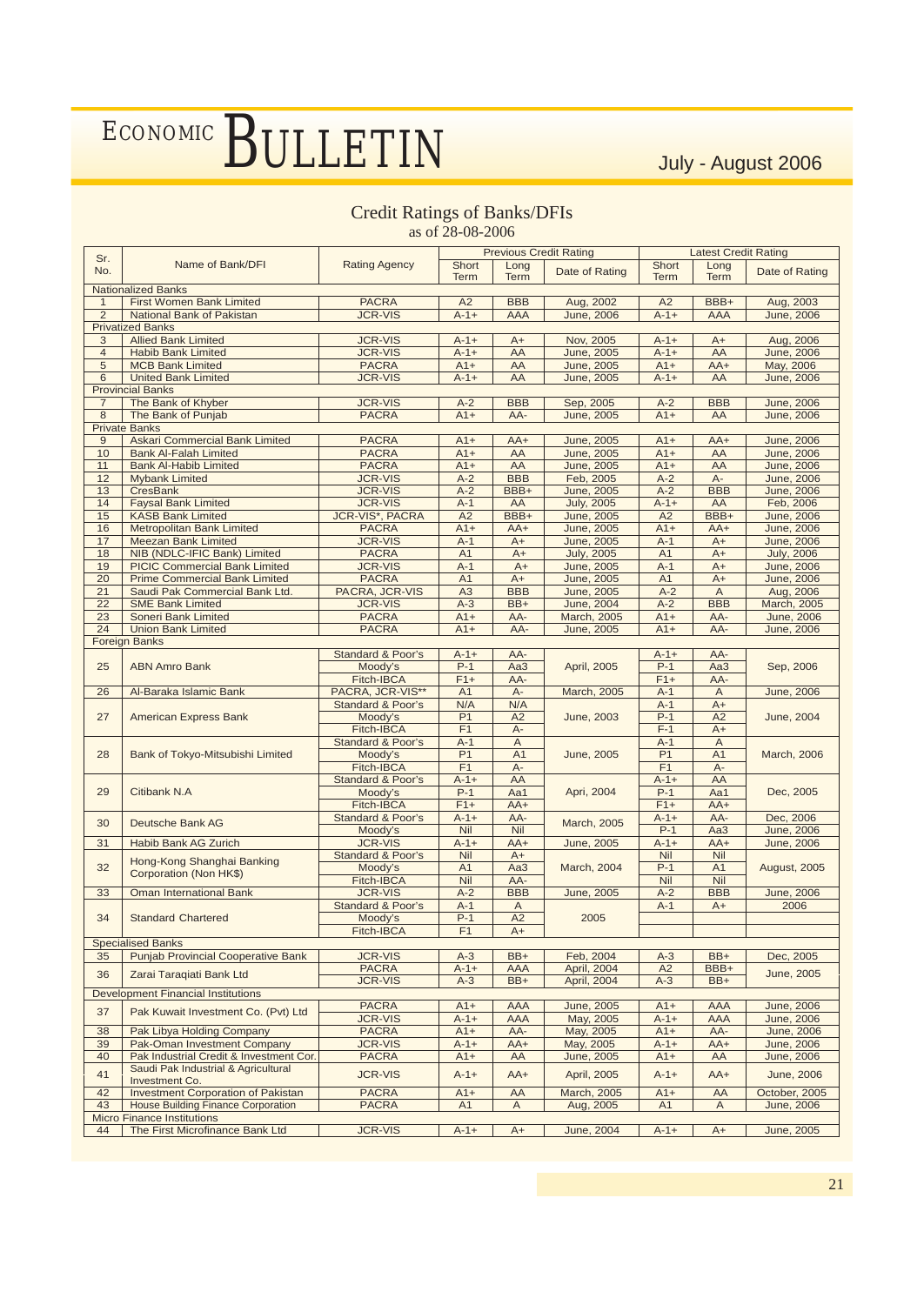### BULLETIN July - August 2006 **ECONOMIC**

### **Banking Sector - HY06 Financial Performance**

The banking sector has continued to impress market participants by posting double digit year-on-year growth in earnings. Cumulative profit after tax (PAT) of 21 listed banks during the first half of 2006 was reported at Rs31192 million compared to Rs18499 million reported during the corresponding period of last year, registering an increase of 69% (YoY).

|                                         |          | Profit After Tax |        |
|-----------------------------------------|----------|------------------|--------|
| <b>Banks</b>                            | $Jun-06$ | $Jun-05$         | % Chg  |
| <b>Allied Bank Limited</b>              | 2260.51  | 1040.61          | 117%   |
| Askari Commercial Bank Ltd.             | 1118.05  | 863.99           | 29%    |
| <b>Atlas Bank Limited</b>               | 11.68    | 4.97             | 135%   |
| <b>Bank Al Habib Limited</b>            | 944.08   | 547.27           | 73%    |
| <b>Bank Of Punjab</b>                   | 2431.36  | 1531.42          | 59%    |
| <b>Crescent Commercial Bank Limited</b> | (109.88) | (319.39)         | $-66%$ |
| <b>Faysal Bank</b>                      | 1945.00  | 1914.00          | 2%     |
| <b>KASB Bank Limited</b>                | 36.28    | 61.03            | $-41%$ |
| Meezan Bank Limited                     | 317.40   | 61.55            | 416%   |
| Metropolitan Bank Limited               | 838.30   | 523.43           | 60%    |
| <b>Muslim Commercial Bank</b>           | 5741.16  | 3039.61          | 89%    |
| My Bank Ltd.                            | 222.43   | 1869.46          | 19%    |
| National Bank of Pakistan               | 8016.41  | 4393.61          | 82%    |
| <b>NIB Bank Limited</b>                 | 21.96    | 42.39            | $-69%$ |
| <b>PICIC Commercial Bank Limited</b>    | 649.93   | 733.12           | $-11%$ |
| Prime Bank                              | 231.09   | 225.57           | 2%     |
| Saudi Pak Bank Limited                  | 97.44    | 114.14           | $-15%$ |
| Soneri Bank                             | 534.53   | 480.86           | 11%    |
| The Bank of Khyber                      | 178.32   | 169.88           | 5%     |
| <b>Union Bank</b>                       | 1020.54  | 799.53           | 28%    |
| <b>United Bank Limited</b>              | 4694.60  | 2084.79          | 125%   |
| <b>TOTAL</b>                            | 31192.18 | 18498.83         | 69%    |

*Source: Quartely Reports*

Non-Perform ing Loans

An interesting observation worth pointing out here is that many banking institutions had posted a quarter-on-quarter decline in earnings during the first quarter of 2006. This may be attributable to the ongoing practice of numerous economic agents who aggressively try to attract more deposits (and also increase disbursements) as the year end approaches in order to meet their targets. In doing so, the institutions might have offered higher than usual rates on deposits with its impact being felt in the financial results of first quarter ended March 06. This phenomena can be substantiated by observing the trend in weighted average spreads which had bottomed out in December '05 (6.98%) and since then have gradually picked up and remained within the range of 7.00% - 7.50%.

Earnings Decline

> Overall, the observed deceleration in bottomline growth is primarily attributable to the high base effect and more importantly due to the increasing cost of funds. Weighted average deposit rates have increased from 2.06% in July '05 to 2.86% by the end of July '06. Consequently, average spreads for the banking

sector reduced to 7.04% in June '06 after peaking at 7.43% in October '05. The effect of higher cost of funds is more pronounced on medium and small sized banks.



The graph above shows that although average real (net of inflation) deposit rates still lie in the negative zone, they have reduced to -4.76% in Jun '06 from -6.89% reported during the same period last year.

Total banking deposits grew to Rs 2,166 billion, up by 4.70% (Rs 125bn) during the six months of 2006 while advances during the same period have increased by 4.08% (Rs 83billion). This translates into an advance to deposit ratio of 71% (as of Jun '06) compared to 72% (as of Dec '05). Robust credit appetite shown by the private sector during the last couple of years has caused the sector ADR ratio surge to record high levels which alongside SBP's latest increase in the cumulative SLR & CRR requirements from 20% to 25% has made the environment extremely challenging for the banks. Therefore, there is growing pressure on banks (particularly the medium and small sized) to improve rates in order to mobilize more deposits.

Despite massive credit off-take to the private sector and robust growth in consumer loans (12.4% of total loans in Dec '05, 9.4% in 2004) during the last couple of years, the NPL ratio does not present an alarming situation. Net NPLs to Net Loans for commercial banks have stayed constant at 1.4% as of June '06 compared to 13%+ in 1999. The latest amendments to the Prudential Regulations with regard to the provisioning of NPLs have allowed more transparent reporting of infected loans by the banking sector.

*(Contributed by Taurus Securities Ltd.)*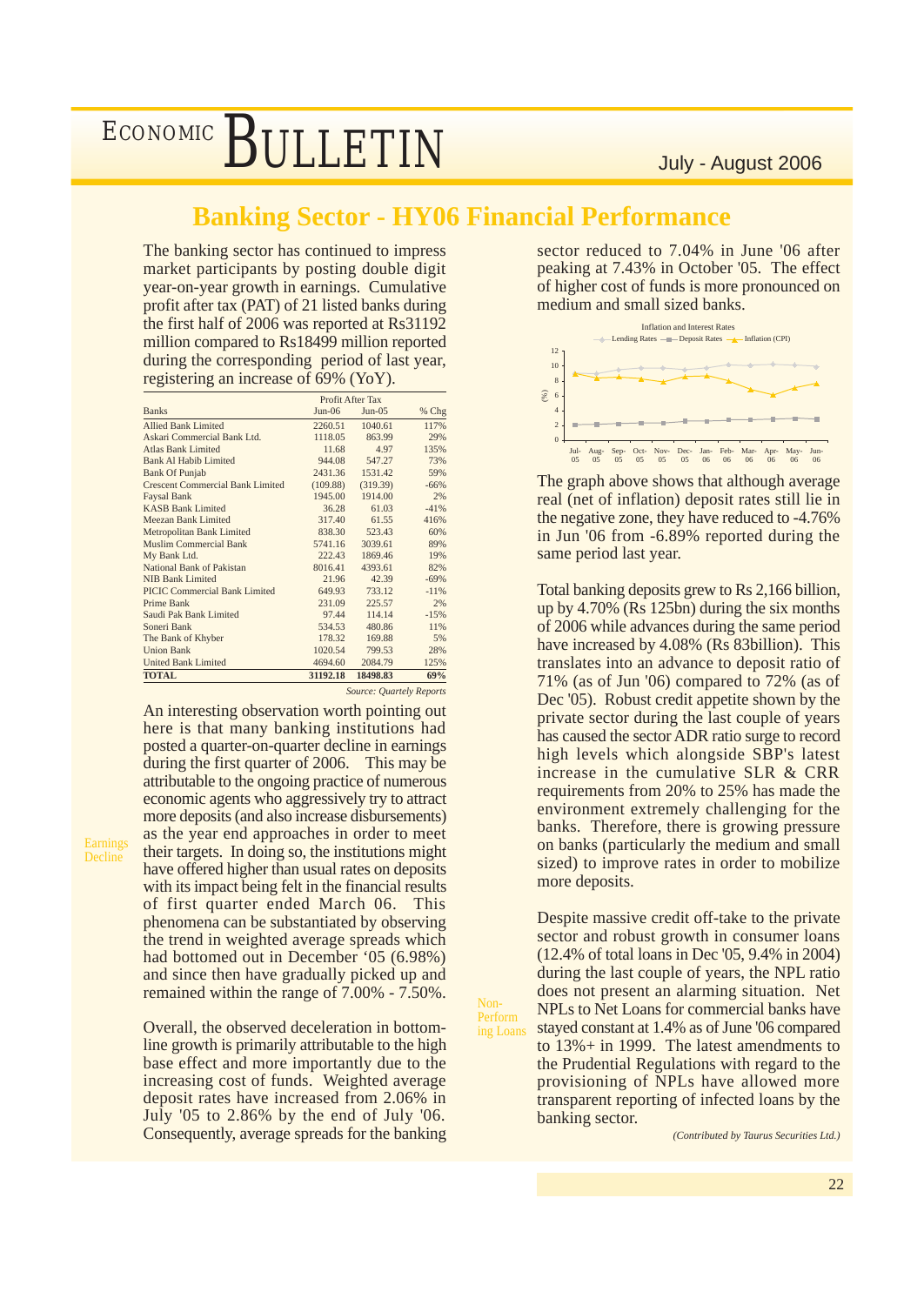### **Market Analysis**

Slight month end recovery

Looking ahead

The KSE-100 Index declined by 434 points or 4.1% during August 2006 to close at 10,063. The average daily turnover during August 2006 was 178.1m shares compared to 207.3m shares during July 2006. The market was volatile throughout the month because of minor political uncertainty pertaining to the Supreme Court of Pakistan's judgment on the Pakistan Steel Mill privatization.

The market rallied during the first week of August on the back of good results of companies such as PSO, Shell Pakistan and UBL, which were above expectations. Also, the Minister of Privatization's statement regarding the possibility of issuing OGDC's GDRs by the end of September added support to the rally. The KSE-100 Index increased by 349 points or 3.3% to 10,846 on August 7 and the average daily turnover was about 243m shares.

The market was in a bearish patch during the next 18 days of the month as the Index shed 1,262 points or nearly 12% from August 7 to August 25 to 9,584 and the average daily turnover during this period dipped to 153m shares. The key factors behind this bearish patch are as follows:

- The market was technically overbought which led to both profit taking and weak holder selling in large cap scrips such as OGDC, PTCL, PPL and UBL.
- The release of the detailed judgment of the Supreme Court of Pakistan regarding the Pakistan Steel Mill sell-off as the apex court ruled that the decisions of the Cabinet Committee on Privatization depicted disregard of mandatory rules and also material which was essential for arriving at a fair price for the unit. The political fallout of the detailed judgment led to a no-trust motion tabled by the opposition parties on August 23.
- Declining international oil prices from around US\$78 a barrel to around US\$70 led to selling pressure in petroleum stocks in the local bourses. Also, the well head gas revisions by Ogra for the next 6 months starting July 1, 2006 were minor with

Qadirpur field's pricing dropping by 30.5% which led to additional selling pressure in E&P stocks which comprise around 30-35% of total market capitalization.

Despite the unrest in Balochistan from the killing of Akbar Bugti in a military operation, the market began to recover in the dying days of the month. The Index during the last 4 days gained 479 points of around 5% on improved average daily turnover of 178m shares. The main reason for this rebound can be attributed to a combination of factors such as the market being technically oversold, domestic institutional support in major stocks, foreign buying of around US\$5m and the defeat of the no-trust motion against the Prime Minister on August 29.

Despite strong corporate results with most companies meeting market expectations, a phenomenon of subdued market response has started to emerge recently. In the coming month, annual and half yearly results from cement and textile sectors may result in some activity in the respective sectors; however this will only affect the index marginally. The extension in phasing out of CFS until December 31, 2006 could lead to minor uncertainty as long as restraint is exercised in issuing ad hoc notices before the finalization of rules. With fewer triggers expected to move the market, we feel that the Index will trade in a tight band during the next month. However, our assessment could change significantly if the OGDC GDR pricing is announced in the immediate term. It is fair to say that the privatization play is over for the moment and now close attention will be paid to fundamental strengths of these units such as PSO, PPL and OGDC. We advise investors to gradually accumulate on dips large cap stocks such as NBP, MCB, OGDC and POL. Currently, the market PEx based on FY06A/E earnings is 8.9 while the FY07 forward PEx comes to 8.1. Our sustainable market PEx is 10.6, indicating a potential 12 month upside of 27% or 2,800 points based on FY07F earnings.

> *(Contributed by Taurus Securities Ltd, a subsidiary of National Bank of Pakistan)*

Bearish spell